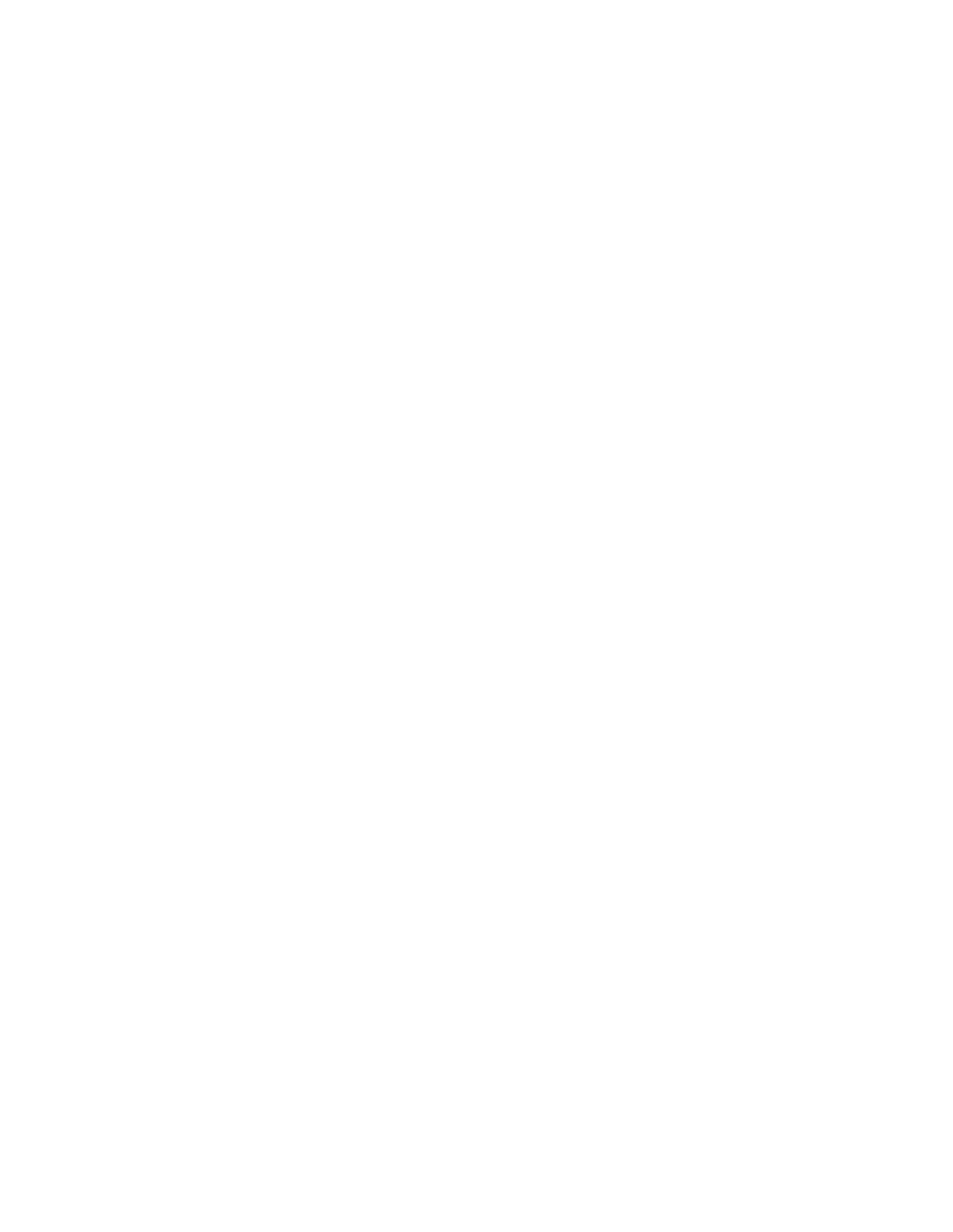# **Contents**

| <b>Acknowledgements</b>             | $\mathbf{2}$   |
|-------------------------------------|----------------|
| <b>Disclaimer</b>                   | $\overline{2}$ |
| <b>I. Funding Announcement</b>      | 3              |
| II. DC at a Glance                  | 7              |
| <b>III. Appendices</b>              |                |
| <b>Appendix A: Acronym List</b>     | 29             |
| <b>Appendix B: Resource List</b>    | 31             |
| <b>Appendix C: References</b>       | 33             |
| <b>Appendix D: Judging Criteria</b> | 42             |
| <b>Appendix E: Team Biographies</b> | 44             |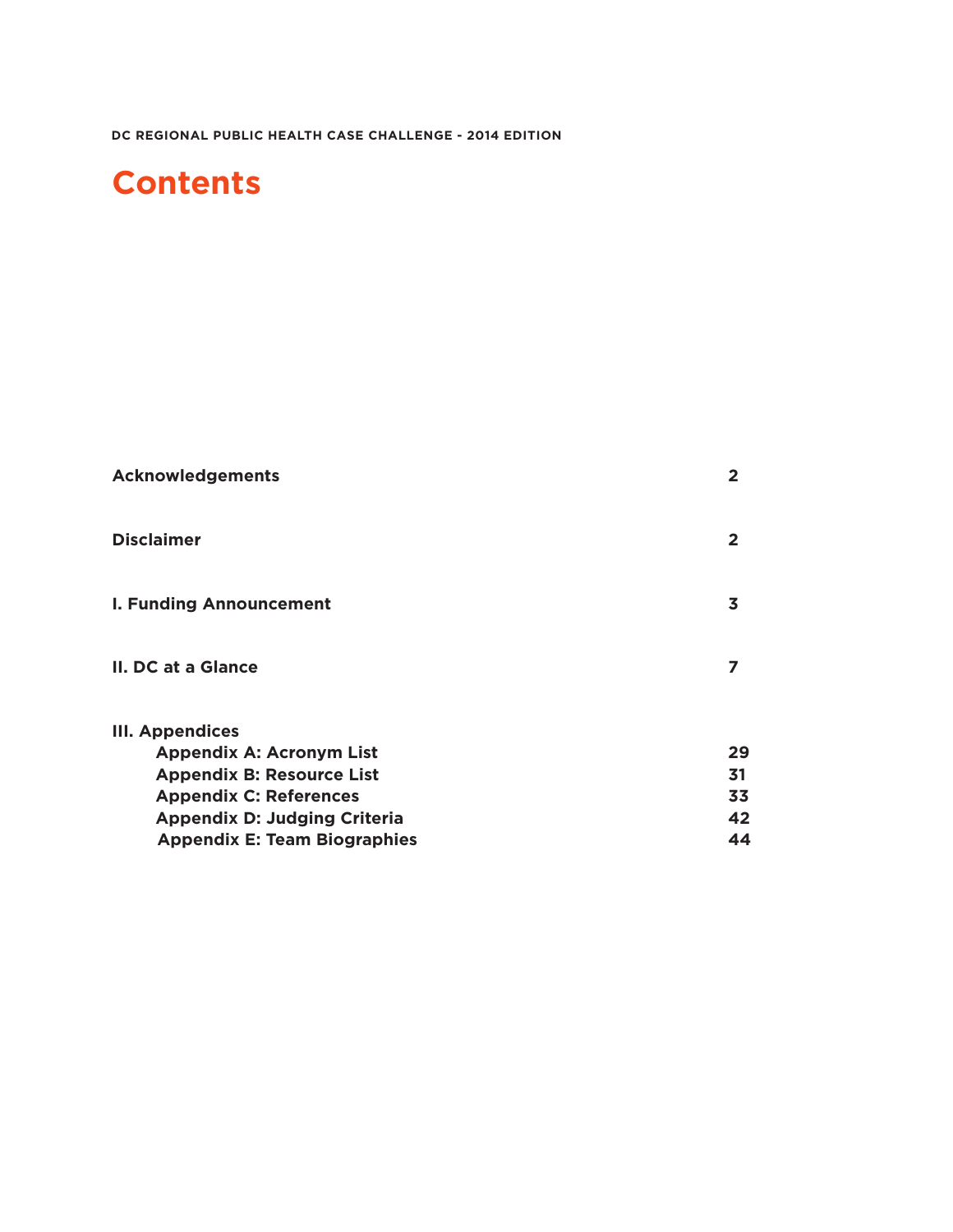# **Acknowledgements**

The authors would like express their appreciation to Thomas A. LaViest, William C. & Nancy F. Richardson Professor in Health Policy, Director, Hopkins Center for Health Disparities Solutions, Johns Hopkins Bloomberg School of Public Health and Erika Vijh, Masters of Public Health student, University of Michigan, and 2013 IOM Case Challenge organizer for reviewing the case and providing valuable feedback.

# **Disclaimer**

All characters, organizations, and plots described within the case are fictional and do not reflect the view of existing organizations or individuals presented. The case scenario is complex and does not necessarily have a single correct or perfect solution, thus encouraging teams to develop a judicious balance of creative, interdisciplinary, and evidence-based approaches.

The authors of this case study have provided facts and figures within the case as well as appendices with resources and references to help teams create their solutions. The data provided are derived from independent sources, may have been adapted for use in this case, and are clearly cited such that teams can verify or contest the findings within their recommendations whenever pertinent. Teams are responsible for justifying the accuracy and validity of all data and calculations that are used in their presentations, as well as defending their assertions in front of a panel of subject matter experts who will be serving as judges representing different stakeholders.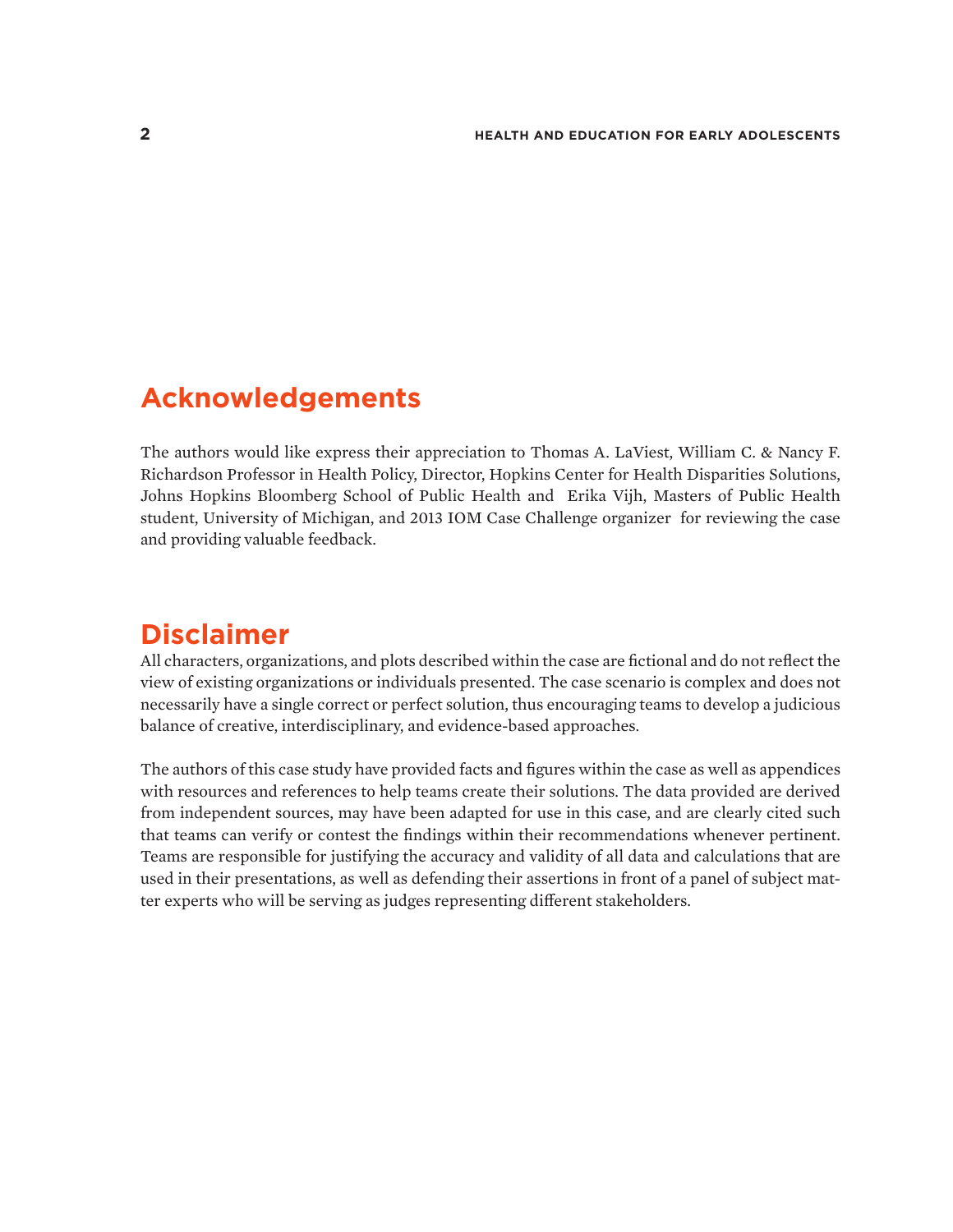# **I. Funding Announcement**

# **Improving Outcomes for Early Adolescents by Supporting Adult Involvement in Their Health and Education**

#### **Introduction**

The VCM Brygood (VCMB) Foundation<sup>1</sup> of the District of Columbia is pleased to announce a grant funding opportunity for any non-profit organizations working with the local DC community on topics relevant to health and education<sup>2</sup>. Specifically, the goal of this solicitation is to change adult behavior<sup>3</sup> by increasing the time, quality, and effectiveness of **adult**<sup>4</sup> involvement in **early adolescent** education for children aged 10-14.

Numerous studies have pointed to the beneficial impacts of adult involvement in a child's education. It is also known<sup>5</sup> that education is a strong predictor of health. Therefore, changing adult Knowledge, Attitudes, and Behavior (KAB) to facilitate increased involvement supporting early adolescent education has the dual benefit of improving both adolescent **education** and **health**. It is the Foundation's hope that this grant opportunity will not only produce short-term gains in adolescent health and education, but will also have meaningful, long-term impacts<sup>6</sup>. Epidemiologic research suggests that increasing adult involvement in supporting early adolescent education now better prepares adolescents to go on to lead healthy, productive lives in which they can achieve and contribute to—their maximum societal potentials in the future (Low and Low, 2006).

The VCMB Foundation will award one four-year grant in the amount of \$1 million dollars (\$250,000 annually) to the non-profit organization that develops the most comprehensive, interdisciplinary, innovative, and evidence-based solution(s) targeted at adults with the outcome of improving the health and education of adolescents aged 10-14 living in DC. The successful solution will also provide feasible interventions that the applicant organization can readily implement in partnership with relevant DC government or community agencies. Proposed plans should prioritize the issues, justify the choice of intervention(s), specify the implementation and evaluation strategy, and provide budget estimates for the use of funds within the time frame specified.

4 The VCMB Foundation defines "adult" as any individual ≥18 years old.

<sup>&</sup>lt;sup>1</sup>The VCM Brygood Foundation is a private, non-profit, funding organization located in Washington, DC. For the past 50 years, the VCMB Foundation has been committed to funding innovative strategies to improve adolescent health and education in the local community.

<sup>&</sup>lt;sup>2</sup> The VCMB Foundation defines health as a state of complete physical, mental, and social wellbeing. Education is defined to include a form of learning in which the knowledge, skills, attitudes, and behaviors of a group of people are passed from one generation to the next through teaching, training, or research.

<sup>&</sup>lt;sup>3</sup> Successful outcomes of educational interventions involve more than just knowledge gains. For example, outcomes that adopt a multi-pronged approach targeting attitudes and behavior in addition to knowledge gains (KAB) are most successful. (See Schrader and Lawless, 2004).

 <sup>5</sup> For example, ensuring students are awarded a high school diploma four years after starting 9th grade has been identified as a leading health indicator for the future (Healthy People 2020).

<sup>&</sup>lt;sup>6</sup> The Foundation would ultimately like to create a positive feedback loop in which behavior change in adults leads to improved adolescent health and education which in turn contributes to reinforcing positive behavior change in adults (and adolescents as they enter adulthood) and the cycle continues.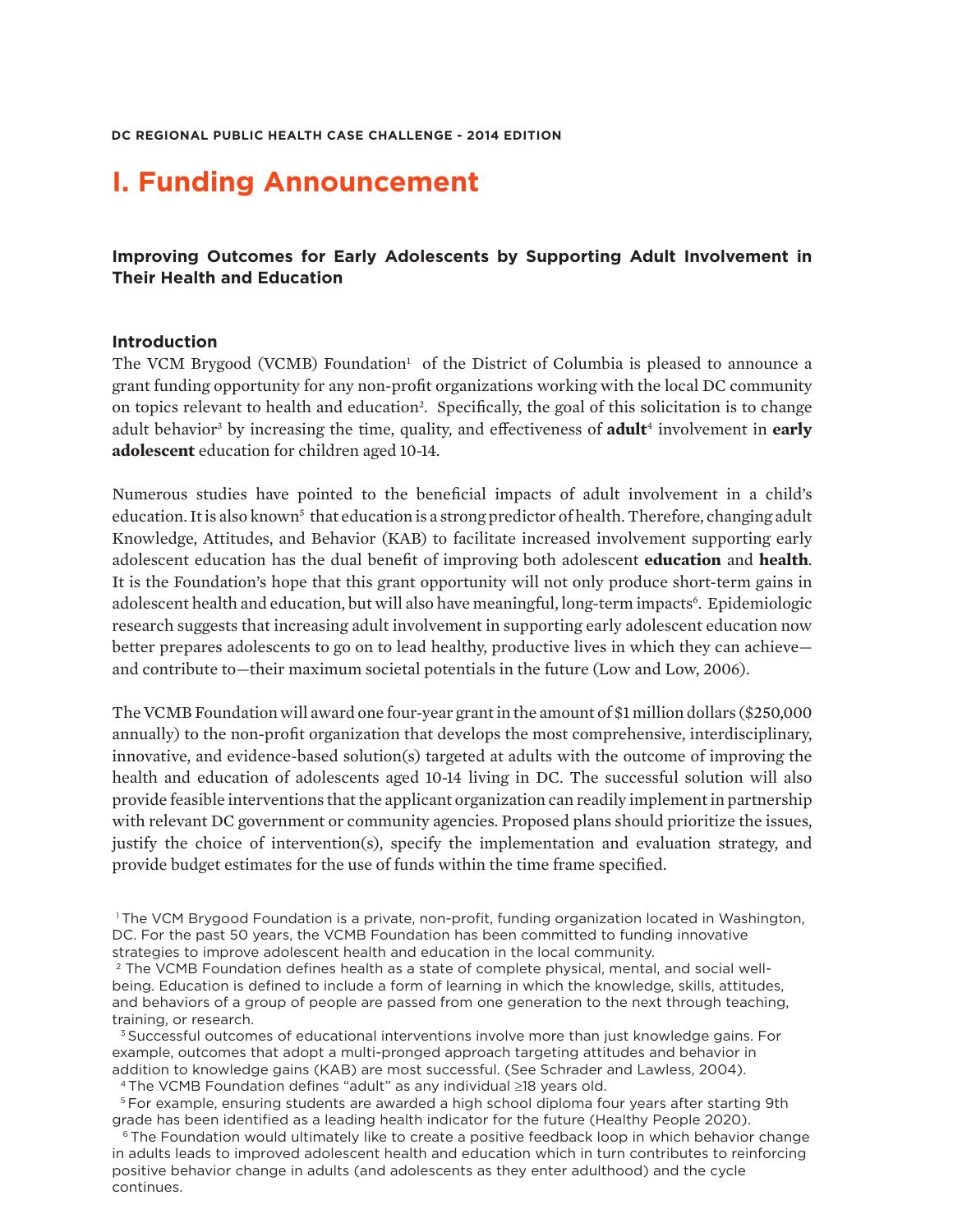This grant elicits submissions through an open, competitive process to eligible non-profit organizations working on health and education issues in DC. Teams will present their proposals to The VCMB Foundation's board of advisors on October 31, 2014. For more detailed judging criteria, please see Appendix D.

#### **The Challenge**

You work for a small, non-profit organization that specializes in issues of health and education. The director of your organization has tasked your team to apply for this funding opportunity. Therefore, your goal, as a team, is to develop and propose an interdisciplinary, innovative, equitable, justifiable, and financially sound plan that will be supported by: the DC Government; your target audience of adults; adolescents aged 10-14; and the broader population of DC residents. When writing your proposal, your Director has approved your team to hire more skilled personnel within the funding allotted above, and whose salaries must be accounted for in your budget estimations, to help you implement your proposed solution(s) and meet this challenge.

Good luck!

#### **Background**

The following five scenarios, adapted from real life situations, portray the diverse range of issues faced by adults, who directly and/or indirectly, interact with adolescents aged 10-14.7 You are not limited to directing your solution(s) to the types of adults or issues presented in these examples. Rather, these examples are intended to provide your team with different ideas of adult populations and issues, for which you may choose to design your intervention(s).

#### **Scenario One:** High Level Official in District of Columbia Public Schools (DCPS)

A high level official within the DCPS is becoming increasingly concerned about the rising childhood obesity rates among 10-14 year old DCPS students. Though this official recognizes that the causes of increasing childhood obesity are multifactorial and complex, she feels that DCPS can play a larger role in educating students on the importance of good nutrition for health and education. This official also recognizes that adults outside of the school environment also play a huge role in supporting good nutritional habits. Thus, she has proposed a two-pronged approach to addressing the problem. First, she wants to introduce a school garden program to integrate nutrition education and nutritional sciences in all DCPS middle schools' curricula. This new program would emphasize different aspects of good nutrition. The hope is that better nutrition will ultimately improve the academic achievement of these adolescents. Second, she would like to see this new curriculum involve the students' families to increase the impact, and build support for this new curriculum among families and communities. However, when she initially proposed the idea at a meeting with one group of DC middle school science teachers, the teachers were not enthusiastic about the ideas,

 7 The Foundation recognizes that there is not one "correct" solution to address this public health issue. Rather, a number of different solution(s) could be proposed that target adult involvement in early adolescent education for children aged 10-14 living in DC. This solicitation does not necessarily have to directly impact all adolescents aged 10-14 living in DC. For example, for this funding announcement, you may choose to address a solution that targets adults of adolescents who work within the DC Public School (DCPS) and/or DC Public Charter School (PCS) educational system, or you may choose to target adults who work outside of a school based system.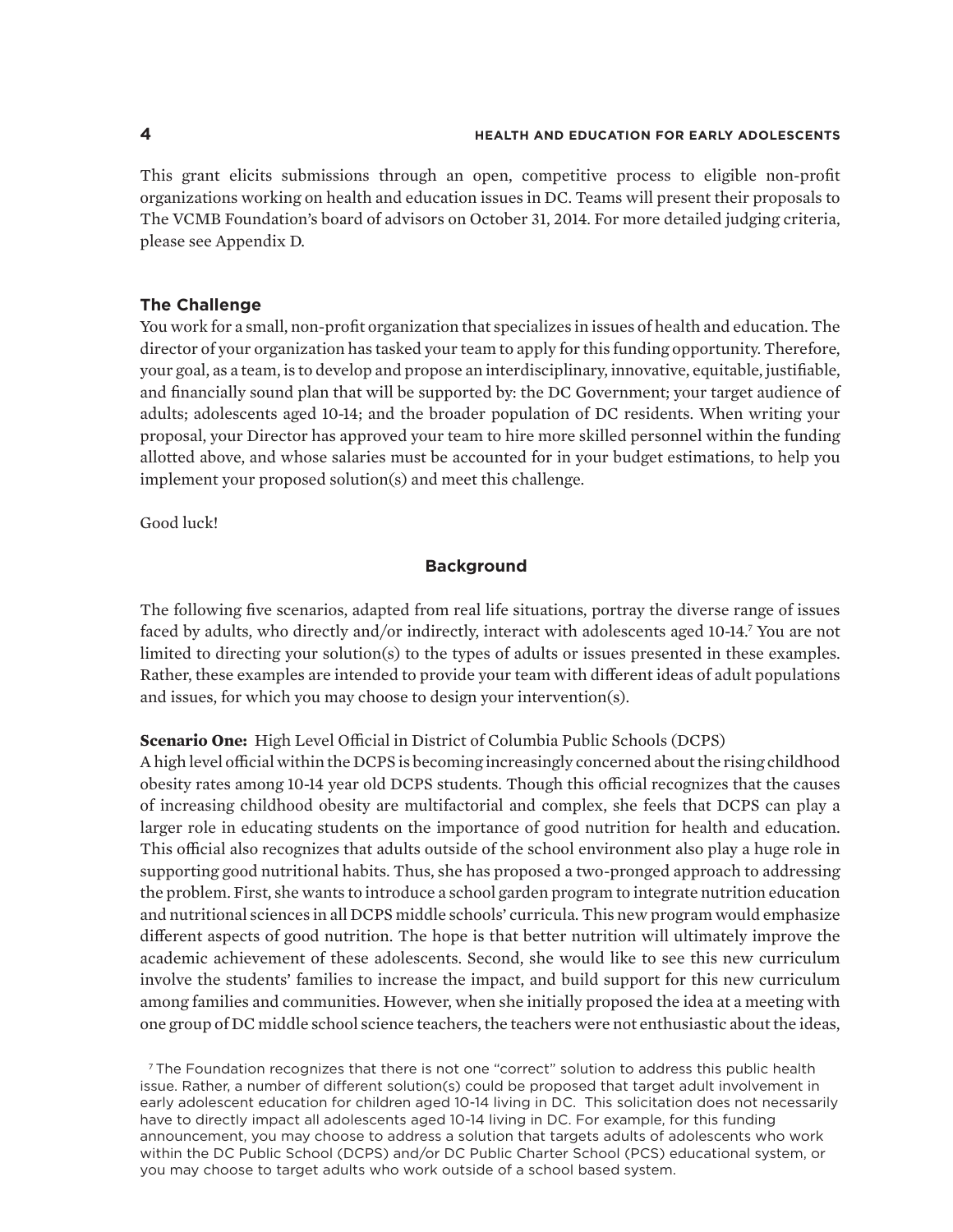having just invested a huge amount of time and resources on developing a new curriculum focused on advancing technology in the classroom by including the use of more computerized applications to scientific instruction. This left the official unsure how best to proceed.

#### **Scenario Two:** DCPS School Teacher

Ms. Smith, an 8th grade DCPS Middle School Teacher in Ward 8 SE, DC, feels like she is losing control over her classroom and her ability to teach. Her concerns emerged at the beginning of the school year and have worsened as the year continues. She believes many of her students have undiagnosed physical and/or mental health issues, such as vision problems and Attention Deficit Hyperactivity Disorder (ADHD), and these factors are making it difficult not only for her students to learn the material necessary for them to graduate to 9th grade, but also for her to teach them. She has also noticed that the student absenteeism rates in her classroom have been rising over the past month. She suspects the sharp increase in violent crime in the neighborhood surrounding the school may be to blame. Her fears were confirmed when she overheard one student, who regularly has good attendance, report to another, "[he] was afraid of coming to school this morning as, the neighborhood 'gang' was hanging around the parking lot bullying kids on their way into school … some of them had guns." Ms. Smith wants to ensure her students have a safe and healthy environment to learn by involving the parents of her students.

#### **Scenario Three**: Parent of an adolescent

The Jones' were a financially stable family who lived in Northwest DC. A stay-at-home mom, Mrs. Jones was always involved in her son's school and assisted with his homework, helping him perform academically at or above the level of his other 6th grade classmates. Mr. Jones worked long hours to ensure the family maintained health insurance to cover the maintenance and treatment of his son's asthma, a condition his son had been diagnosed with since the age of one. Although the family was doing fine, their situation recently took a turn for the worse. Mr. Jones suffered a massive heart attack and suddenly passed away leaving Mrs. Jones and their 12-year-old son without a steady income or health insurance. Issues such as financial stability, health insurance coverage, and employment, never worries to Mrs. Jones in the past, quickly became pressing matters. In addition, Mrs. Jones was unable to attend a school performance she had always volunteered at in the past, finding herself overwhelmed by her new set of competing responsibilities. She also began receiving notes from one of her son's teachers stating concerns about the child as his academic performance was slipping—uncharacteristic behavior for a formerly straight "A" student. Mrs. Jones knows neither where to go to receive support, nor does she know how she is going to balance work and parenting. She also wants to continue to play a role in her son's education and remain involved with his school, but she is unsure how to do so given the dramatic shift in her life.

### **Scenario Four**: Faith Based Leader

Mr. Rogers, the leader of an after-school faith group in Northeast DC, has noticed a change in one of the 14-year-old girls who regularly attends his class. He has detected that this particular girl has not only begun changing her style of dress, but has also been exhibiting certain behavior changes. For example, she has become more withdrawn during group activities—preferring to stay alone in the corner rather than interacting with the others. He also recently learned from the girl's mother that the teen's academic performance had been suffering over the past month (around the same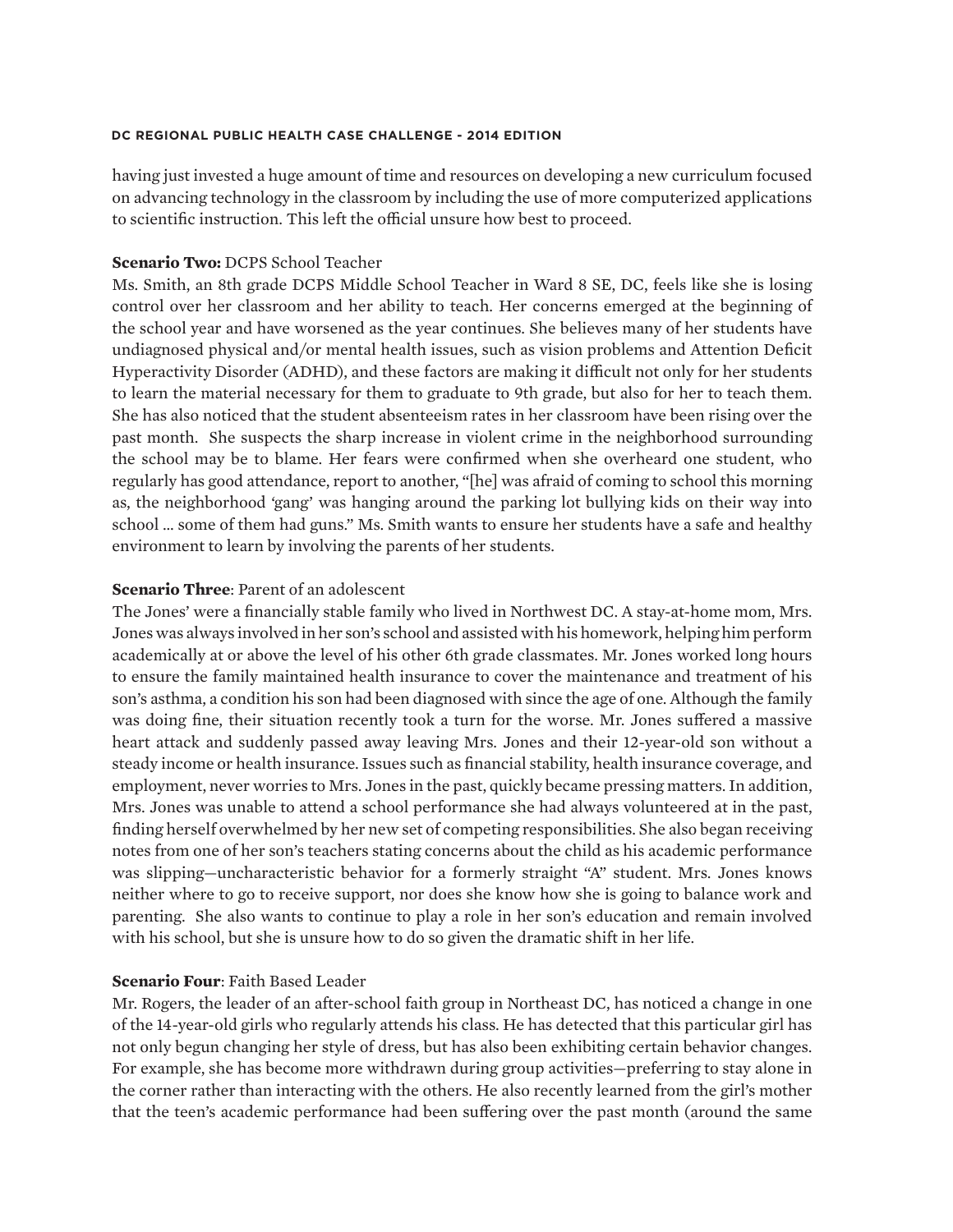time he had noticed the subtle behavior changes). Mr. Rogers suspects the teen is struggling with some issues that may be contributing to both her recent behavioral changes, and the changes in her educational performance. Mr. Rogers wants to intervene now to support this student recognizing the importance of establishing support early to ensure the teen is successful both in and after high school—a period he has heard is an especially important transitional time in a teen's education. However, he feels limited by his lack of knowledge or training in issues relating to health and education.

#### **Scenario Five:** Nurse Practitioner in Primary Care Clinic

Mrs. Brown has been practicing as a nurse practitioner (NP) in a primary care clinic (PCC) located in SW, DC. Recently, Mrs. Brown received a referral from a NP who works in a local middle school for a 13-year-old girl who had come into the student health center complaining of abdominal pain, nausea, and vomiting. The girl also reported to the school's NP that "she was late." The school NP received confirmation from the student that she was sexually active, and referred her to Mrs. Brown at the local PCC for follow up. At her first meeting with the student, Mrs. Brown ordered a pregnancy test—the results confirmed that the student was in fact pregnant. The girl began to cry to Mrs. Brown reporting, "[she] was really trying to do well in school and eventually get into a good college away from her old crowd…." She also tells Mrs. Brown that she does not have a strong support system at home and is fearful that her mom may "throw her out" over the news.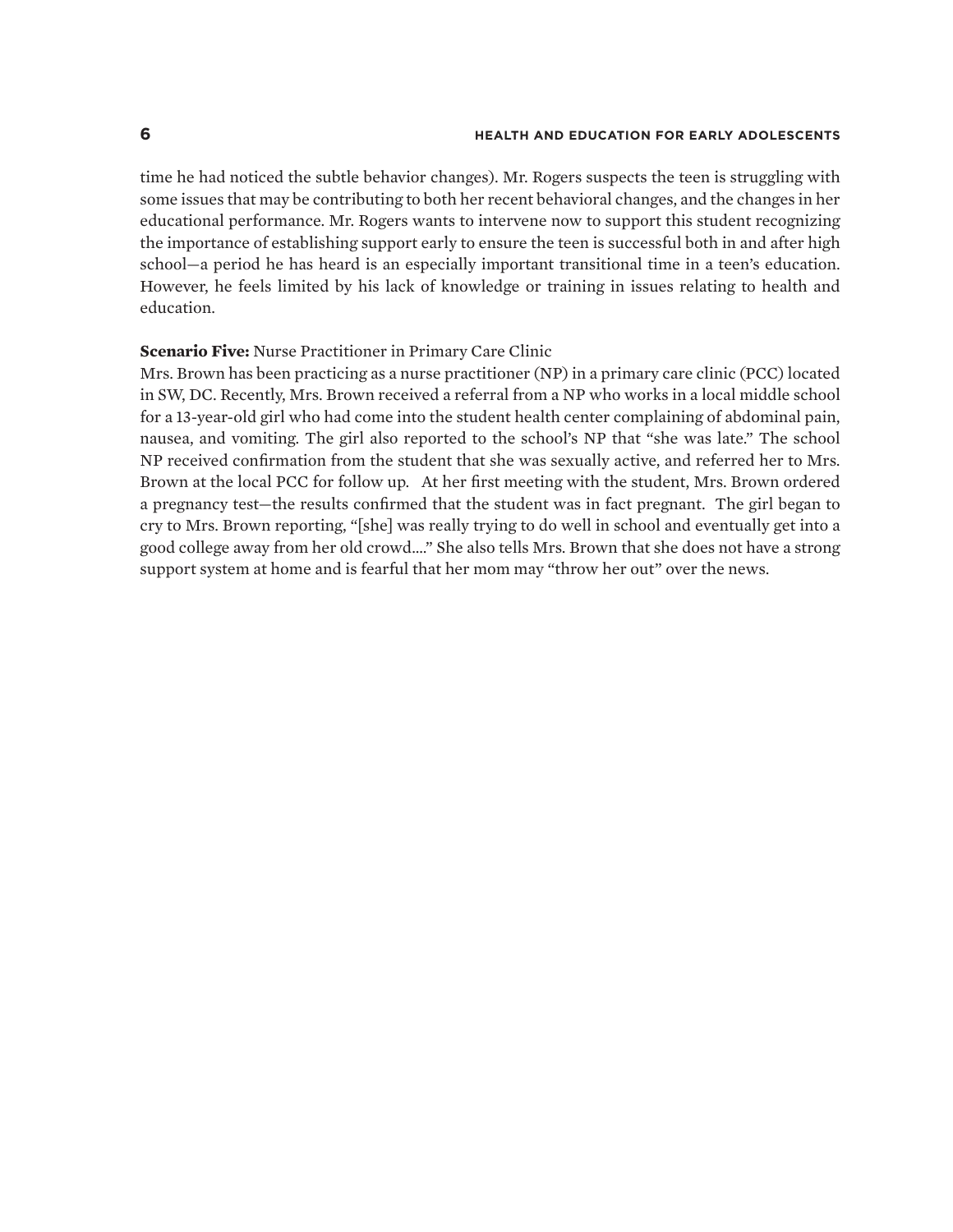# **II. DC at a Glance**

#### **Demographics8**

- Population: 632,323
- Male: 299,041 (47.3%)
- Female: 333,282 (52.7%)
- *•* B Total number of individuals under the age of 18: 109,480 (17.3%)
- 10-14 year olds: 25,688 (4.1%)



### **Geography9**

Washington, D.C., is administratively divided into four geographical quadrants of unequal size, each delineated by their ordinal directions from the medallion located in the Crypt under the Rotunda of the Capitol.

- **"Northwest" (NW)** is located north of the National Mall and west of North Capitol Street.It is the largest of the four quadrants of the city.
- **"Northeast" (NE)** is located north of East Capitol Street and east of North Capitol Street.
- *•* **"Southwest" (SW)** is located south of the National Mall and west of South Capitol Street and is the smallest quadrant of the city.
- **"Southeast" (SE)** is located south of East Capitol Street and east of South Capitol Street. Southeast DC is noted for its high crime rate, the highest in the District.

#### **Wards9**

Neighborhoods in Washington, DC are divided into 8 wards with unique histories, cultures, architectures, demographics, and geography as briefly highlighted below:

• **Ward 1** is centrally located in the city and has the highest population density of any of the wards in DC. Additionally, many of the neighborhoods in Ward 1 have historical significance

8, 9 DC Office of Planning, 2012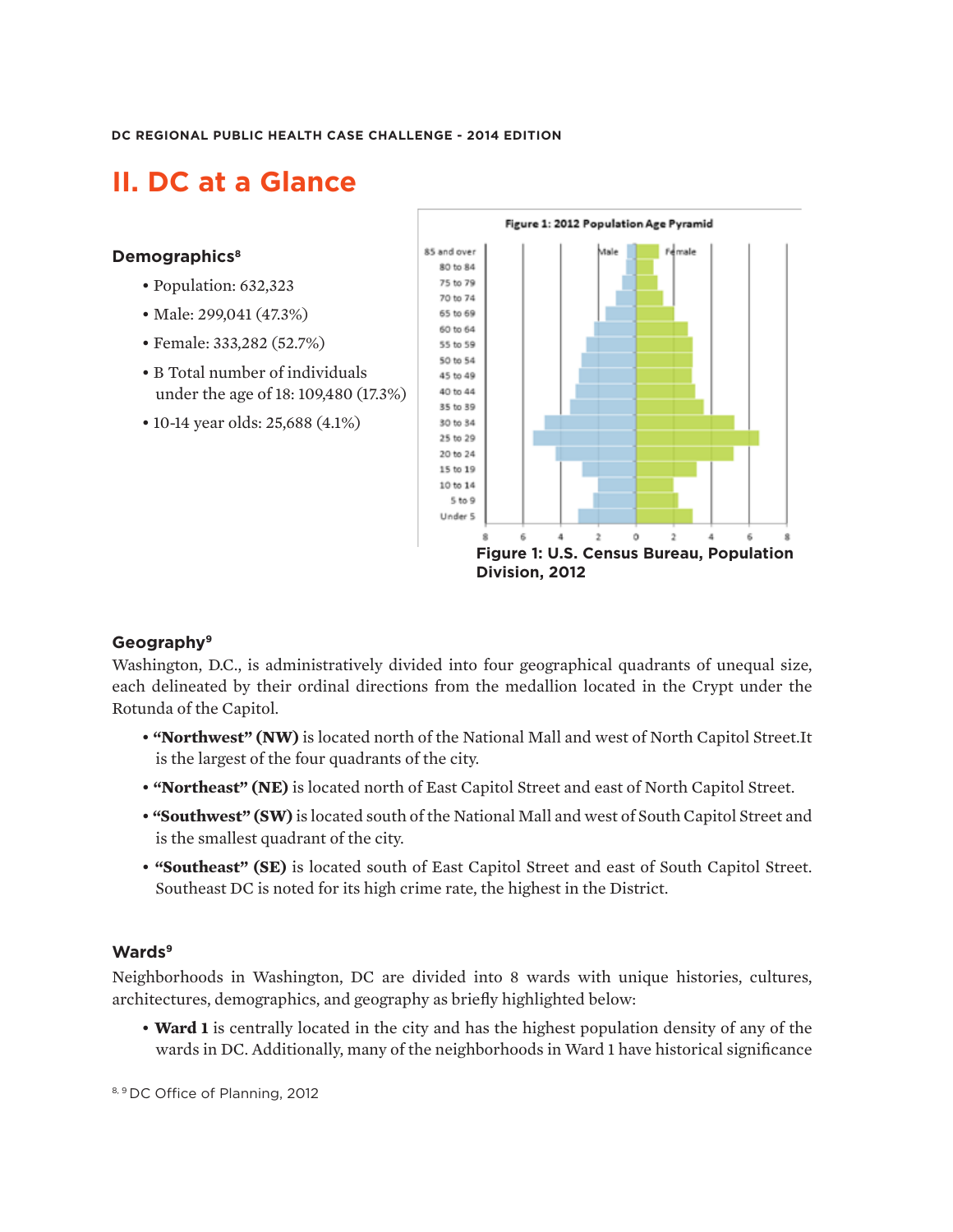for local Latino and African-American communities such as the Adams Morgan, Columbia Heights, and Mount Pleasant neighborhoods. Howard University is located in Ward 1.

- **Ward 2** contains landmarks including the White House and the National Mall, and is also home to what is considered to be "Downtown DC"-- a 138-block area of approximately 520 residential and commercial properties from Massachusetts Avenue on the north to Constitution Avenue on the south, and from Louisiana Avenue on the east to 16th Street on the west. Ward 2 also contains both Georgetown University and The George Washington University.
- **Ward 3** is one of the largest residential areas in DC. According to the DC Ward Profile, Ward 3 is home to 78% of residents who identify as white (non-Hispanic) compared to an overall

population average of 35% white (non-Hispanic ). American University is in Ward 3.

- **Ward 4** is a residential neighborhood including neighborhoods such as Petworth, Takoma, and Sixteenth Street Heights. Ward 4 represents the northernmost neighborhood in DC and is dominated by single-family detached homes.
- **Ward 5** is perhaps the most diverse ward in DC in terms of use, containing residential streets and shopping areas, as well as highrise condominiums and industrial parks. The Bloomingdale neighborhood is located in this Ward.
- **Ward 6** contains the Capitol Building complex and is home to Navy Yard, the site of the 2013 mass killings, as well as many of the developing areas near Navy Yard.





- **Ward 7** is located east of the Anacostia River. It is home to a number of residential neighborhoods that have a distinct sense of pride and culture in DC such as the Deanwood neighborhood. Ward 7 is also home to green spaces such as Kenilworth Aquatic Gardens, Watts Branch Park, Anacostia River Park and Kingman Island.
- **Ward 8** is also located east of the Anacostia River. Its 2010 population was composed of 94% black, non-Hispanic residents as compared to an overall median of 51% of black, non-Hispanic DC residents in the rest of the wards combined. Wards 7 and 8 contain some of the poorest areas in all of DC.

10 DC Ward Map, 2012. Available at: http://www.neighborhoodinfodc.org/wards/wards.html.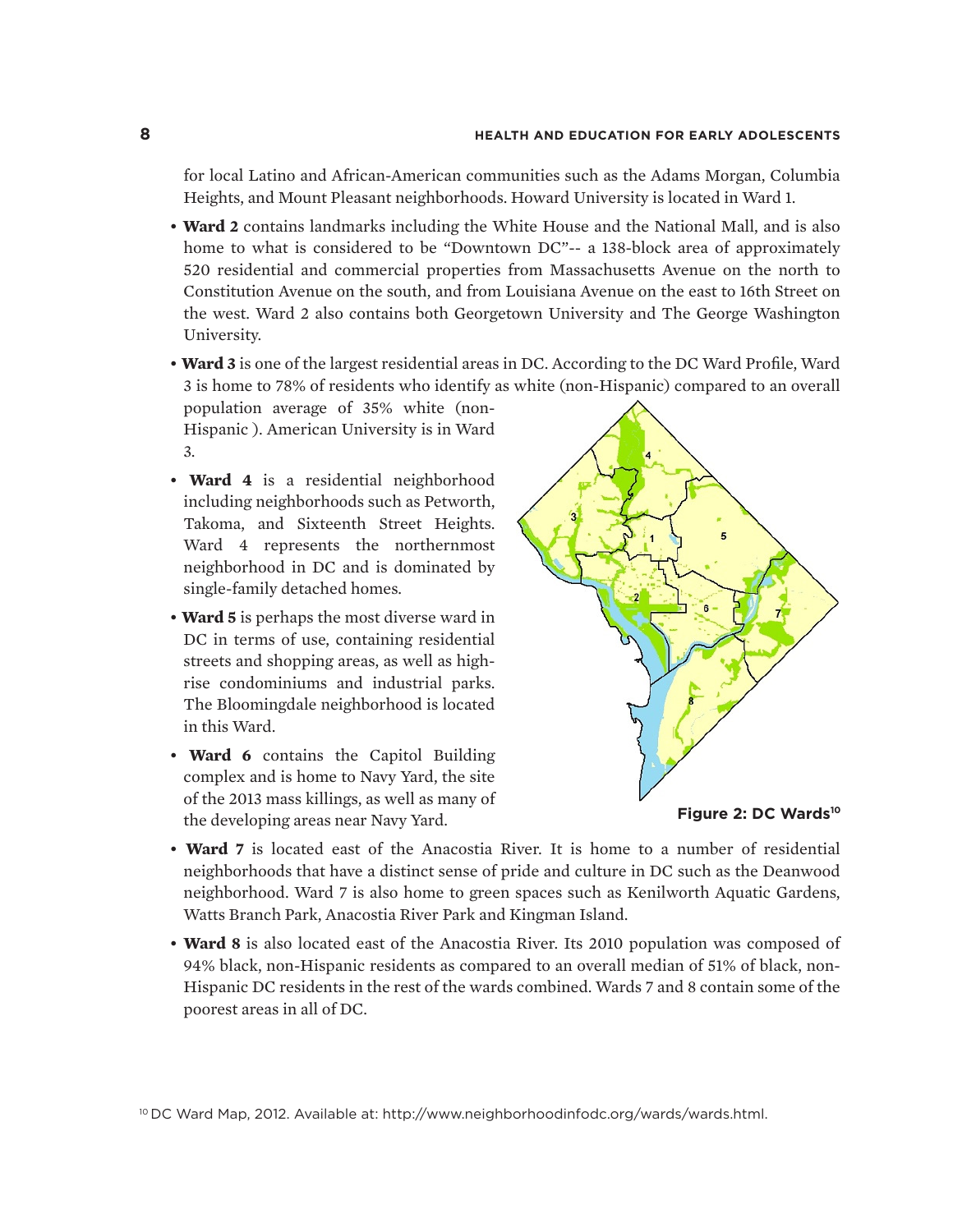#### **Community Adolescent Programs**

DC has a number of community based programs outside of the education and health systems that focus on issues relevant to health and education. Examples are presented here. For more resources relevant to health and/or education, see Appendix B.

- Youth Villages: Serves families in DC through intensive in-home services;
- Healthy Babies Project, Teen Parent Empowerment Program (TPEP): Equips teen parents to be responsible parents, prevent repeat pregnancies, complete their education, establish careers, and move out of the cycle of poverty;
- Covenant House Washington: Responds to needs of young people who are affected by homelessness, abuse, and neglect by offering services and programs including education classes and childcare for infants and toddlers of young people;
- Sasha Bruce Youthwork: Provides comprehensive youth development services as well as providing a safe and interesting environment to spend their out-of-school time; and
- Boys and Girls Club of Greater Washington: Offers holistic programming to provide youth support and guidance to deal with a number of challenges such as graduation rates, teen pregnancy, crime, obesity, gang violence, etc.

#### **Relationship Between Health and Education**

Numerous national education organizations, such as the Council of Chief State School Officers, the National School Boards Association, and the American Association of School Administrators, have acknowledged the close relationship between health and education (Council of Chief State School Officers, 2004; National School Boards Association, 2009; American Association of School Administrators, 2007; Association for Supervision and Curriculum Development, 2011; Centers for Disease Control and Prevention [CDC], 2014).

The synergistic relationship between health and education can best be described through three interacting pathways (See Figure 3) (The Center on Society and Health, 2014):

- 1. **Education**;
- 2.**Health**; and
- 3. **Contextual factors**.



**Figure 3: Why Education Matters to Health: Exploring the Causes<sup>11</sup>** 

<sup>11</sup> The Center on Society and Health, 2014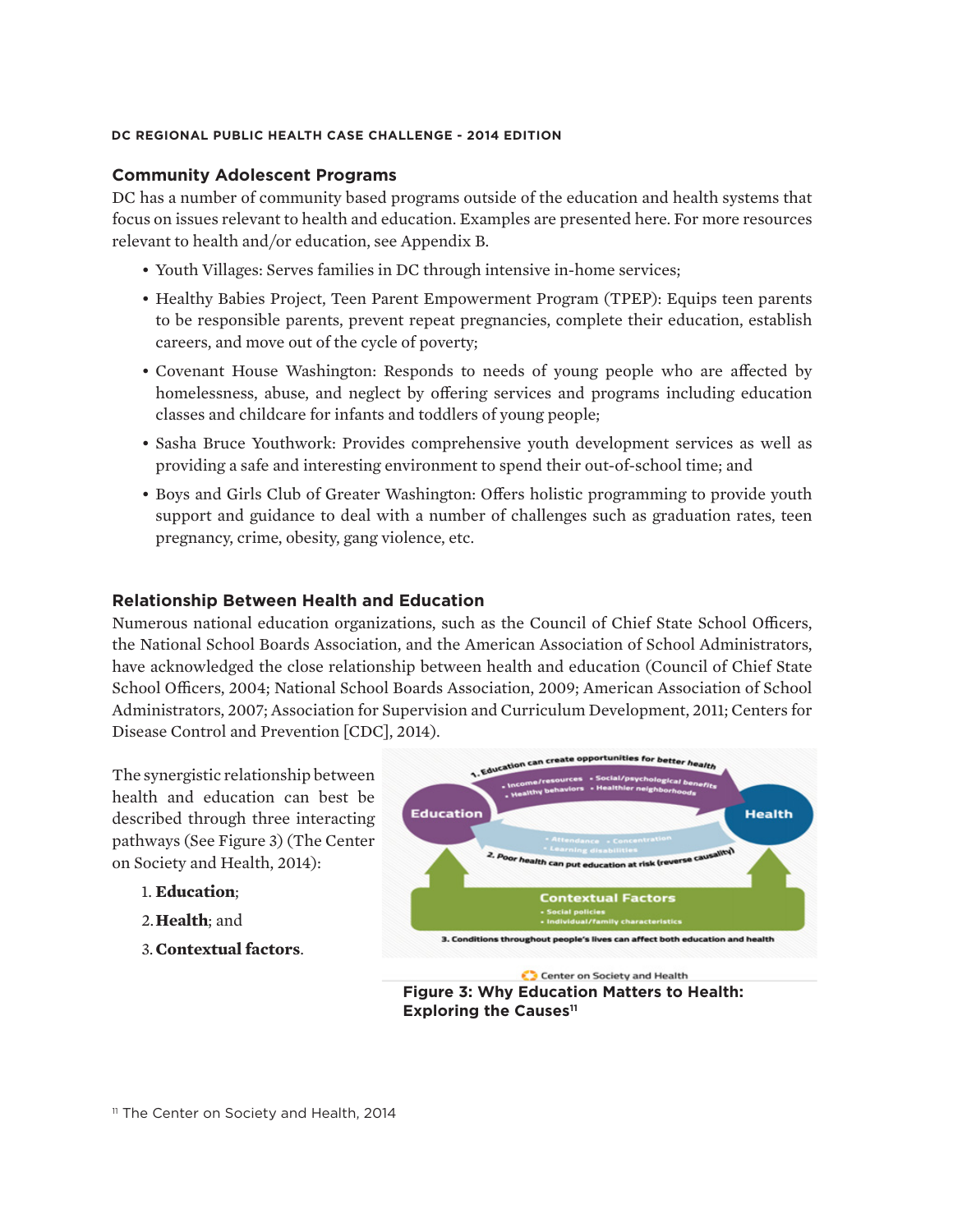#### **Education Creates Opportunities for Better Health**

Academic success and educational achievement are strong predictors of overall health outcomes (Department of Health and Human Services [DHHS], 2014). Education is an important "social determinant of health." It promotes and sustains healthy lifestyles and positive choices, supports and nurtures human development, human relationships, and personal, family, and community well-being (Measuring the Effects of Education on Health and Civic Engagement, 2006). Additionally, more years of schooling/education tends to lead to better health and well-being by promoting healthier behaviors (Measuring the Effects of Education on Health and Civic Engagement, 2006).



**Figure 4: All-cause Mortality Risk for Men and Women by Years of Education**<sup>12</sup>

tionally, people with more education are likely to live longer (National Longitudinal Mortality Study, 1988- 1998).

Well-educated people experience better health outcomes as compared to those individuals with less educational attainment (Molla, Madans et al. 2004). Selfreports of "fair" to "poor" health are highest among adults  $\geq$  18 years with less educational attainment (Schiller et al. 2012). (See Figure 5).

Research also suggests a strong association between increased education and reduced burden of chronic illness. For example, The National Center for Health Statistics reported that by 2011, the prevalence of diabetes had reached 15% for adults without a high school

There are noted health benefits in terms of decreased mortality and increased longevity of life related to education. While death rates are declining among the most educated individuals, they are increasing among the least educated (Zimmerman and Woolf, 2014; Jemal et al., 2008). Epidemiologic research also suggests that more educational attainment (measured in years of schooling completed) is associated with a lower probability of death in men and women (Ross et al., 2012) (See Figure 4). Addi-



**Figure 5: Self-report of fair and poor health13**

<sup>12</sup> The Center on Society and Health, 2014

13 Ross et al., 2012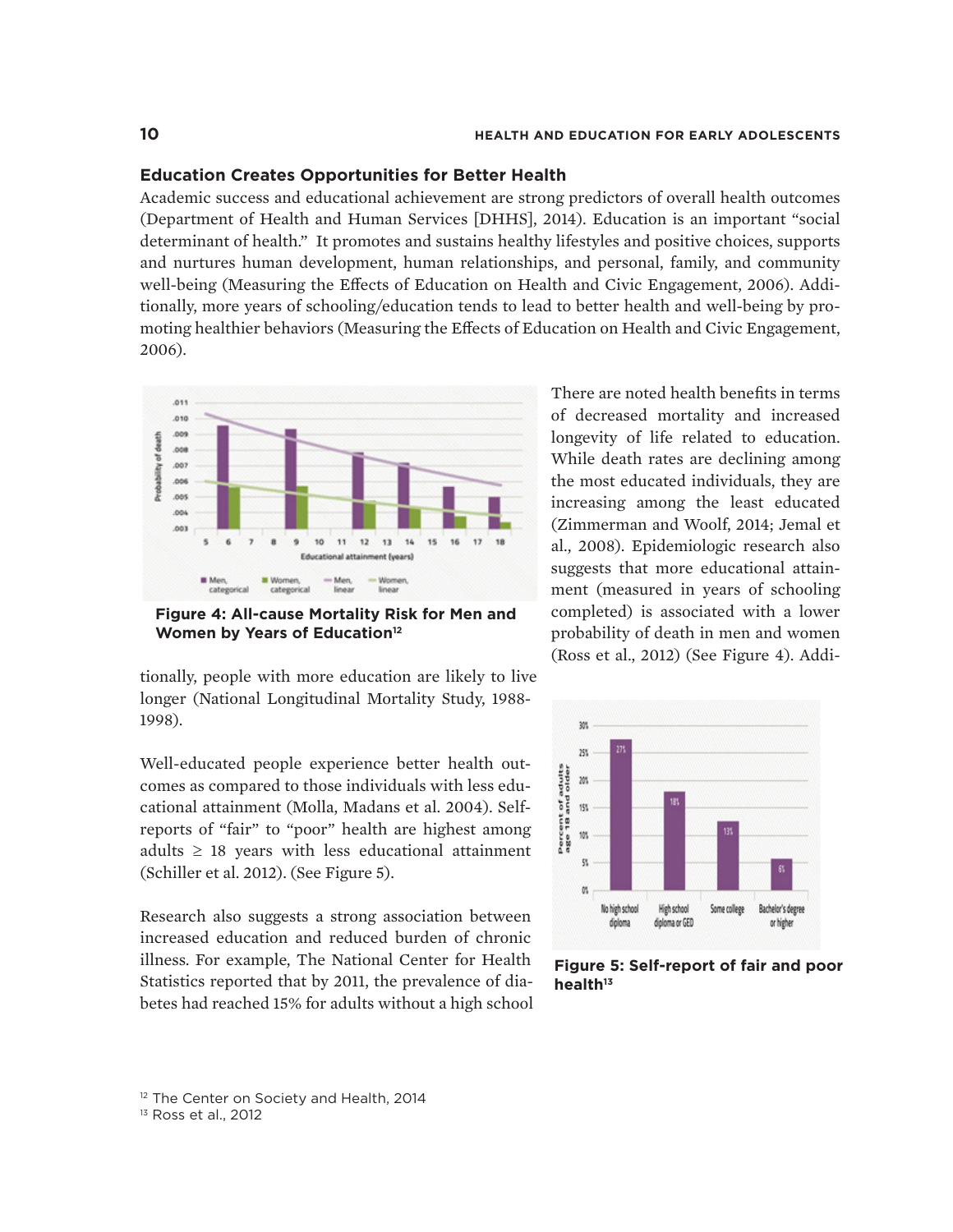

illnesses such as arthritis and heart conditions (See Figure 6). Individuals with more edu-

cation are more likely to be employed and have higher median weekly earnings (See Figure 7). Higher income earners, and their families, tend to live in communities with access to resources that are important

education, compared to 7% for college graduates (NCHS, 2011). This trend in increased prevalence of chronic illness among individuals with fewer years of educational attainment is consistent across other chronic

**Figure 6: Widening Prevalence of Chronic Conditions by Educational Attainment, 1978-200514**

to health, such as more nutritious foods and health services, and resources important to education, such as better schools and transportation. Additionally, higher income earners and their families, tend to live in communities with lower levels of risk (crime, unemployment, poverty, etc.) as compared to lower income earners (Zimmerman and Woolf, 2014).

Education also has positive impacts on increasing knowledge and behaviors that can lead to better health (Robert Wood Johnson Foundation [RWJF], 2001-2014). For example, education not only offers learners access to health information, but it also facilitates healthier behavior choices and provides individuals with the tools to acquire appropriate health resources (Freudenberg and Ruglis, 2007).



**Figure 7: Earnings and Unemployment Rates by Educational Attainment<sup>15</sup>** 

Similarly, social and psychological factors, such as a sense of control, social standing, and social support, are all positively associated with education (RWJF, 2001-2014). Social networks are strengthened by education, whereas social stressors are mitigated. The 2011 National Health Interview Survey (NHIS) reports that stress is higher among poorly educated Americans (Schiller et al. 2012). People without a high school diploma are at least four times as likely to report being

<sup>14</sup> Schiller et al., 2012

<sup>&</sup>lt;sup>15</sup> Goldman and Smith, 2011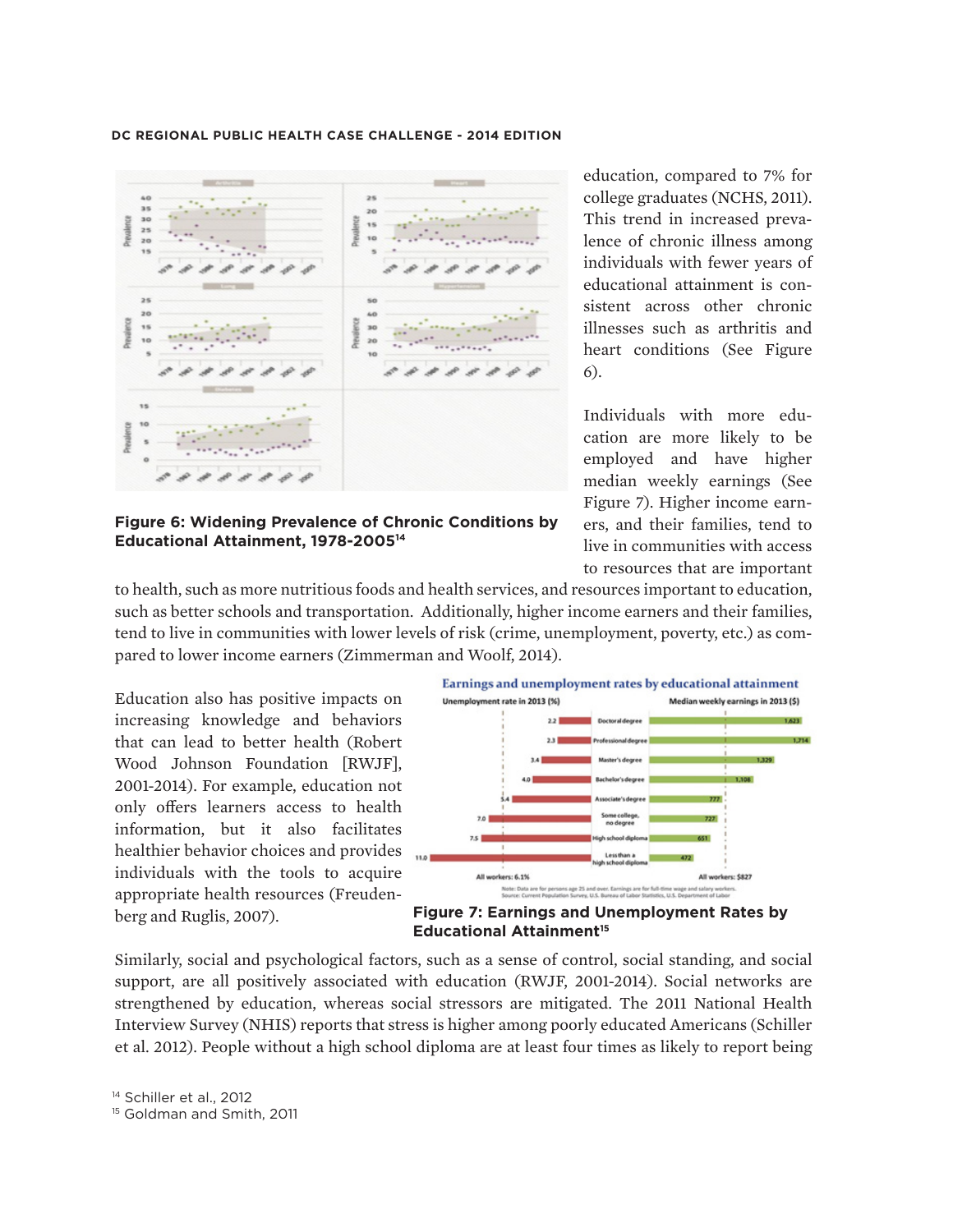nervous, and six times as likely to be sad "all or most of the time" as compared to people with a Bachelor's degree. Additionally, education can play a role in providing individuals with a sense of control over their lives (Freudenberg and Ruglis, 2007).

An inverse association between educational attainment and engaging in risky health behaviors has also been documented (Freudenberg and Ruglis, 2007). While higher educational attainment is associated with decreased risky health behaviors, such as smoking or having a low level of physical activity; lower educational attainment is associated with an increase in risky health behaviors (Lantz, House, et. al., 1998; Measuring the Effects of Education on Health and Civic Engagement, 2006).

### **Poor Health Can Put Educational Attainment at Risk**

Poorer health in adolescence is strongly negatively associated with educational attainment (Jackson, 2009). Children with asthma and/or other chronic illnesses, such as ADHD, may experience recurrent absences; be easily distracted, bored, or have difficulty concentrating in a classroom setting; have difficulty processing information or completing assignments; and/or may not listen to, or follow instructions well, as compared to healthy students. Each of these poor health factors can have marked implications for educational attainment (Basch, 2010). Additionally, lack of educational attainment due to poor health may limit the development of cognitive skills, problem solving abilities, learned effectiveness, and personal control (Mirowski and Ross, 2005; Zimmerman and Woolf, 2014).

The health issues most commonly faced by students include vision impairments, asthma, teen pregnancy, poor nutrition (breakfast/hunger), and inattention and hyperactivity (Basch, 2010). Each is highlighted in more detail below.

### *Vision*

Vision problems have been estimated to affect 20% of youth (Basch 2010). Approximately 80 percent of what a child learns in school, however, is presented visually (Heiting, 2014), which may place children with visual problems at a learning disadvantage compared to their peers without visual impairments.

#### *Asthma*

Asthma is one of the most common chronic health conditions affecting children—it affects an estimated 7.1 million children under 18 years old (American Lung Association 2012). Young people miss a total of nearly 13 million school days annually in the U.S. due to asthma or complications from asthma (CDC, 2011) making the condition one of the leading causes of school absenteeism. In 2003, visits to the Emergency Department (ED) of Children's National Medical Center in Washington, DC totaled approximately 73,000 of which 6.1% (~4,500) included a primary discharge diagnosis of asthma among patients aged 12 months – 17 years (Teach et al., 2006).

#### *Teen Pregnancy*

Teen pregnancy is pregnancy that occurs prior to the age of 20. Approximately 3 in 10 teen girls, or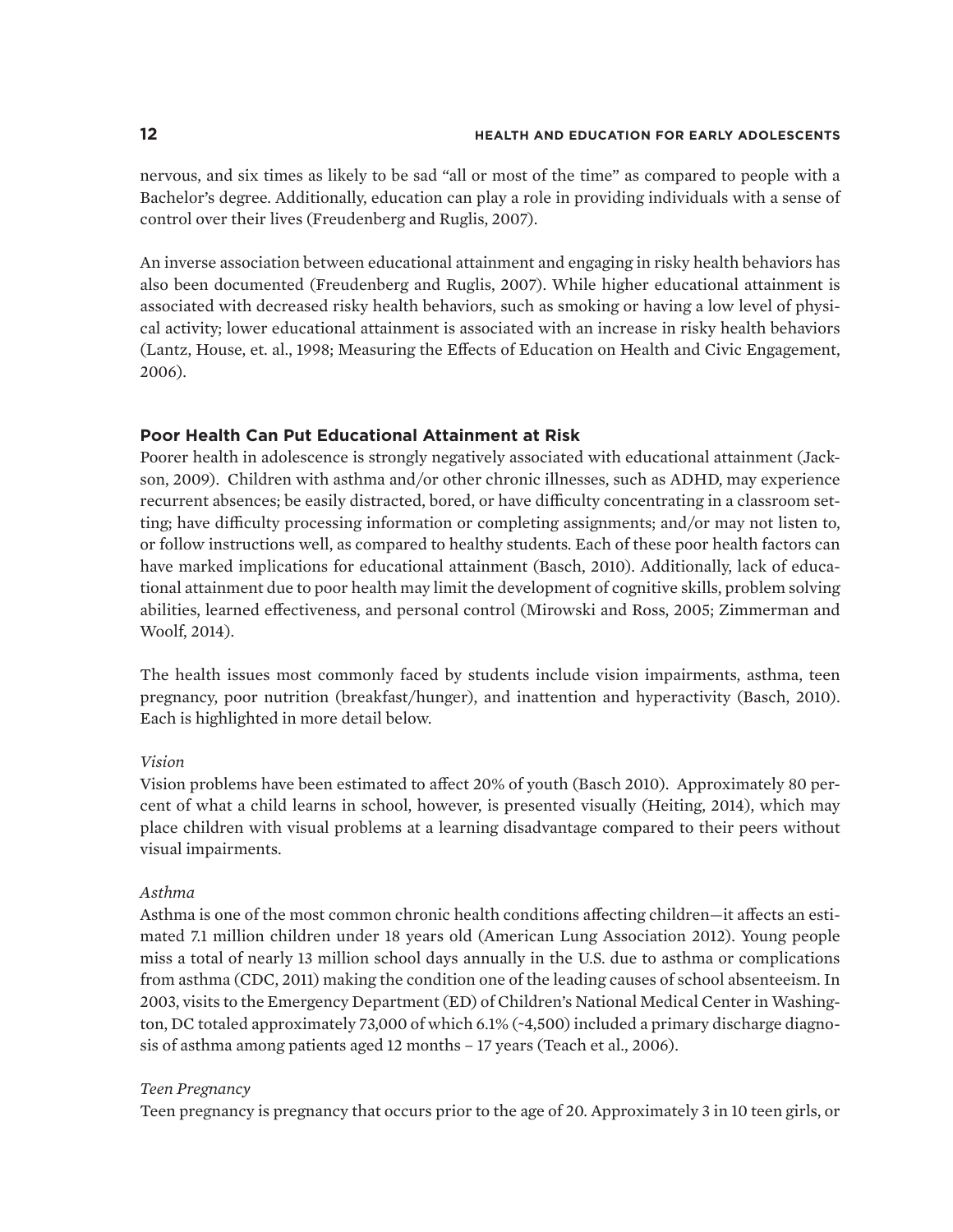greater than 700,000 teen pregnancies, occur in the U.S. annually (The National Campaign to Prevent Teen and Unplanned Pregnancy, 2014). For many years, DC had the highest teen pregnancy rate in the nation. While the rate of teen pregnancy in DC has dropped in recent years, it is still higher than the national teen pregnancy rate. The DC Office of Adolescent Health reports the rate of teen pregnancy in DC for 15-19 year olds to be at 42.8 percent as compared to 31.3 percent in the United States nationally (Office of Adolescent Health [OAH], 2014). Geographic disparities in the number of teen births among 15-19 year olds exist by Ward—Wards 7 and 8 had the highest number of teen births among all the Wards in 2008 (CDC, 2008). Teen pregnancy considerably reduces the chance that a teenage mother will finish her education. For example, only 50% of teen moms complete high school and less than two percent of teen mothers attain a college degree by age 30 (CDC, 2008).

#### *Nutrition*

Healthy eating in childhood and adolescence is important for proper growth and development, including cognitive development. Balanced diets rich in vitamins and nutrients can contribute to greater chances for well-being. For example, studies have shown that eating a healthy breakfast is associated with improved mood and memory, enhanced cognitive function, and reduced absenteeism. On the other hand, poor diets can contribute to chronic diseases, obesity, and low self-esteem. Moreover, nutrient intake deficiencies have been linked to physical and mental health problems, both of which can have detrimental impacts on educational attainment (Alaimo, Olsen, and Frongillo, 2001; Cook et al., 2004; Weinreb et. al., 2001). Food insecurity, or the inability to consistently access enough nutritious food necessary to maintain good health, is one cause of poor health. Its effects can also be seen in education. Many students often come to school hungry and distracted (Nord, Andrews & Carlson, 2007). Students experiencing hunger tend to have a higher prevalence of behavioral, emotional, and academic problems as compared to children who are well-nourished (Food Research and Action Center [FRAC], 2014). In 2012, 20% or more of the child population in DC lived in food-insecure households (Feeding America, 2014).

#### *Inattention and Hyperactivity*

Approximately 22% of individuals aged 13-18 years old experience mental health disorders that can lead to further impairments and deficits throughout life (CDC, 2011). Attention Deficit Disorder or Attention Deficit Hyperactivity Disorder (ADD/ADHD) is one of the most common mental health disorders of childhood and early adolescence. Hyperactivity and inattentive behavior can affect a child's ability to learn; ADD/ADHD diagnosed children have difficulty with sustained attention, are easily distracted, and are often disruptive (Basch, 2010). According to data reported by the US Centers for Disease Control and Prevention (CDC), DC ranked 37th highest<sup>16</sup> among all U.S. states for current ADHD or ADD diagnosis in 2011 (CDC, 2011). The rates of ADD/ADHD diagnosis in the District increased in the same period. The percentage of children, between 4-17 years of age, currently diagnosed with ADD/ADHD increased from 5.8% in 2007 to 7.9% in 2011, and 4.2% of the 7.9% diagnosed children in DC were taking medication for ADHD (CDC, 2011). In addition to ADD/ ADHD, approximately 22% of individuals aged 13-18 years old experience mental health disorders that can lead to further impairments and deficits throughout life (CDC, 2011).

<sup>16</sup> This ranking represents a decrease from the 2007 DC rankings. See CDC, 2011.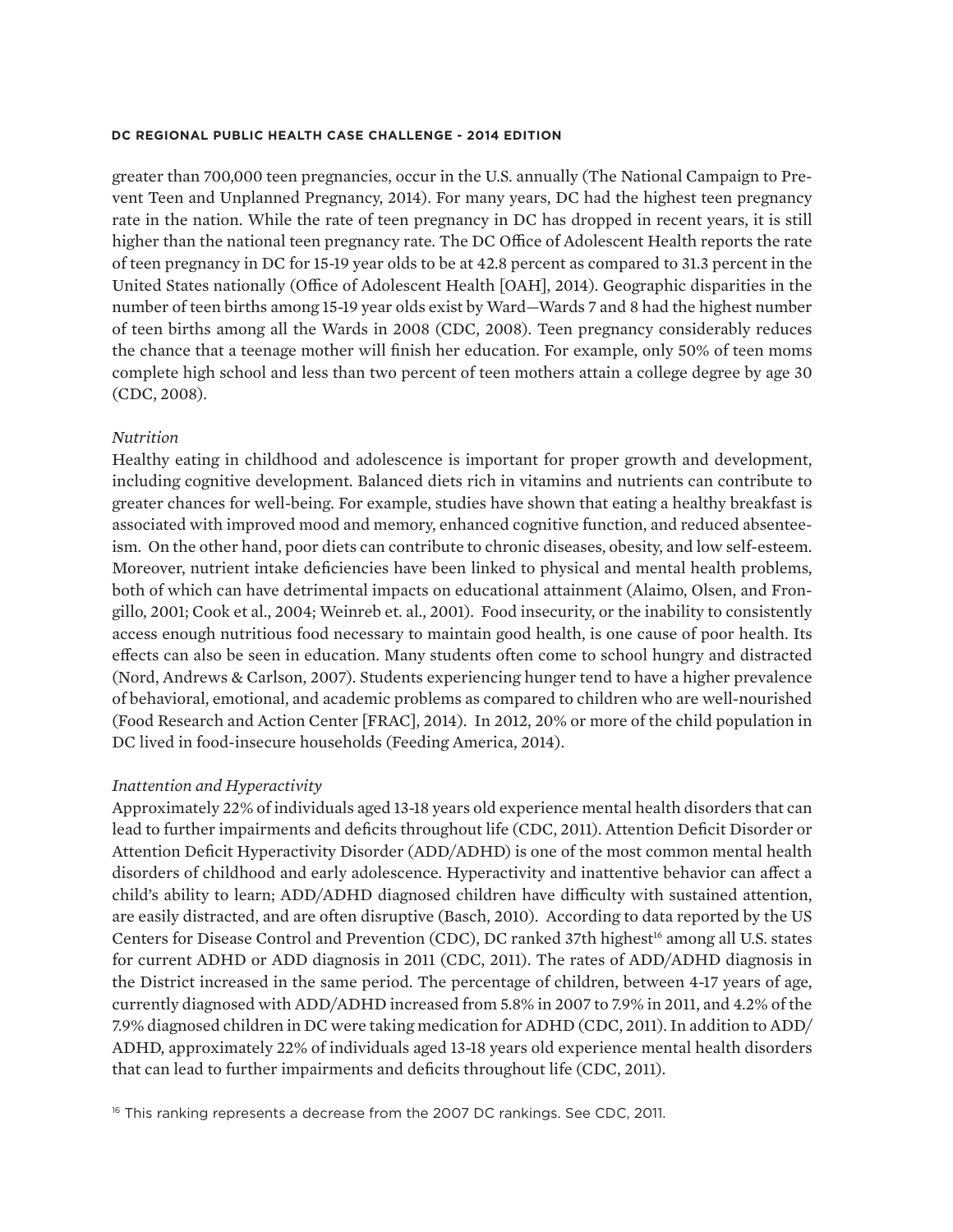#### **Contextual Factors Linked to Health and Education**

Contextual factors<sup>17</sup> such as characteristics at the individual, family, community, or societal level can affect both health and education. For example, contextual factors can create stress and/or cause illness that can impact both a student's success in school both can also impact a student's ability to maintain a healthy lifestyle. Although several factors contribute to what are considered the contextual factors impacting health and education, some salient factors are outlined below:

#### *Social and Psychological Factors*

Education in school and other learning opportunities outside of the classroom build skills and foster traits that are important to living a healthy life (Campbell, et. al 2014). Interpersonal connections and social networks may bring access to financial, psychological, and emotional resources that may help reduce hardship and stress in the home environment (Campbell et al., 2014). Social skills that are developed through close relationships with family or friends can range from personal control and flexibility to the capacity for negotiation and the ability to form relationships with others—all of which are also relevant factors in determining positive educational outcomes. Additionally, adolescents who perceive they have good communication and are bonded with an adult are less likely to engage in risky health behaviors (DHHS, 2014; Resnick et al., 1997).

Conversely, stress or other adverse childhood events (ACE), such as growing up in an economically unstable home, can not only cause lasting biological harms, but can also cause youth to take up unhealthy or risky behaviors, such as smoking or violence (Campbell, et. al, 2014).

#### *Parental Educational Attainment*

Educational attainment refers to the highest level of education that an individual has completed. Children's health, social, and economic advantages, as well as opportunities for educational attainment, are impacted by parental educational attainment (RWJF, 2011; Matthews and MacDorman, 2007). Studies suggest a positive association between parents' and their children's educational attainments (measured by years of schooling completed). For example, models predict that a parent's educational level when a child is as young as 8 years old, can have a significant impact on educational and occupational successes for the child 40 years later (Dubow et al., 2009). Additionally, the amount of formal education completed by parents is associated with greater educational attainment by children (Haveman et al., 2004; Melby et al., 2008). The impact of familial educational attainment on the synergistic relationship between health and education is evident, not only at the individual level, but also at the generational level. Just as high educational attainment and good health can be perpetuated across generations, so too can low educational attainment and poor health (RWJF, 2011).

#### *Income*

Income is a leading predictor of health status (Zimmerman and Woolf, 2014; Braveman et al., 2010). Economic vulnerability can affect health by limiting one's ability to acquire resources neces-

 $17$  Contextual factors refer to factors found at the social and economic environment, the physical environment, and the person's individual characteristics and behaviors that may affect the health of an individual or community. See http://www.who.int/hia/evidence/doh/en/.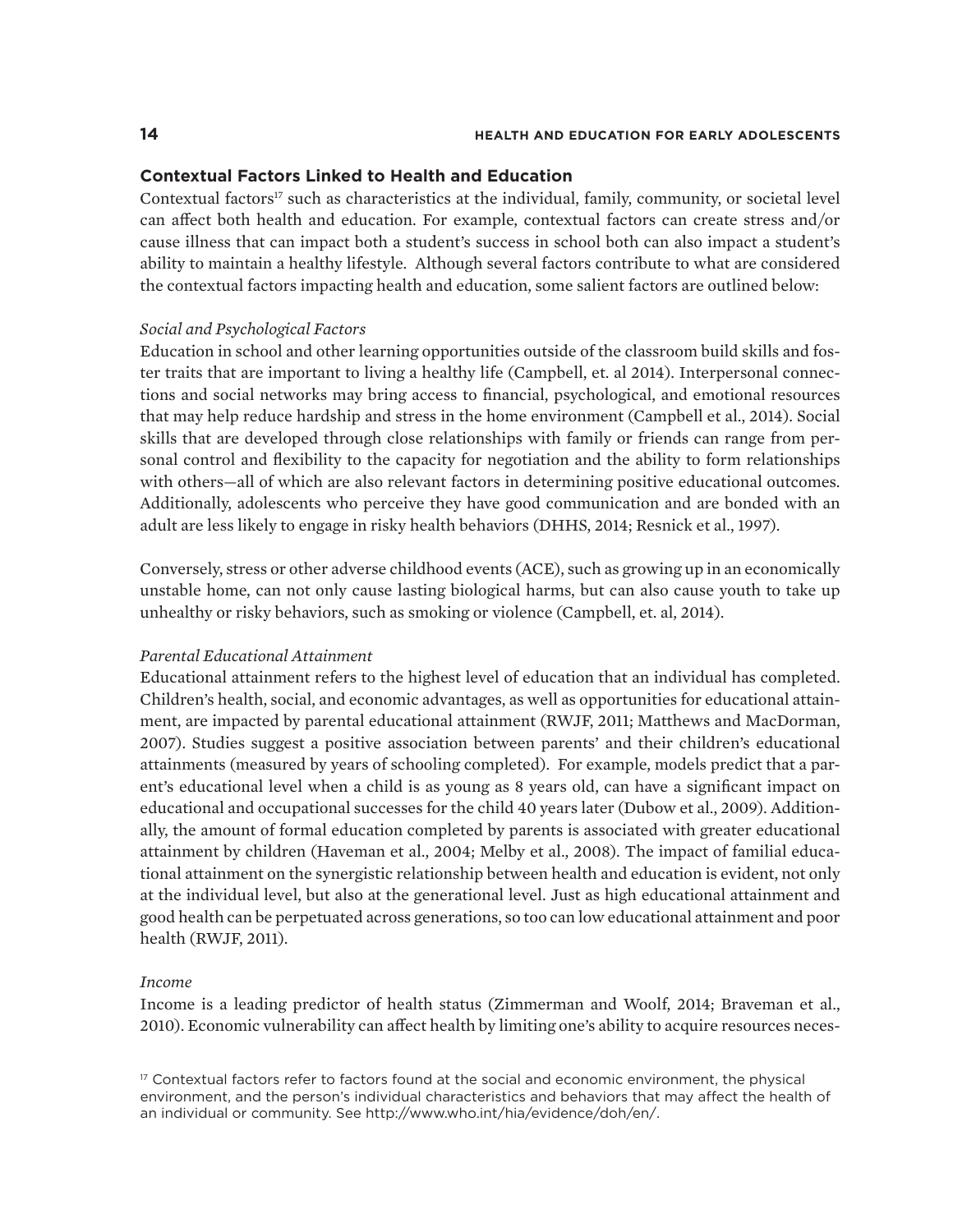sary for good health (Zimmerman and Woolf, 2014; Braveman et al., 2010). Additionally, children of families living in poverty are more likely to have chronic health conditions and poorer health status, as well as less access to, and utilization of health care services (DHHS, 2014; Resnick et al., 1997). Poverty during early adolescence is also an important factor in predicting adolescent educational achievement (Zimmerman and Woolf, 2014; Guo, 1998). Individuals with lower levels of educational attainment and income are at greater risk for exposures to financial and occupational stresses, such as chronic under- or unemployment (Zimmerman and Woolf, 2014).

#### *Environmental Factors*

Geographic location and the neighborhood or community where a student resides each factors that can either positively or negatively affect health and education. Lower income neighborhoods are often economically marginalized, segregated, and have more risk factors for poor health, such as less access to supermarkets, less green space for physical activity, higher levels of toxins, and a shortage of primary care physicians (The Center on Society and Health, 2014). Additionally, lowerincome neighborhoods often contain fewer high-quality schools, provide fewer opportunities for employment, and have marginal political power (The Center on Society and Health, 2014). Additionally, adolescents that grow up in economically "distressed" neighborhoods, characterized by high rates of poverty, are at risk for a variety of negative health outcomes, such as poor physical and mental health, which in turn can have a negative impact on education (HHS, 2014). Additionally, lower income communities tend to have higher risks for crime and violence, and are less resilient in the face of natural or manmade disasters, than higher income communities (Zimmerman and Woolf, 2014). These factors can lead to stress that in turn can be detrimental to health and education.

#### *Social Policies*

Social policies consist of legislation, regulations, and actions that are put in place to affect change in the systems, practices, and behaviors of society. Social policies that have been established at the federal level and enacted at the state or local levels, by the DC Government for example, can ultimately affect health and education outcomes. Social assistance programs, such as Medicaid<sup>18</sup> and the Children's Health Insurance Program<sup>19</sup>, ensure that those who cannot afford private health insurance do not have to go without medical care. Education is likewise impacted by social educational policies<sup>20</sup>, the Early and Secondary Education Act (ESEA), or No Child Left Behind Act of 2001 (NCLB), or Race to the Top, which serve to set standards and provide support for American education systems.

The American Recovery and Reinvestment Act (ARRA) of 2009<sup>21</sup> provided financial and structural support for both the health care and education sectors following the U.S. financial crisis of 2007-

<sup>18</sup> For more information on Medicaid see http://www.medicaid.gov/

<sup>19</sup> For more information on the Children's Health Insurance Program see http://www.medicaid.gov/ medicaid-chip-program-information/by-topics/childrens-health-insurance-program-chip/childrenshealth-insurance-program-chip.html.

<sup>&</sup>lt;sup>20</sup> For more information on NCLB or Race to the Top policies, please see the section on education that follows.

<sup>21</sup> ARRA is also referred to as the Stimulus or The Recovery Act.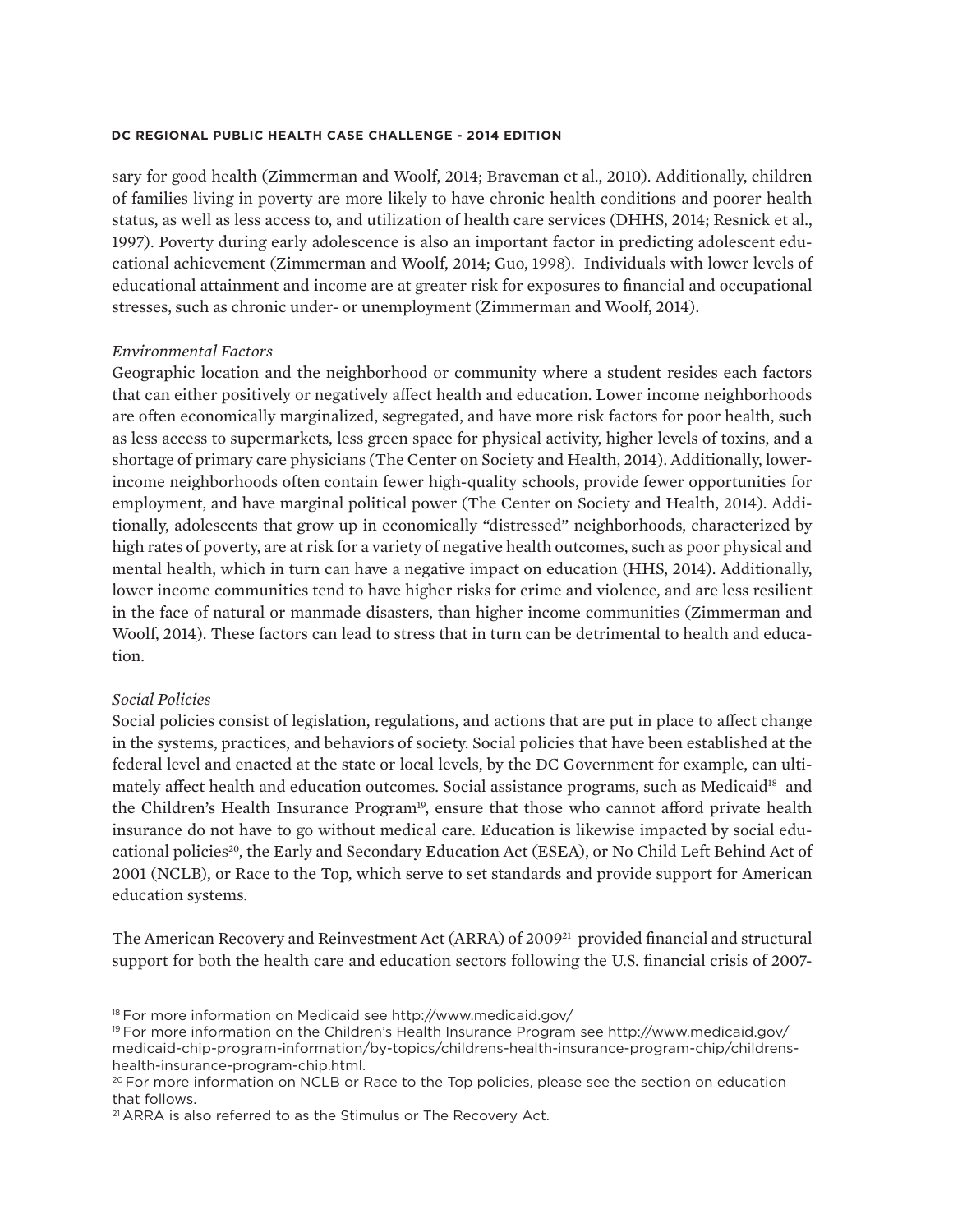2008. Health care funding has been appropriated for purposes including Medicaid supplementation, health research, and prevention and wellness, while education funding has been appropriated for a variety of uses that include providing aid to public school districts to prevent layoffs and cutbacks, assisting low-income children, and increasing teacher salaries (ARRA, 2009). The ARRA awarded DC \$182,068,262 and \$301,816,079 towards enacting health and education reforms respectively (Recovery.org, 2014).

# **Early Adolescence**

Adolescence can be defined in two stages: early, between the ages 10-14, and late, between the ages of 15-1922. Early adolescence is a time of transition. Adolescents not only experience rapid physical transformations, typically occurring before the age of 14 years old, that include changes in growth and sexual development, but they also experience significant brain and cognitive development, such as the ability to make more refined and calculated decisions, during this time period. Early brain development has been shown to be crucial for later cognitive development and learning (Rice and Barone, 2000; Thompson and Nelson, 2001).

### *Health Risks in Early Adolescence*

Experimentation during early adolescence can lead to unhealthy risk-taking behaviors. According to national statistics, examples of risky health behaviors that adolescents engage in include:

- **Smoking:** Approximately 1 in 5 high school students in the U.S. is a current smoker;
- **Poor nutrition**: 78% of U.S. high school students do not eat the recommended 5 daily servings of fruits and vegetables;
- **Inadequate physical activity and obesity**: Only 1 in 3 children in the U.S. participates in daily physical education classes and 1 in 3 children and adolescents in the U.S. is overweight or obese;
- **Unsafe sexual behavior**: Approximately 18% of new HIV diagnoses in the U.S. are among adolescents and young people aged 13-24 and 3 in 10 women become pregnant before the age of 20;

In DC, examples of the levels of health risk behaviors reported by adolescents according to the 2013 Youth Risk Behavior Survey (YRBS)<sup>23</sup> conducted in DC public (DCPS) or DC public charter middle schools (PCS) include:

 $^{22}$  Late adolescence will not be discussed further as it is not the subject of this funding opportunity. <sup>23</sup> The Youth Risk Behavior Survey (YRBS), administered by the US Centers for Disease Control and Prevention (CDC), monitors six types of health-risk behaviors which contributed to the leading causes of death and disability in the US. These include: unintentional injuries and violence; sexual behaviors; alcohol and other drug use; tobacco use; unhealthy dietary behaviors; and inadequate physical activity. For more information, see http://www.cdc.gov/HealthyYouth/yrbs/index.htm.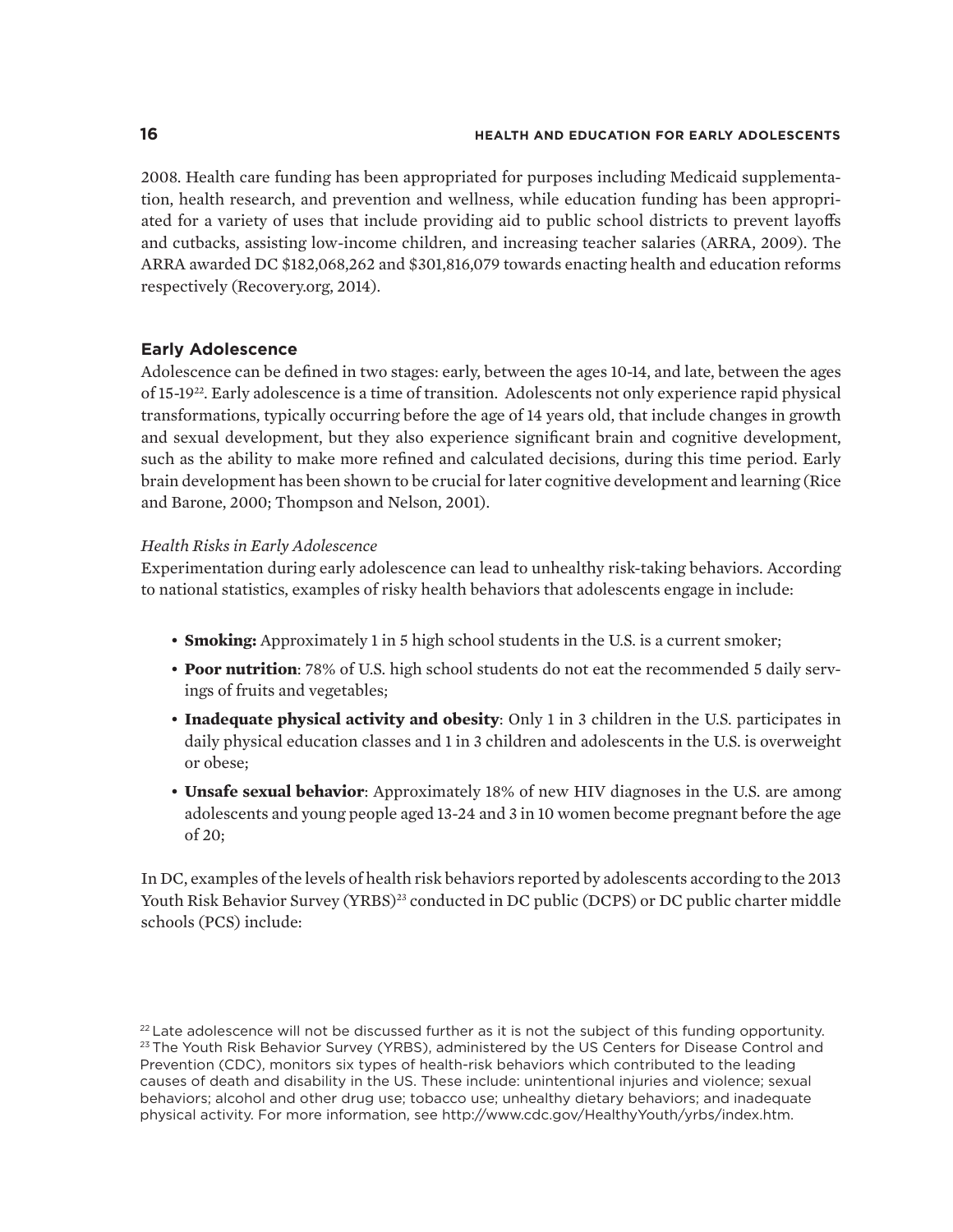- Nearly **70%** of respondents were involved in a physical fight;
- Approximately **30%** were bullied at school;
- Approximately **14% (8,941 youth**) reported that they drank alcohol for the first time before age 11;
- Among youth under the age of 11, **less than 5%** reported having tried marijuana or a cigarette; however, **10%** reported having used inhalants (sniffing glue, breathing contents out of spray cans, inhaling paints, etc.) in order to get high; and
- **More than 18%** (~8000 youth) of youth reported having ever had sexual intercourse, with **9%** of these reporting that their first sexual intercourse occurred before the age of 11 years (YRBS, 2013).

The behavioral patterns established during this developmental period helps determine both current health status as well as future health risks (DHHS, 2014). Research has demonstrated that establishing and maintaining healthy behaviors during early adolescence is more effective than trying to change established patterns of unhealthy behaviors during adulthood (CDC, 2011).

#### *Other*

During this transitional time, early adolescents may experience and are particularly sensitive to psychological changes that can either positively or negatively impact their health and education outcomes. Young people begin to develop a better-formed sense of self and start to view their own priorities independently of their families.' This shift is complicated by the emerging importance of sexuality and peer relationships (Eccles, 1999). As youth mature, they need space and time to establish an individual adult identity. Self-esteem can suffer as youth often have a difficult time adjusting to new responsibilities (Wigfield, 1999).

## *The Educational System and Early Adolescence*

Academic engagement—defined as "youth's positive attitude toward school, confidence in own ability to do well in school, and perception of and actual success in school"—during early adolescence is associated with educational attainment in young adulthood (Melby et al., 2008). The educational system has recognized the importance of early adolescence. During the 1980s, schools shifted from a junior high educational system that included grades 7 to either grades 8 or 9, to a middle school educational system that included students falling between grades 6-8. This change was intended to separate students undergoing the transitions of early adolescence into a semistructured environment that also emphasizes responsibility. In the middle school educational system, students learn to move between classes and subjects; however, they are often kept with a core group of classmates in order to facilitate their social development. Unlike in high school, grades are not as heavily emphasized in the middle school educational system, thus leaving room for youth to develop self-esteem (National Middle School Association, 2003).

However, the middle school environment is not without limitation. For example, both bullying and social alienation are common in middle schools; these may lead to an increased risk of droppingout of the educational system. Mentoring relationships that develop between students and adults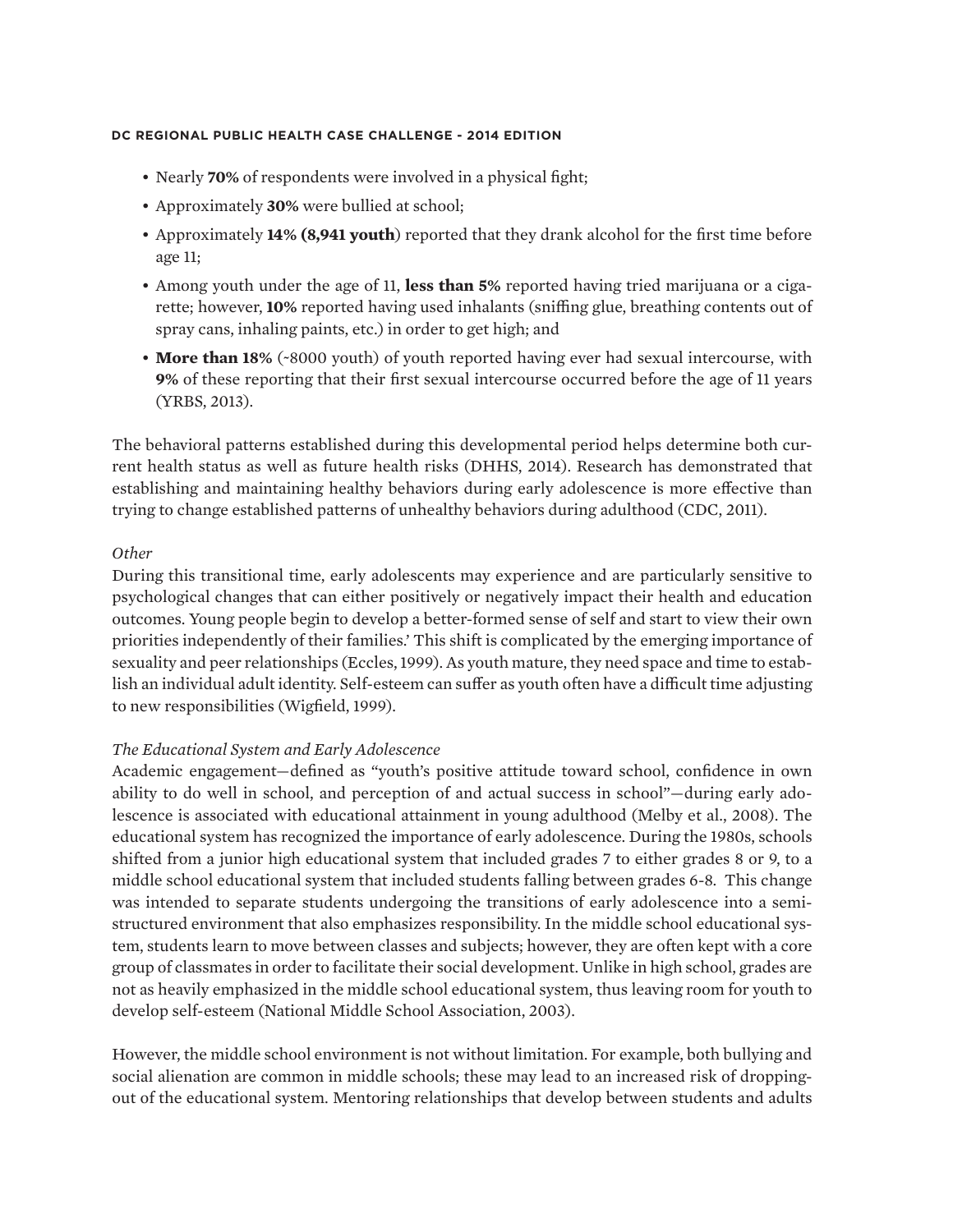are often weakened by a lack of time, resources, training, and support. Parental involvement is also less prominent, and often declining, in middle schools as compared to elementary schools (Augustine, 2004).

## **Education24**

A brief overview of the DC Public School (DCPS) and Public Charter Schools (PCS)<sup>25</sup> formal education system, measures, and factors of educational success follows.26

# **DCPS, PCS**

### *Overview*

The Office of the State Superintendent of Education (OSSE)<sup>27</sup> is the State Education Agency for the District of Columbia responsible for raising the quality of education for DC residents. OSSE works closely with the DCPS and PCS to ensure schools are within compliance of all federal and state mandates, as well as serves as the federal liaison to the U.S. Department of Education (Office of the State Superintendent of Education [OSSE], 2014).

The DCPS and PCS consists of the following components: (Office of the State Superintendent of Education [OSSE], 2014a; 21st Century School Fund, 2014)

- Universal pre-kindergarten, which guarantees early childhood education for residents;
- The District of Columbia Public Schools (DCPS);
- Public Charter Schools (PCS);
- A public library system with various learning resources and programs for children and their parents to use; and
- Over 15 colleges and universities, including one public university, the University of the District of Columbia (UDC).

<sup>25</sup> Public charter schools are public schools that are "allowed the freedom to be more innovative while being held accountable for advancing student achievement. Because they are public schools, they are: open to all children; do not charge tuition; and do not have special entrance requirements" (http://www.publiccharters.org/get-the-facts/public-charter-schools/).

 $26$  Please note that the extent of resources that could count as components of the DC early adolescent system is vast. Many components to the DC education system, outside of the DC public school system, have not been discussed. However, a brief overview of some of the features of the formal education system, measures of formal education, and predictors of educational success at the national and DC levels have been provided. Teams are encouraged to research topics and debates on education further. The VCMB Foundation's Board of Advisors will consider all solutions equally and award the winning team according to criteria established in the beginning of this case. 27 For more information on OSSE, see http://osse.dc.gov/page/about-osse.

<sup>28</sup> The Deputy Mayor for Education has responsibilities not only for policy and planning in both sectors, but also for ensuring the continuum of education from early childhood to post-secondary and adult education (21st Century School Fund, 2014).

<sup>&</sup>lt;sup>24</sup> Please see Appendix B, Resource List, for additional national, federal, and DC based education resources.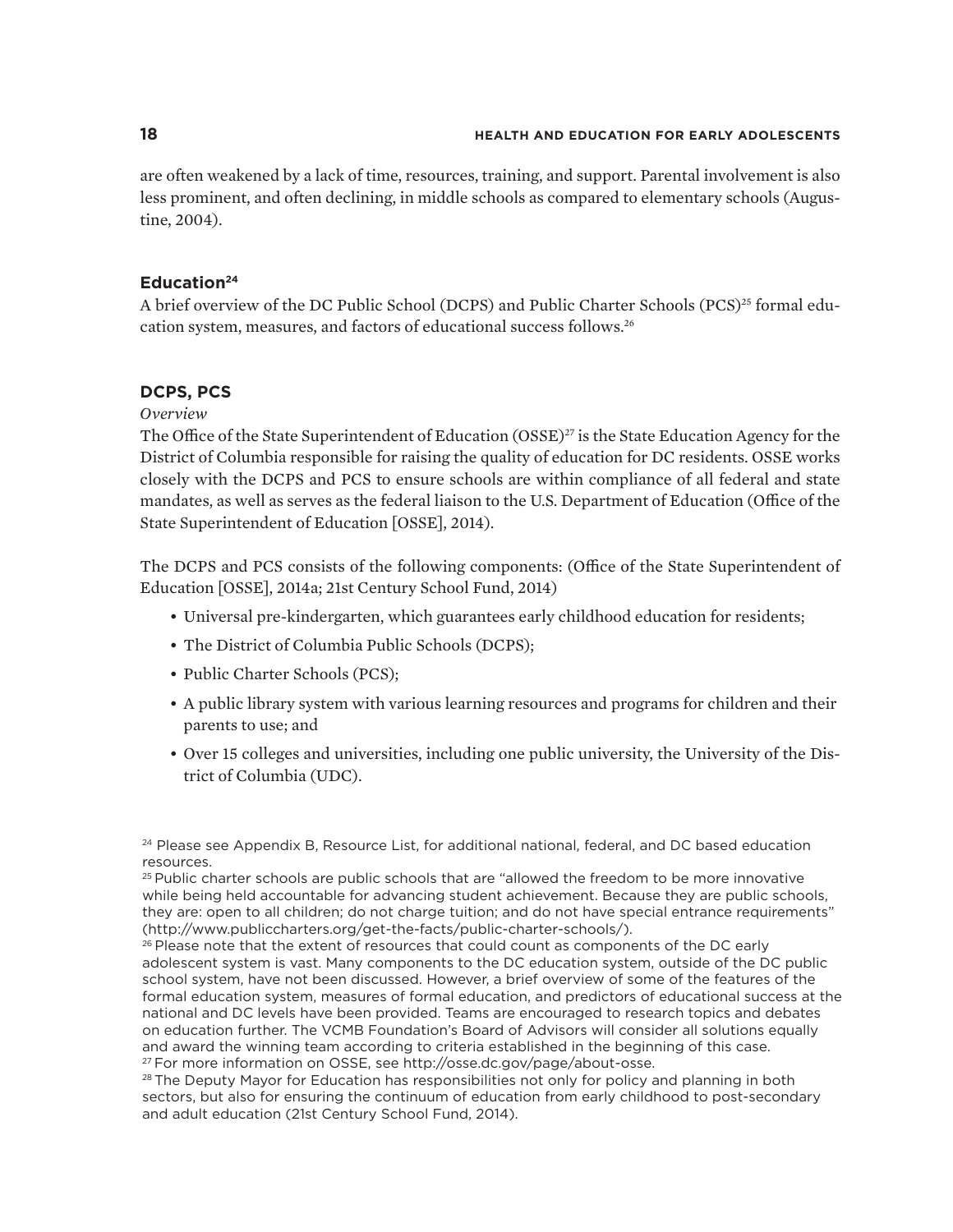The city's K-12 system is one of 'public school choice' where parents have the right to select either enrolling their children in a DCPS or a PCS.<sup>28</sup> Parents also have the option to decide where to send their children for formal schooling. For example, parents may decline to enroll their child in the "in-boundary" public school, if the school lying within boundaries of the student's residential address and grade level is not preferred, instead choosing to enroll their children in a public school that is "out-of-boundary" (OSSE, 2014a; Özek, 2011).

## *Demographics*

Public school enrollment in DC is more than two-thirds African American and Hispanic. DCPS remain largely racially and socio-economically segregated (21st Century School Fund, 2013). For example, Wards 7 and 8 are almost exclusively African American, whereas Ward 4 is almost exclusively White (See Figure 8) (21st Century School Fund, 2014). Additionally, for many decades, the vast majority of public schools students in DC have been low income, and an average of 80% of all students across DCPS in the 2012-13 school year, were eligible for the Federal Free or Reduced-Price Meal subsidy program (21st Century School Fund, 2014).



# **Figure 8: Distribution of DC Public School Students by Geography and Race/Ethnicity (21st Century School Fund, 2014)**

### *Enrollment*

There are a total of 228 Public and Public Charter Schools with an audited enrollment of 82,958 across the 8 Wards in DC (See Table 1) (21st Century School Fund, 2014; OSSE, 2014b). Funding for DCPS and PCS systems, and the policies controlling their operation remain subject to the approval of Congress. The amount of funding allotted for each school is dependent on general student enrollment (21st Century School Fund, 2013).

<sup>28</sup> The Deputy Mayor for Education has responsibilities not only for policy and planning in both sectors, but also for ensuring the continuum of education from early childhood to post-secondary and adult education (21st Century School Fund, 2014).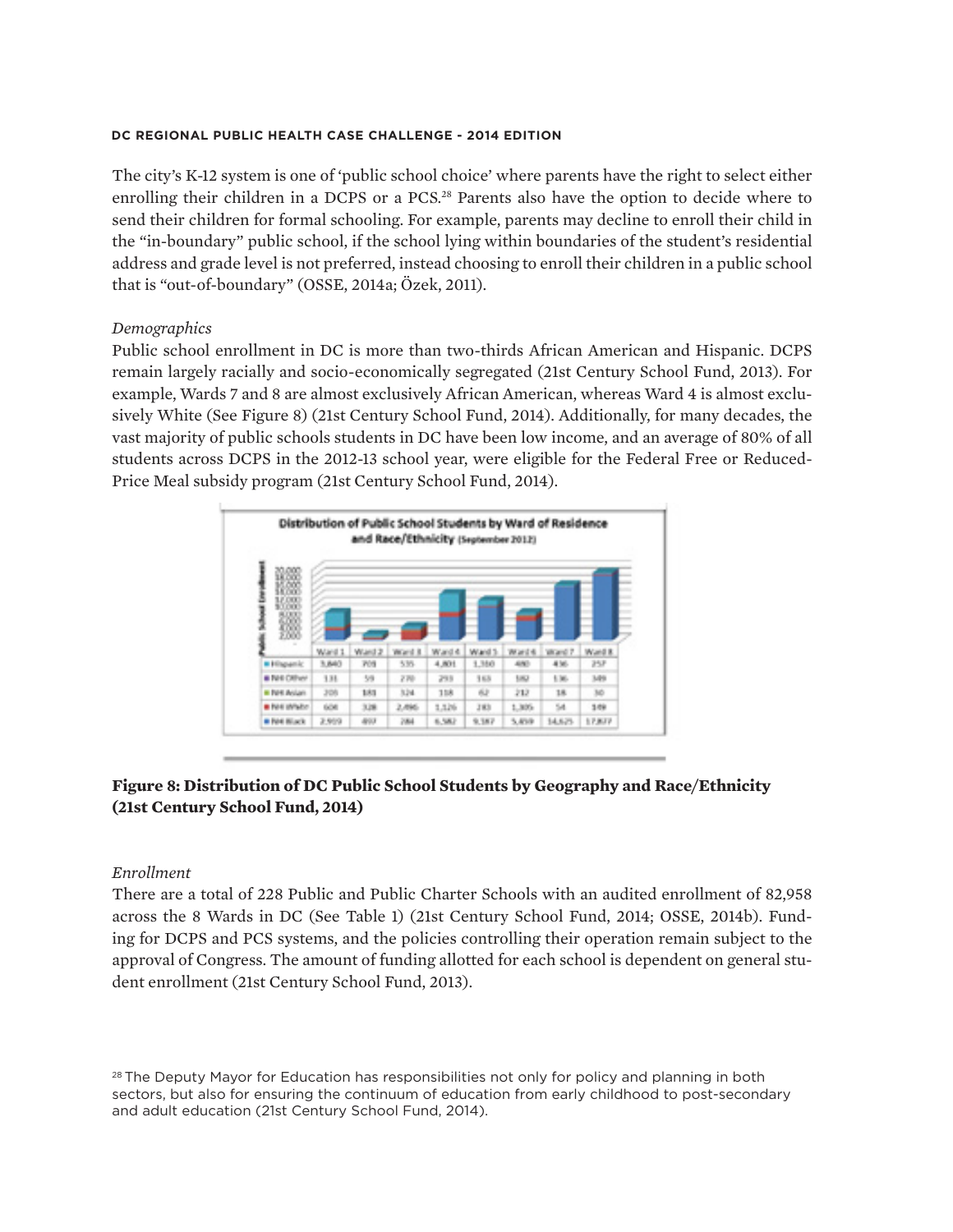| Ward                | <b>Total Number of</b> |     |       | <b>Total Number of Student</b> |        |        |  |
|---------------------|------------------------|-----|-------|--------------------------------|--------|--------|--|
|                     | <b>Schools</b>         |     |       | <b>Enrolled</b>                |        |        |  |
|                     | <b>DCPS</b>            | PCS | Total | <b>DCPS</b>                    | PCS    | Total  |  |
|                     | 11                     | 20  | 31    | 5522                           | 6610   | 12,132 |  |
| 2                   | 8                      | 2   | 10    | 2845                           | 657    | 3502   |  |
| з                   | 10                     | ٥   | 10    | 6339                           | 0      | 6339   |  |
| 4                   | 15                     | 19  | 34    | 6812                           | 5476   | 12,288 |  |
| 5                   | 16                     | 20  | 36    | 4590                           | 6611   | 11,201 |  |
| 6                   | 18                     | 15  | 33    | 6727                           | 3993   | 10,720 |  |
|                     | 16                     | 17  | 33    | 5484                           | 6274   | 11,758 |  |
| 8                   | 19                     | 22  | 41    | 8074                           | 6944   | 15,108 |  |
| <b>Totals (1-8)</b> | 113                    | 115 | 228   | 46,393                         | 36,565 | 82,958 |  |

**Table 1: Public and Charter Schools in DC by Ward (2013)** <sup>29</sup>

#### **Measuring Educational Success**

Educational attainment is one way to measure educational success; academic achievement (performance), or a measure of the extent to which a student, teacher, or institution has achieved their educational goals, is another.

Measuring educational success is a multi-factorial, complex process. There is no general agreement on how best to measure academic achievement or which aspects of academic achievement are more important indicators or predictors of success; however federal education policies, such as the No Child Left Behind Act (NCLB)<sup>30</sup> of 2001 and the "Race to the Top"  $\frac{31}{31}$  funding contest of 2009, are market-oriented education reform programs that seek to establish high standards and establish measurable goals by which one can assess student educational outcomes (Weiss and Long, 2013).

The performance of all DCPS students is measured using the DC Comprehensive Assessment System  $(DC CAS)^{32}$  which compares results of DC students against annual performance targets to determine whether the school, local education agency (LEA), or state has made adequate yearly progress (AYP).33 DC CAS tests are designed to measure the academic proficiency of all DCPS and PCS students according to pre-established standards as set by the DC OSSE in the content areas of reading,34 mathematics, science and health, and composition (OSSE, 2014). Students are scored at four levels of mastery: advanced, proficient, basic, or below basic.

30 For more information on the NCLB see http://www2.ed.gov/nclb/landing.jhtml

31 For more information on "Race to the Top" see http://www2.ed.gov/programs/racetothetop/index. html

32 For more information on DC CAS see http://www.nclb.osse.dc.gov/

<sup>&</sup>lt;sup>29</sup> Neighborhood Info DC Revised April 29, 2014 http://www.neighborhoodinfodc.org/wards/wards. html

<sup>&</sup>lt;sup>33</sup> AYP is the key measure in determining whether a public school or school district is making "annual progress" towards academic goals established by the state. For specifics about AYP please see http://www.ncpie.org/nclbaction/ayp.html.

 $34$  Being proficient in reading from an early age increases academic achievement and graduation in later years. A student who can't read on grade level by 3rd grade is four times less likely to graduate by age 19 than a child who does read proficiently by that time (Sparks, 2011).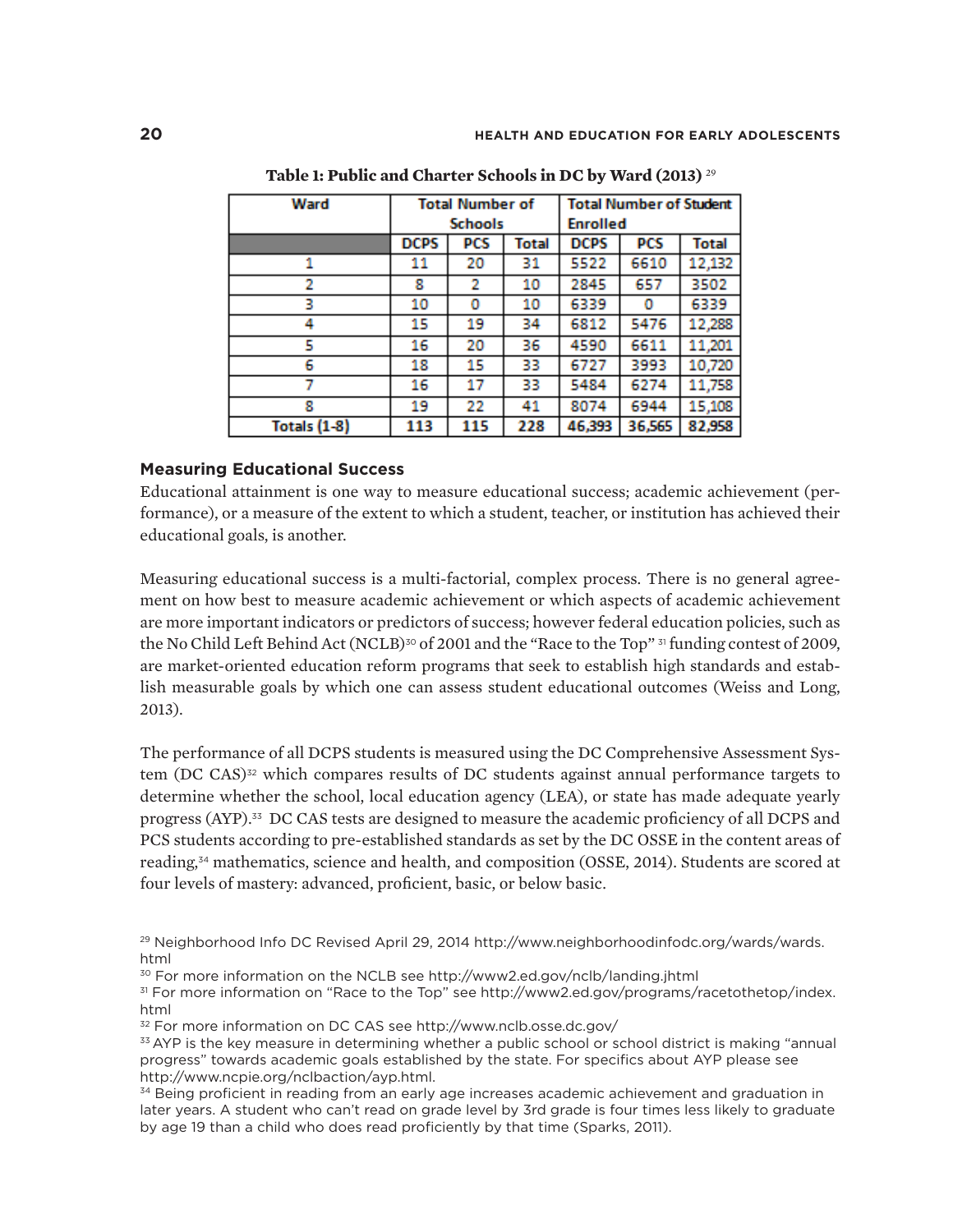Reading and math tests are administered annually to all students in grades 2-10. Since 2007, DCPS and PCS students have realized substantial improvements in math, reading, and science DC CAS scores (OSSE, 2014). In 2014, the percent of DCPS and PCS students proficient in math, reading, and science were 54.4, 49.9, and 45.0 percent respectively as compared to 31, 36, and 29 percent in 2007 (OSSE, 2014). Students demonstrated consistent growth annually from 2007 to 2014 as well (OSSE, 2014).

Beginning in 2015, however, new assessments will be aligned to ensure college and career readiness, and, will be available on computer-enhanced and technology- enhanced platforms (OSSE, 2014d). In Spring 2015, the Partnership for Assessment of Readiness for College and Career (PARCC) will replace DC CAS math, reading and composition (OSSEE, 2014e; OSSE, 2014f ). PARCC will be able to accurately track a student's academic growth in order to identify progress towards readiness and success in college and their careers, and, give teachers the resources and technological tools they need to ensure this happens by customizing learning to meet the student's direct needs (Partnership for Assessment of Readiness for College and Career [PARCC], 2014). A new health and science test will also be implemented called the Next Generation Science and Health. This test will replace DC CAS Science and Health (OSSE, 2014d). Each of these new assessments are aligned with the more rigorous common core state standards, Next Generation Science Standards, and DC State Standards (OSSEE, 2014f). Performance baselines will be established after program implementation.

### **Factors Affecting Educational Success**

#### *Graduation and Drop Out Rates*

There are benefits to graduating from High School (HS). For example, not only do HS graduates earn \$143 USD more per week than high school dropouts (National Dropout Prevention Center/ Network, 2014), but ensuring students receive a high school diploma four years after starting 9th grade has also been identified as a leading health indicator for the future (Healthy People 2020).

However, HS graduation rates in DC are amongst the lowest in the nation. For the 2011-2012 school year, the national public high school adjusted cohort graduation rate (ACGR) was 80% as compared to 59% in DC (Stetser and Stillwell, 2014). In the 2012-2013 school year, the DC OSSE reported the overall graduation rate for admitted DC Public Schools students rose from 59% to 64% with 62% of these graduates graduating high school within four years of entering 9th grade for the first time in the 2012-2013 academic year (OSSE, 2014c). These rates still fall far behind the national average.

One of the factors contributing to low high school graduation rates in DC is the dropout rate, or rate that a student quits school before he/she graduates. The 2011-12 school year average public HS dropout rate was 5.8 percent in DC compared to 3.3 percent nationally. (Stetser and Stillwell, 2014).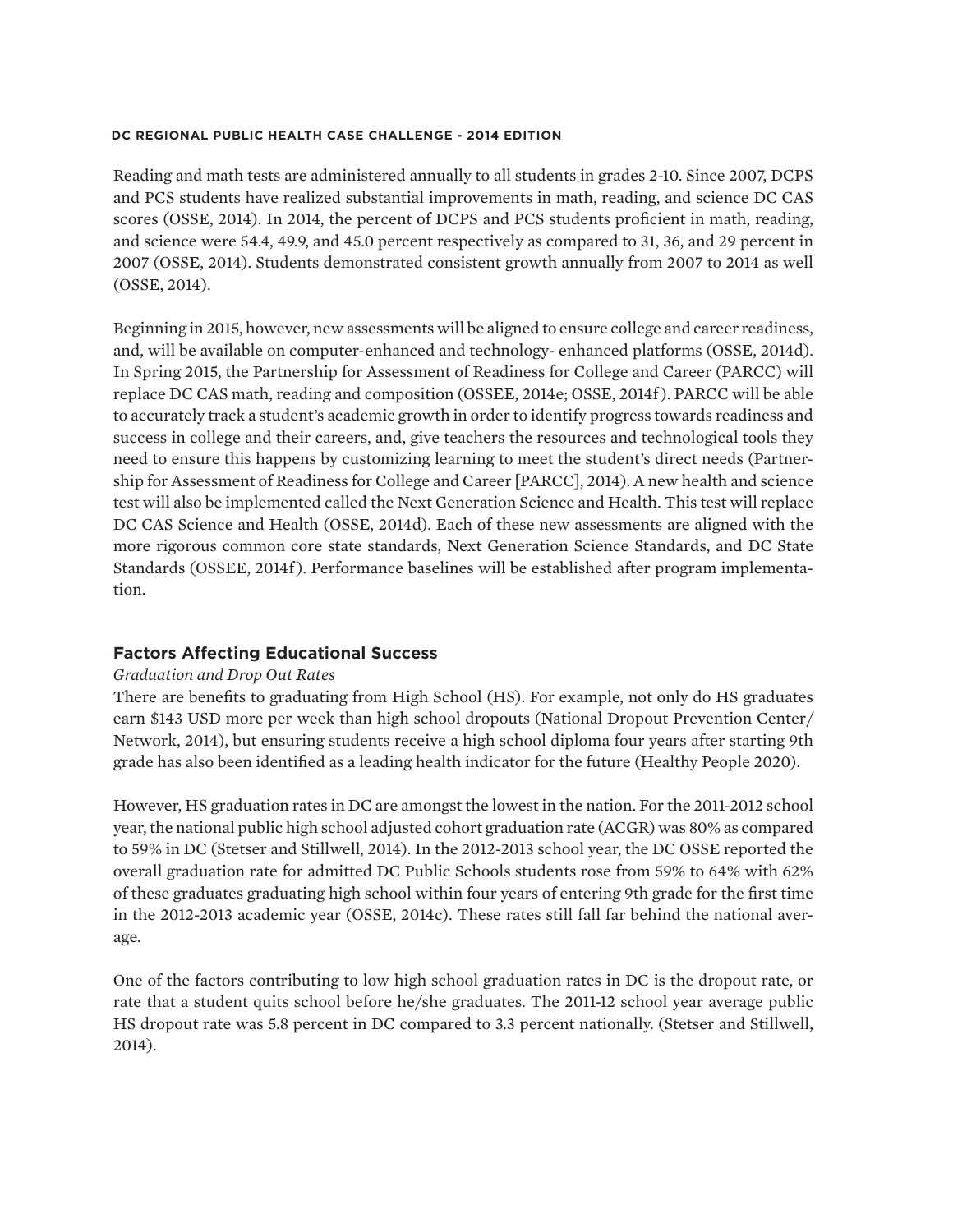The economic impacts of dropping out can be substantial. For example, students who drop out early tend to earn about half the annual income as those with a HS diploma earn. This can amount to as much as 350 billion US dollars (USD) lost over the course of lifetimes in lost wages, productivity, and taxes. Additionally, dropping out of school early can lead to can have various social, psychological, physical, and cultural impacts (American Graduate, 2011).

Though there may be many reasons (practical, necessity (either medical or financial), disillusionment, or a combination) that can lead a student to drop out of school, some common factors predicting who will drop out include: (What Do We Know about Who Drops Out and Why? 1998.)

- Age: Older students are more likely to drop out than their grade school peers
- Gender: Males are more likely to drop out than females
- SES and Income: Lower socioeconomic (SES) status may contribute to higher drop-out rates
- Ethnicity: Specific ethnicities, such as Black, Native American, and Hispanic students are more likely to drop out than their White counterparts
- Native Language: Students who come from non-English speaking backgrounds are more likely to have higher dropout rates
- Geographic Location: Students from urban districts, as compared to suburban or non-metropolitan areas, are more likely to drop out, as are students from the South and West regions of the United States
- Household Mobility: High levels of household mobility contribute to increased likelihood of dropping out
- Academic Ability: Lower cognitive scores may contribute to a student's choice to drop out
- Disability: Students with disabilities are at greater risk of dropout
- Parental Employment Status: Dropouts are most likely to come from families in which the parents are unemployed
- Family Structure: Students who come from single-parent families are at greater risk of dropout
- School size: Students tend to drop out of larger schools

#### *Truancy*

Hundreds of thousands of youth are truant, or regularly absent from school,<sup>35</sup> without an excuse, each day <sup>36</sup> (US Department of Justice [DOJ], 2001). Regular school attendance is critical to providing students an opportunity to learn; truancy is a predictor of lower academic success.

<sup>35</sup> Absenteeism, or a habitual pattern of absence from a duty or obligation, is a term most commonly referring to the workplace.

<sup>36</sup> Each state has its own definition for the minimum age limits required for free education. In DC any student between 5-18 years old who has an unexcused absence from school is defined as truant (National Center for Education Statistics, 2013).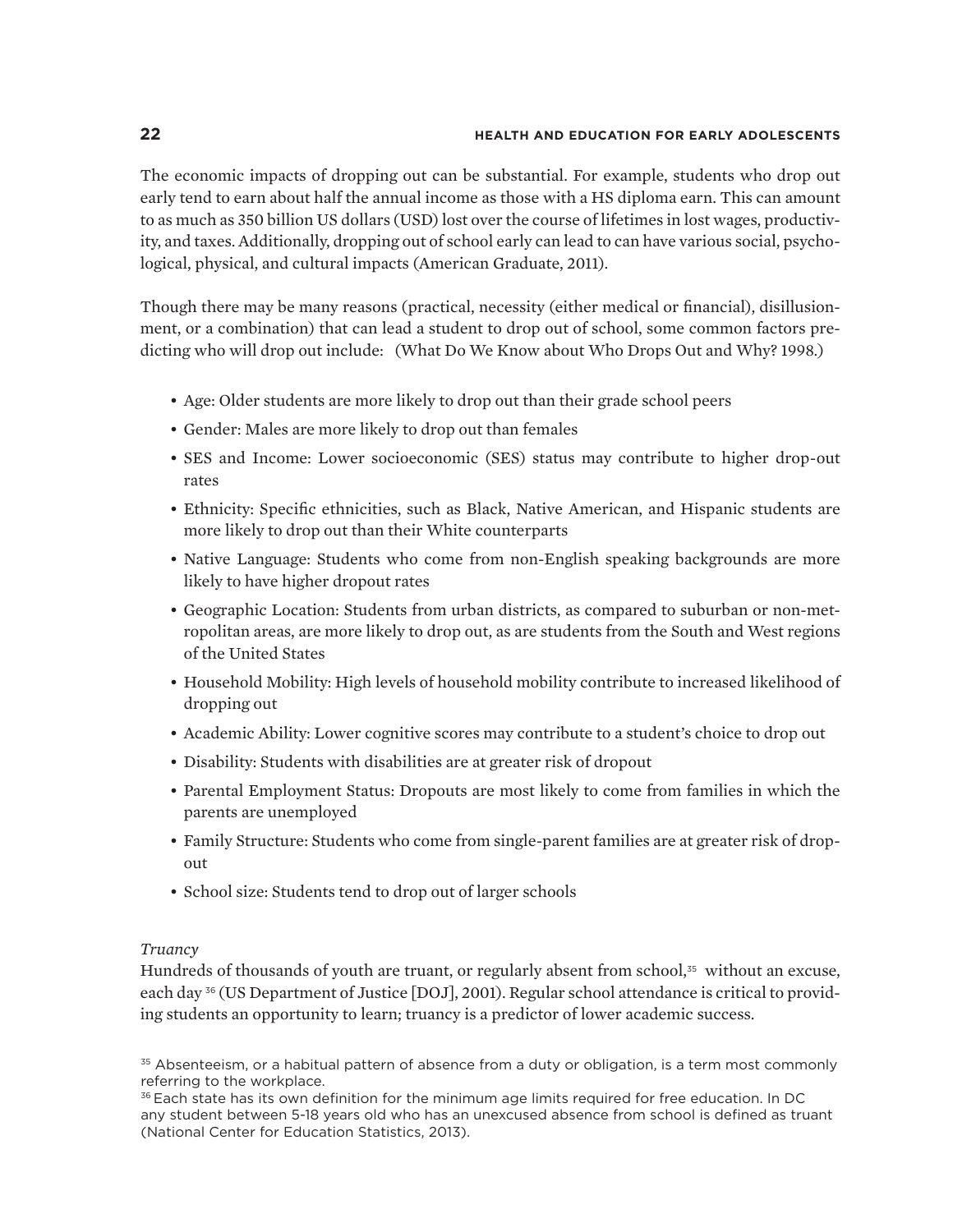Each state determines its own state law governing the age range and minimum number of days students are required to attend school. These laws may vary by state and school district; however, in general truancy rates tend to be higher in inner-city school districts with large number of students. (Truancy Prevention Facts and Laws, 2006). Truancy has long been a significant problem in DC; in the 2012-2013 school year, about 15,000 DCPS students—32% of all students Pre-K through HS—missed more than 10 days of class without a valid excuse (Brown and Alexander, 2014).

Truancy is associated with:

- Lower levels of academic achievement, such as low grades in reading and/or mathematics or general proficiency levels
- Delinquent activity in youth, such as substance abuse, gang activity, or involvement in criminal activities
- Negative behavior and attitudes towards schools and teachers
- Social isolation or the inability to make friends with students and/or teachers (DOJ, 2004).

According to a 2012 report by the DC Crime Policy, HS student absenteeism rates are strongly predicted by a student's 8th grade truancy (Liberman & Cahill, 2012).

Factors contributing to truancy are present at the individual, family, and school levels (DOJ, 2004). Examples include:

- Individual: Poor physical health, mental health issues, health risk behaviors, lack of knowledge about attendance laws; and negative attitudes towards education at an individual level can all contribute to truancy
- Familial Factors: A lack of guidance or parental supervision; poverty, parental income and employment status; domestic violence or substance abuse in the home; lack of knowledge about attendance laws; and parental attitudes towards education are some examples of family factors that contribute to truancy
- School factors: School factors contributing to truancy may exist at multiple levels. For example, the number of teachers, the effectiveness and quality of teaching, and educators' years of training and experience are all associated with truancy (Journal of Educational Psychology, 2008). School policies, such as weak or no monitoring of daily attendance, inconsistent attendance policies, lack of parent involvement in the school, and lack of personalized attention to the student are also associated with truancy (Truancy Prevention Fact and Laws, 2006).

Economic factors may also contribute to truancy. For example, student employment or a lack of affordable transportation to school or costs of childcare may each impact truancy rates.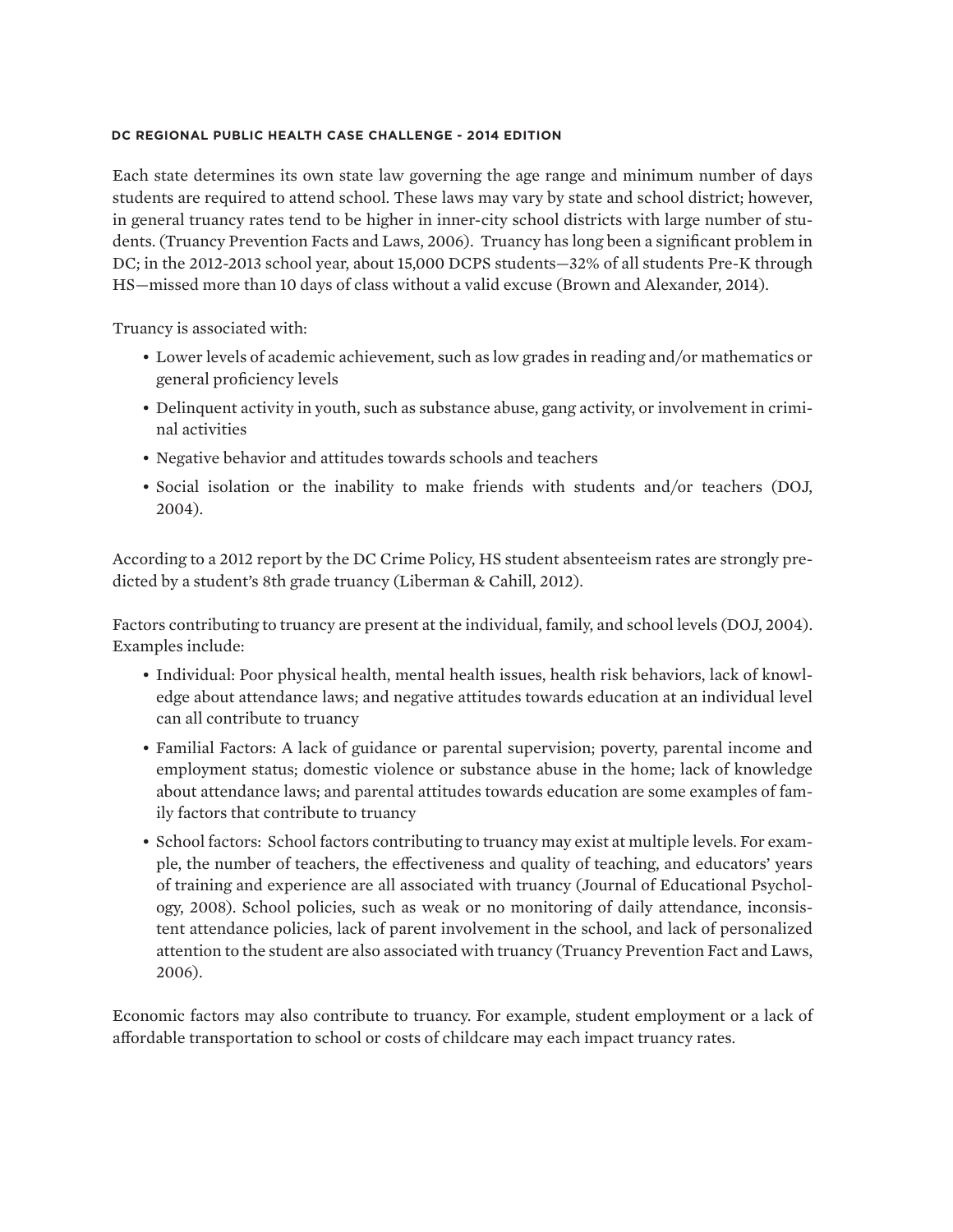#### **24 VIOLENCE AFFECTING LGBT YOUTH**

Truancy in childhood has also been identified as a predictor of behavioral and adjustment problems in adulthood (DOJ, 2001). Adults who were more truant as teenagers, are more likely to have poorer health, lower paying jobs, an increased chance of living in poverty in adulthood compared to teenagers who were not truant (DOJ, 2004). Additionally, childhood truancy has been shown to be associated with an increased propensity for violent behavior in adulthood (DOJ, 2001).

#### *Other*

Family income<sup>37</sup> is a strong predictor of educational success (Reardon, 2011). Many studies have reported a positive link between high income and high academic achievement. Children from high-income families who attend schools with more affluent student populations tend to have higher academic achievement and graduation rates compared to students from low-income families or those who attend schools with mostly low-income classmates (Duncan and Murnane, 2014). Additionally, the 2013 National Assessment of Educational Progress (NAEP) Trial Urban District Assessment (TUDA) reported that students who were eligible for free/reduced-price school lunch, an indicator of low-family income, had lower average proficiency scores compared to students who were not eligible for this program (NCES, 2014b). This income-related achievement gap<sup>37</sup> between students from high and low-income families and academic achievement is only widening (Reardon, 2013).

In addition to family income, students are more likely to develop academic skills in environments where parents are able and willing, to provide both financial and time-conscious support to their children (American Psychological Association 2010). Children's initial reading competence is correlated with factors found within the home including the literacy environment and number of books owned (Journal of Educational Psychology, 2008).

#### **Adolescent Health System Overall**

Adolescents pose unique challenges to health care systems due to their rapidly changing physical, mental, and emotional needs. Such challenges include effectively transitioning patients from pediatric to adolescent care, adolescent-friendly delivery of health services, effective use of eHealth and mHealth technologies, and coordination and integration of health services and programs. State and local public health departments play an active role in supporting the medical care and healthy development of adolescents by providing access to essential services and health promotion through education and community outreach. A wide range of health care delivery platforms exist for adolescents, including school-based clinics, youth centers, mobile clinics, public and private clinics, community health centers, urgent care clinics, trauma centers, hospitals, eHealth services, and more. Although there are areas with excellent coverage and quality, adolescent healthcare services overall are not uniform in conforming to existing guidelines, highly fragmented, and lack coordination (WHO, 2014m; Osius, 2009).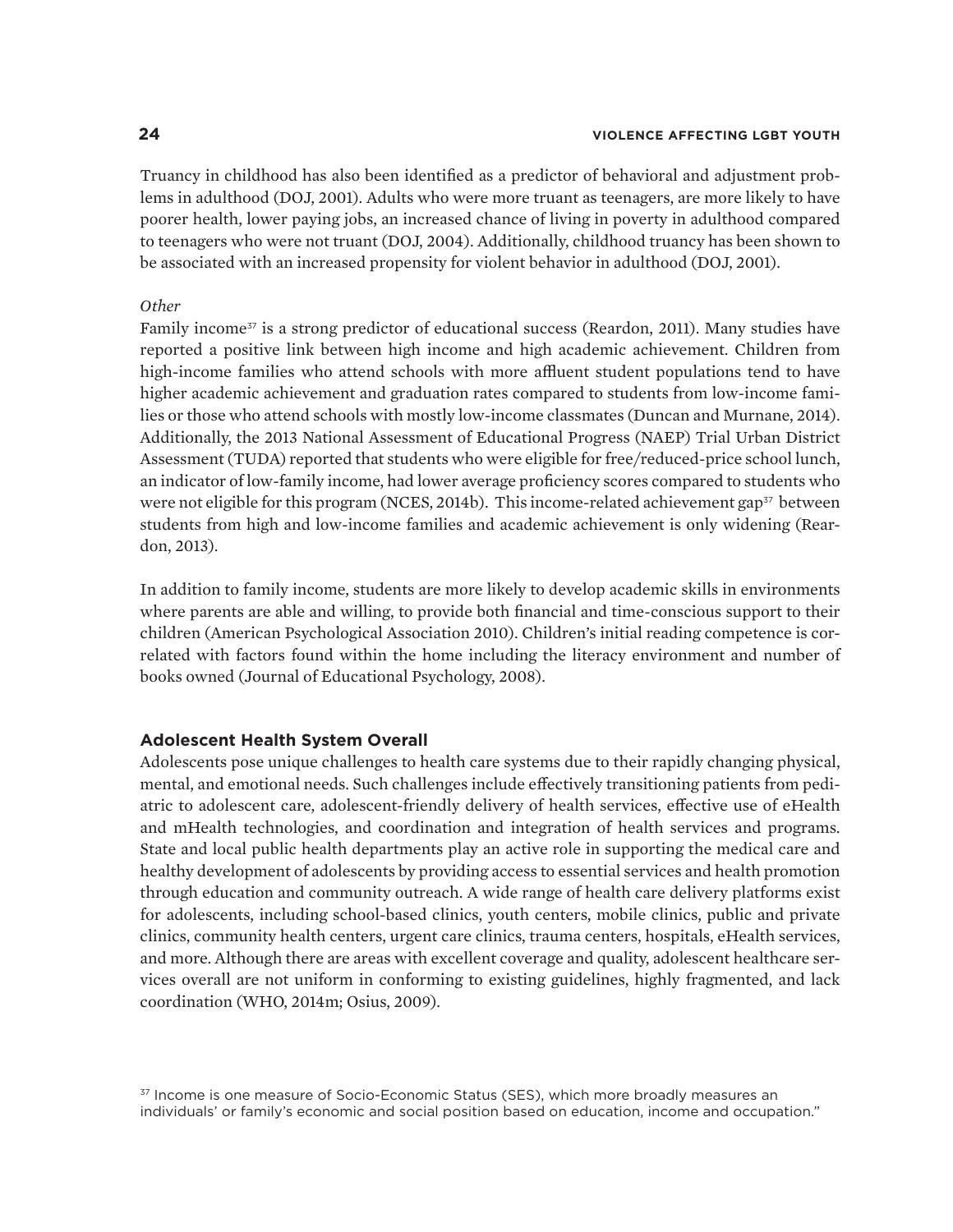#### *District of Columbia Department of Health*

The DC DOH performs health promotion, prevention, and school-based primary care targeted at adolescent residents. There are many programs run by the DC DOH that focus on improving adolescent health, several of which are described below.

#### *Nutrition and Obesity*

The Child & Youth Healthy Eating Active Living to Prevent and Reduce Obesity Program aims at reducing obesity among adolescent youth. This program develops and implements programs in educational, community, and health care systems throughout the District that promote healthy eating and active living for adolescents and their families. One such program is the DC Fresh Mobile Cart Pilot Program (FMCPP). The FMCPP focuses on Wards 5, 7, and 8, where obesity rates are the highest in the District, and seeks to increase access to fresh fruits and vegetables (Howard University Hospital, 2014a; DC DOH, 2014b).

#### *Violence and Injury Prevention*

The DOH Violence Prevention Program (VPP) has several violence prevention and recovery programs that educate and provide resources for violence related issues to students enrolled in Ward 7 and 8 public schools, which have the highest incidences of sexual violence in the District (DC DOH, 2014d). For example, the Rape Prevention Education program conducts educational sessions that teach students how to recognize risk factors for rape, appropriately respond to incidents of rape, and community resources that are available to assist victims. The Healthy and Unhealthy Relationships program provides educational sessions that teach students how to identify, develop and maintain healthy, resilient relationships, while the Bullying Program provides bullying and violence prevention education on topics such as bullying, cyber bullying, harassment, depression and suicide prevention.

### *School-Based Health Programs*

Adolescents spend considerable time at school. Thus, school-based health care providers play a crucial role in both screening and initial assessment of medical conditions such as mental health disorders and promotion of healthy behaviors. The DC DOH funds and manages School-Based Health Centers (SBHC) throughout the District that provide comprehensive primary care within schools (DC DOH, 2014e). By establishing schools as places where all children, regardless of their insurance status (e.g. Medicaid or SCHIP coverage, private insurance, or uninsured), can be cared for physically and mentally, the health care opportunities created by SBHCs have reached not only the health care sector, but also the education sector.

In addition to providing medical services to enrolled students and their children during normal business hours at SBHCs, the DOH has school-based programs for preventative oral health through the School Based Oral Health Program (DC DOH, 2014f ), reproductive health and sexuality education through the Health and Sexuality Education Program (DC DOH, 2014g), and mental health services. The DC DOH also provides on-site school nurses at DCPS and PCS who perform triage, emergency care, health counseling, care for children with disabilities, health assessments and screenings. School nurses promote student health and wellness by collaborating with students, family members, school personnel, and community-based organizations.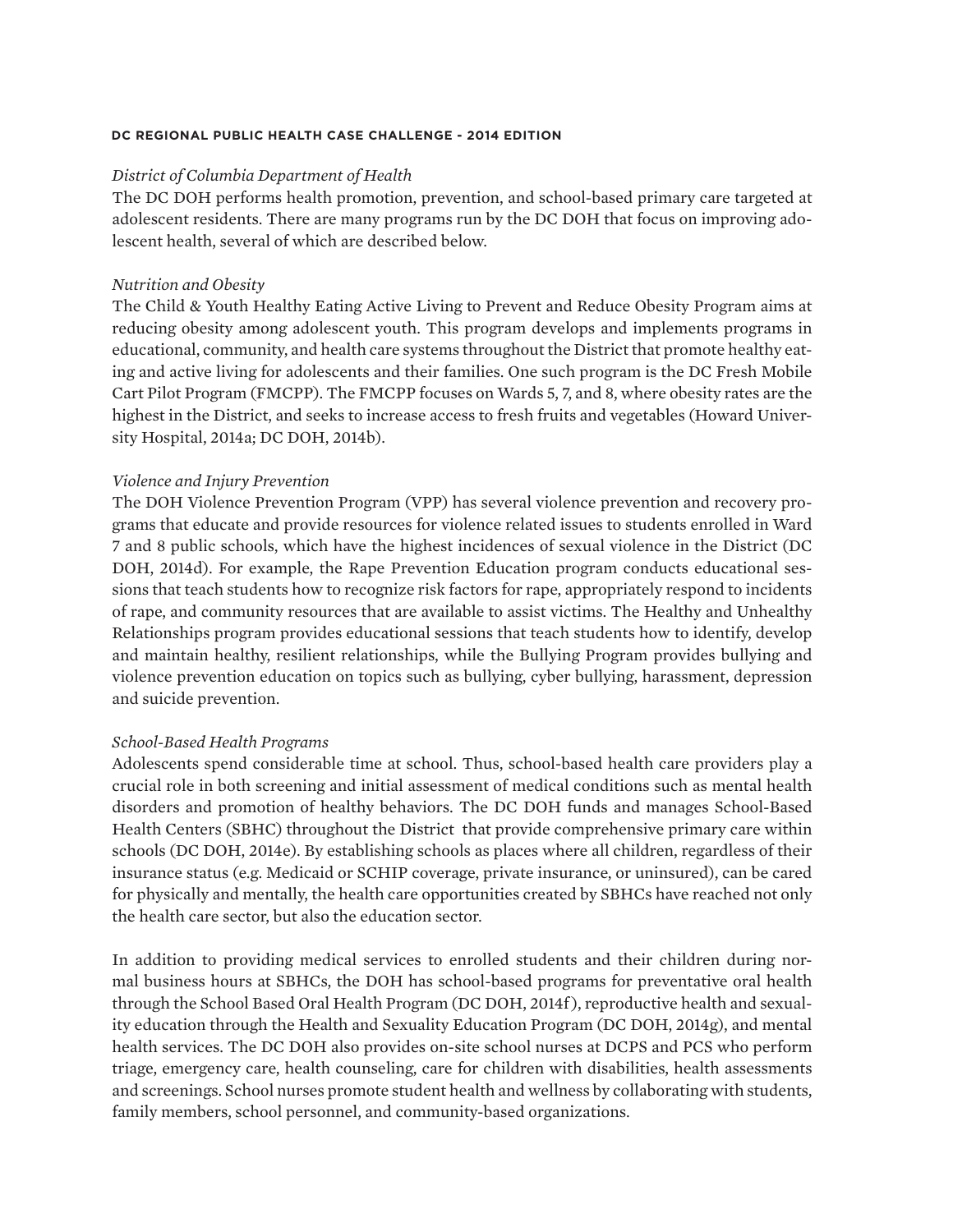#### *Mental and Behavioral Health*

Adolescents with stable mental health are prepared to develop crucial skills that help build a healthy, productive society; however, it is estimated that as many as one in five children and adolescents may have a mental health disorder that require treatment (DC DBH, 2014). The DC Department of Behavioral Health (DC DBH) provides prevention, intervention, and treatment services and support for children, youth, and adults with mental and/or substance abuse disorders including emergency psychiatric care and community based outpatient and residential services (DC DBH, 2014). For example, the DC DBH operates school based programs in select DCPS and PCS that offer prevention, early intervention, and clinical services to youth and their families as well as offers supportive services for school teachers and staff (DC DBH, 2014). Additionally, DBH, through the Children and Youth Services Division, outlines specific actions and inclusive system of care for children, adolescents, and their families that promotes early identification and prevention of mental and behavioral health care issues. Emergency services are provided through the Children and Adolescent Mobile Psychiatric Service (ChAMPS).

#### **Community Health Centers and Clinics**

The largest primary care provider in DC is Unity Health Care (UHC), which has a District-wide network of Federally Qualified Health Centers (FQHC) and mobile clinics. UHC provides comprehensive team-based primary and specialty health care for adolescents. Unity's teen service programs include: family planning, oral health, mental health, HIV/AIDS, and substance abuse.

Mary's Center for Maternal and Child Care is another FQHC in the District. Services at Mary's Center include: general and mental health, nutrition, sexual health, and counseling services, as well as educational, vocational, and community-oriented relationship, education, and career support services. The Center provides for continuity during transition from pediatric to adolescent care, especially among young men, with approximately half of teen patients being male (Mary's Center, 2014h). Mary's Center also reaches out to the community through a school-based peer health educator program, which not only trains students on how to provide health education at local schools, but also offers parents referrals for mental health and other services that support parents in the community. Lastly, Mary's Center runs a Teen Program with a dedicated space and staff, including case managers, to serve the individual needs of its adolescent patients. The program's patients are primarily Hispanic youth ages 13 to 21.

Other community-based health care providers that focus on adolescent DC residents with specific health risks include: Metro TeenAIDS, which provides HIV prevention and counseling; Community of Hope, which cares for low-income residents and provides housing assistance to adolescents; and Whitman-Walker Health, which works closely with members of the LGBT community to provide primary care, HIV/AIDS care and behavioral health. There are also free clinics for the uninsured and underinsured within DC such as Bread for the City, which provides same or next day primary care appointments using a medical home model (Bread for the City, 2014i).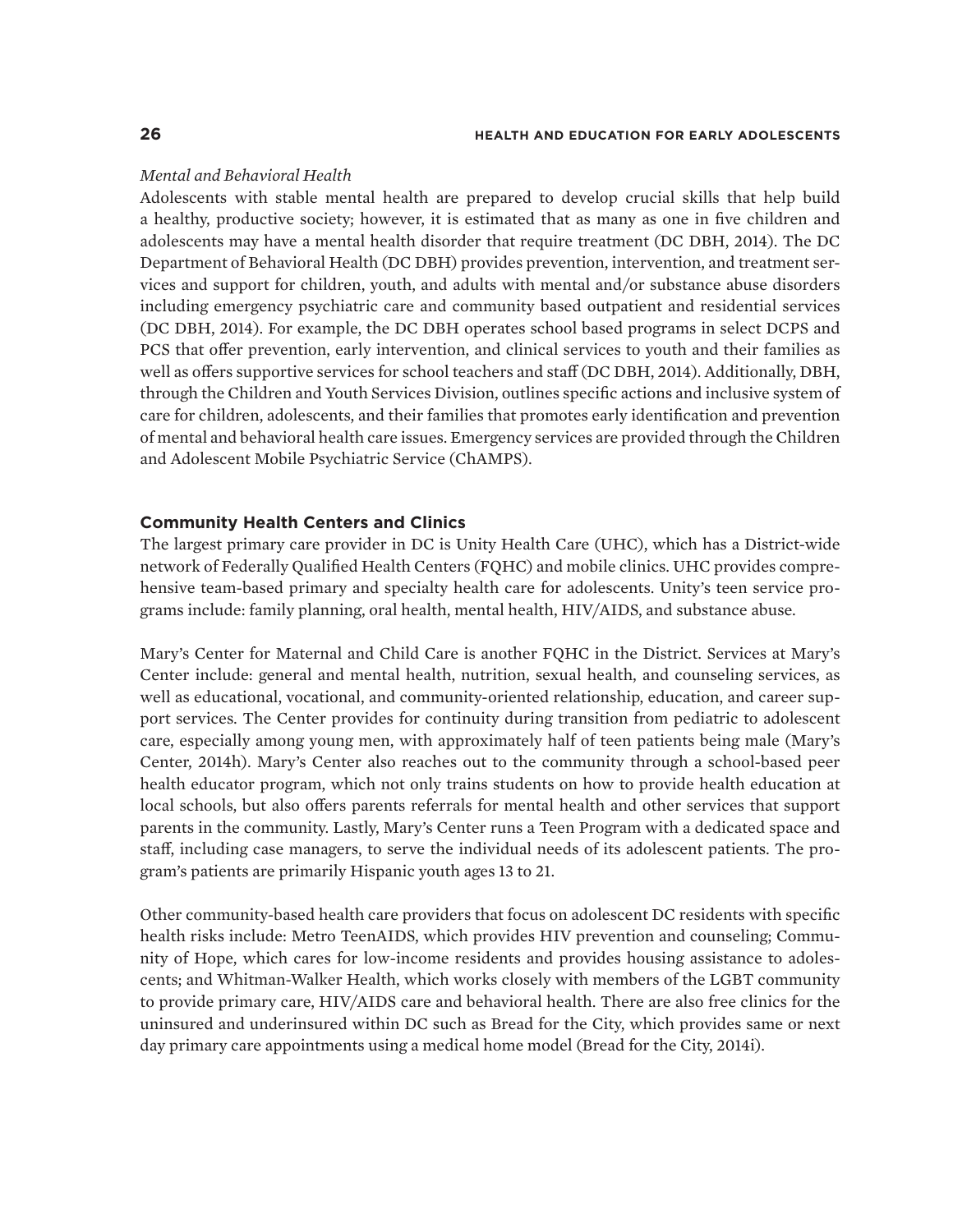#### **Primary and Urgent Care Clinics**

In addition to offering pediatric primary care, urgent care clinics enable adolescent patients to get convenient walk-in appointments in a comfortable outpatient environment for non-life threatening emergent health needs, such as sports injuries, minor traumas and acute illnesses, and routine preventative services. Urgent care providers in DC include: MedStar PromptCare clinics in Adams Morgan and Capitol Hill, Metro Immediate and Primary Care in Capitol Hill, DC Immediate and Primary Care in Cleveland Park, and Medics USA clinics in Dupont Circle and Columbia Heights.

#### **MedStar Health**

MedStar Health operates Washington Hospital Center and Georgetown University Hospital. Washington Hospital Center is the largest private hospital in Washington, DC. Washington Hospital Center provides specialized pediatric and adolescent gynecological care, as well as engages in reproductive health community outreach through the Teen Alliance for Prepared Parenting (TAPP). The TAPP program supports pregnant adolescents and expecting fathers under the age of 18 with comprehensive services, including prenatal care, family planning and contraceptive services, and educational workshops. The goals of TAPP are prevention of subsequent teen pregnancy, improvement of parenting skills, and providing parents with assistance to complete their education (MedStar Health, 2014k). In addition to pediatric primary care, Georgetown University Hospital runs the KIDS Mobile Medical Clinic (KMMC) in collaboration with Ronald McDonald House Charities. KMMC offers mobile comprehensive pediatric and adolescent wellness care, mental health, and social services, and annually provides more than 1,750 medical visits to young patients residing in Wards 5, 6, 7, and 8 (MedStar Health, 2014l).

#### **Children's National Medical Center**

Children's National Medical Center is the only hospital in the DC area that focuses exclusively on children and teens. Three such specialty programs run by Children's include the Adolescent Health Center, The Goldberg Center for Community Pediatric Health, and The Burgess Clinic.

The Adolescent Health Center (AHC) provides comprehensive health care services for adolescents and young adults in DC at seven locations throughout DC. Physicians at the AHC can serve as subspecialty care consultants for patients who are referred to the center by community health care providers. The AHC also performs community health education and outreach through the Adolescent Prevention Education Programs (APEP). The Teens Against the Spread of AIDS (TASA), Teen Talk, and Teen Life Clubs (TLC) educational programs teach youth about preventing HIV, unintended pregnancy, and sexually transmitted infections, respectively.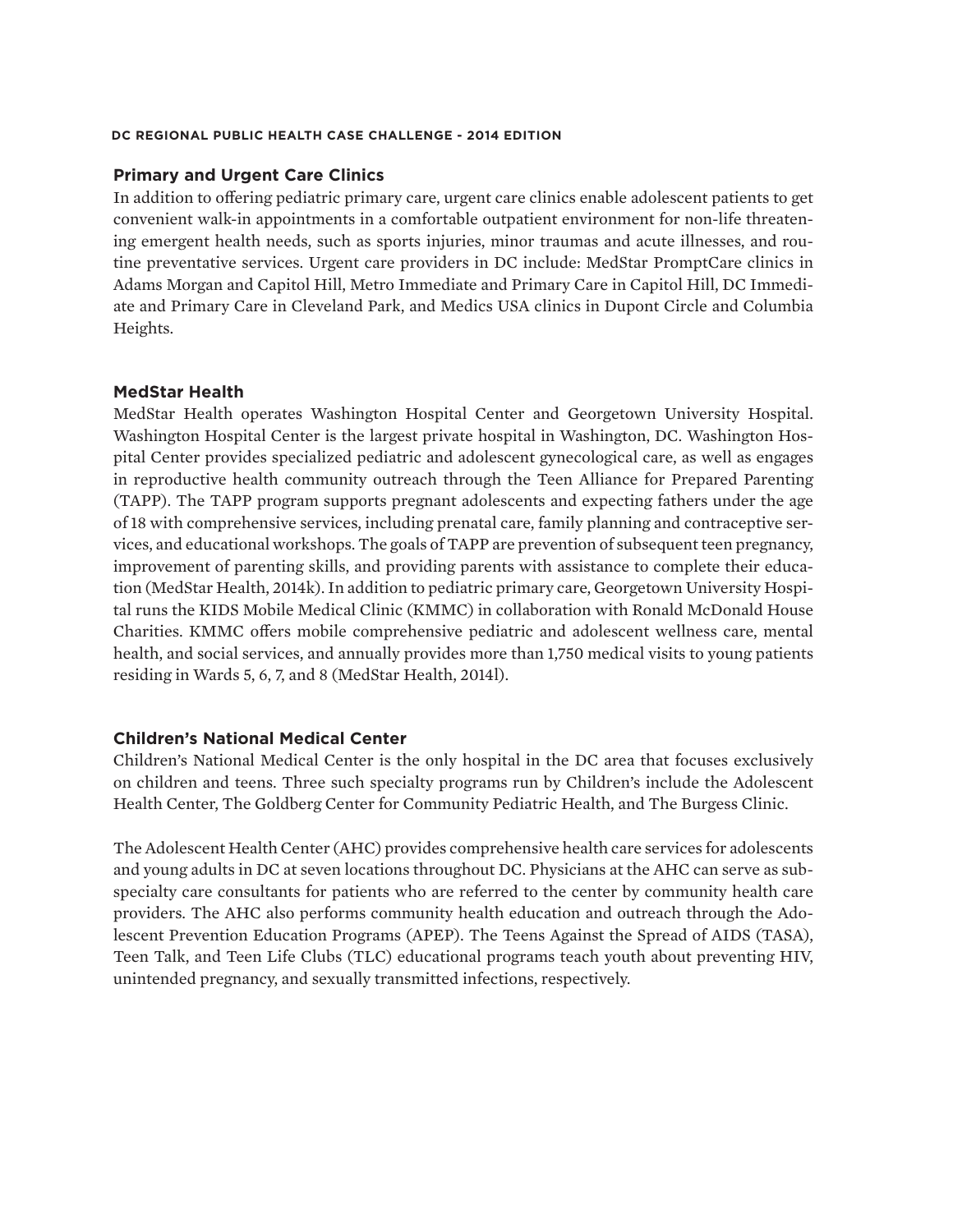The Goldberg Center for Community Pediatric Health at Children's National has programs that provide access to comprehensive family-centered health care for high-risk adolescents, particularly those living in Wards 5, 6, 7 and 8. Supported by Children's National and the Children's Health Fund (CHF), the Children's Health Project of DC (CHPDC) has primary care clinics located near public housing and schools in Southeastern DC, a Mobile Health Program that provides full dental services, a Referral Management Initiative that facilitates access to specialty care, and the Childhood Asthma Initiative (CAI) to combat the high incidence of asthma among DC youth.

Lastly, the Burgess Clinic, which is home to the Children's Special Immunology Services HIV/AIDS program, treats more than 90% of the HIV positive adolescents 13 to 21 years of age in DC (Burgess Clinic, 2014j). Special Immunology Services combines inpatient and outpatient primary and specialty care, along with social services for affected families in order to provide comprehensive care for adolescent HIV/AIDS patients. The HIV Services Mental Health Program provides psychological counseling for adolescents and families affected by HIV/AIDS. This program specifically assists youth in coping with their medical condition and manages their personal concerns by providing individual and family therapy, parent training, and psychiatric consultation.

#### **Coordinated Care for Adolescents with Disabilities and Chronic Conditions**

Poor coordination of care for adolescent patients has been identified as an opportunity to improve adolescent health (National Research Council [NRC] and Institute of Medicine [IOM], 2009), and can present unique challenges to patients with special needs. The Children and Youth with Special Health Care Needs (CYSHCN) Program improves access to coordinated primary and specialty care for adolescents with special health care needs by providing family navigation, district-wide advocacy, assistance with pediatric-to-adult health care transition, and sickle cell transition management. To provide improved coordination of care to low-income young adults in DC with disabilities and chronic illnesses, the Health Services for Children with Special Needs, Inc. (HSCSN) is a Medicaid health plan that coordinates physical, mental, behavioral, and developmental care for Supplemental Security Income (SSI)-eligible adolescent populations.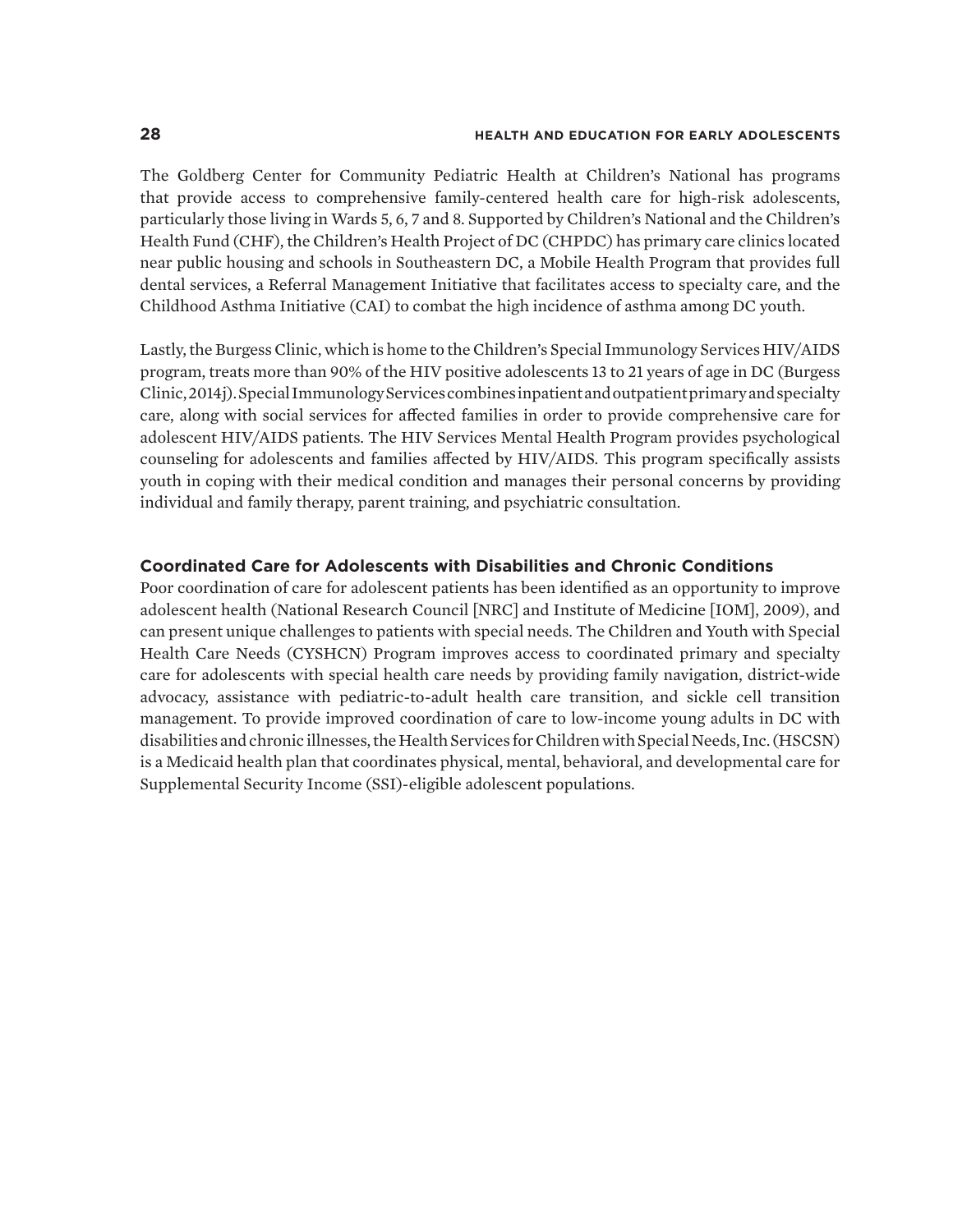# **APPENDIX A: ACROYNM LIST**

ACE – Adverse Childhood Events ACGR- Adjusted Cohort Graduation Rates AHC - Adolescent Health Center APEP - Adolescent Prevention Education Programs ARRA – American Recovery and Reinvestment Act of 2009 ADD- Attention Deficit Disorder ADHD - Attention Deficit Hyperactivity Disorder AHC- Adolescent Health Center ALA - American Lung Association APEP- Adolescent Prevention Education Programs ARRA- American Recovery and Reinvestment Act AYP - Adequate Yearly Progress CAI - Childhood Asthma Initiative CAS- The DC Comprehensive Assessment System CDC- U.S Centers for Disease Control and Prevention ChAMPS – The Children and Adolescent Mobile Psychiatric Service CHF - Children's Health Fund CHPDC - Children's Health Project of DC DC DBH- District of Columbia Department of Behavioral Health DC CAS - District of Columbia Comprehensive Assessment System DC - District of Columbia DCPCS – District of Columbia Public Charter Schools DCPS - District of Columbia Public Schools DOH - Department of Health DHHS- Department of Health and Human Services DMPED - Office of the Deputy Mayor for Planning and Economic Development ED- Emergency Department ESEA – Elementary and Secondary Education Act FMCPP- DC Fresh Mobile Cart Pilot Program FQHC - Federally Qualified Health Centers FPL – Federal Poverty Level FRAC- Food Research and Action Center FQHC- Federally Qualified Health Centers HSCSN - Health Services for Children with Special Needs, Inc. HS - High School IOM- Institute of Medicine KMMC - KIDS Mobile Medical Clinic MS - Middle School NAEP - The National Assessment of Educational Progress NCES - National Center for Education and Statistics NCHS- National Center for Health Statistics NCLB – No Child Left Behind Act of 2001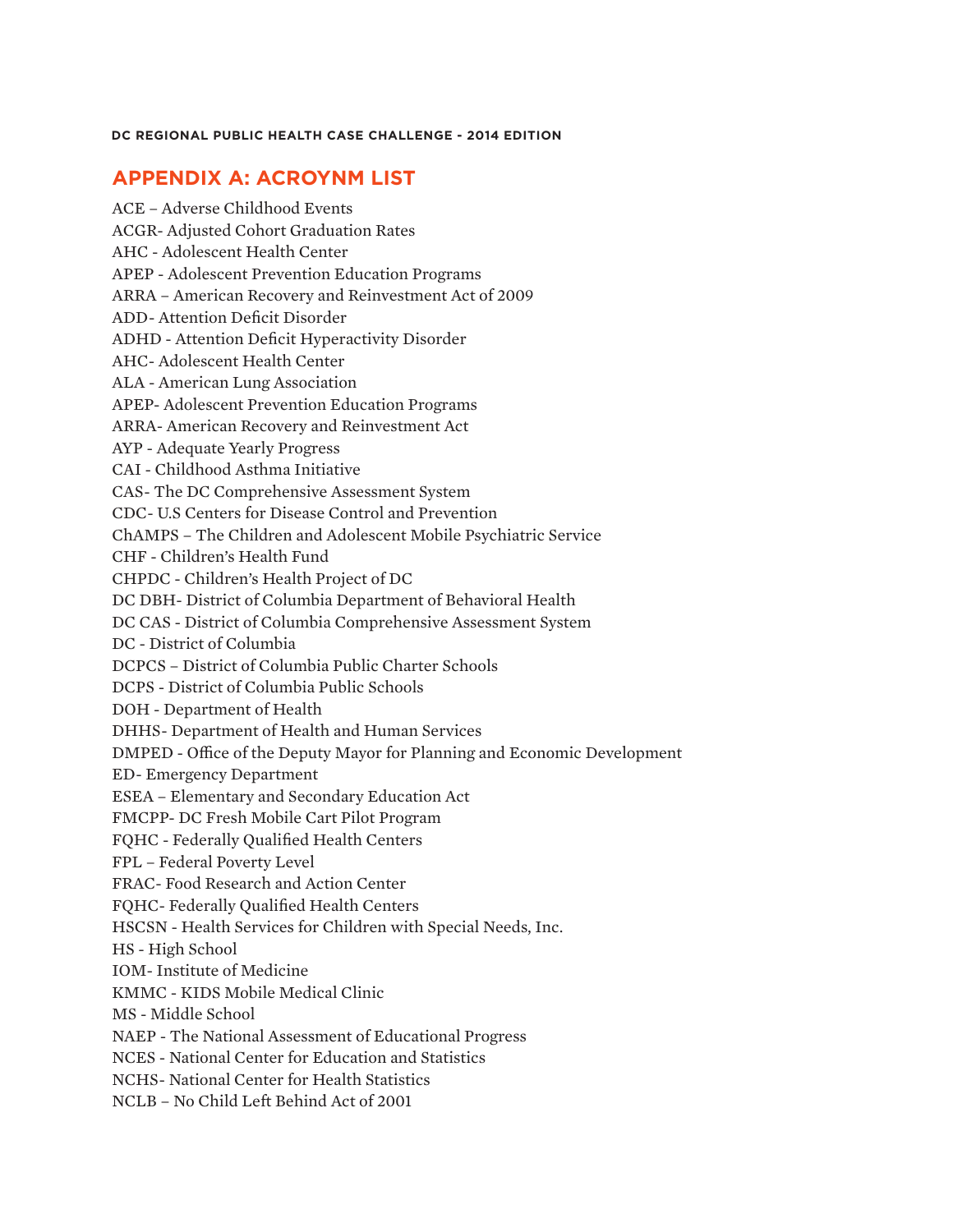NHIS- National Health Interview Survey NRC- National Research Council LEA- Local Education Agency OAH- Office of Adolescent Health OSSE - Office of the State Superintendent of Education PARCC- Partnership for Assessment of Readiness for College and Career PPACA – Patient Protection and Affordable Care Act PCC – Primary Care Center PCS- Public Charter Schools RWJF- Robert Wood Johnson Foundation SBHCs – School Based Health Centers SCHIP – State Children's Health Insurance Program SBOHP - School Based Oral Health Program SBHC - School-Based Health Centers SES – Socio-economic status SSI -Supplemental Security Income TLC - Teen Life Clubs TAPP - Teen Alliance for Prepared Parenting TASA - Teens Against the Spread of AIDS TPEP- Teen Parent Empowerment Program TUDA -Trial Urban District Assessment UDC- University of the District of Columbia UHC- Unity Health Care VPP - Violence Prevention Program WHO- World Health Organization YRBS- Youth Risk Behavior Survey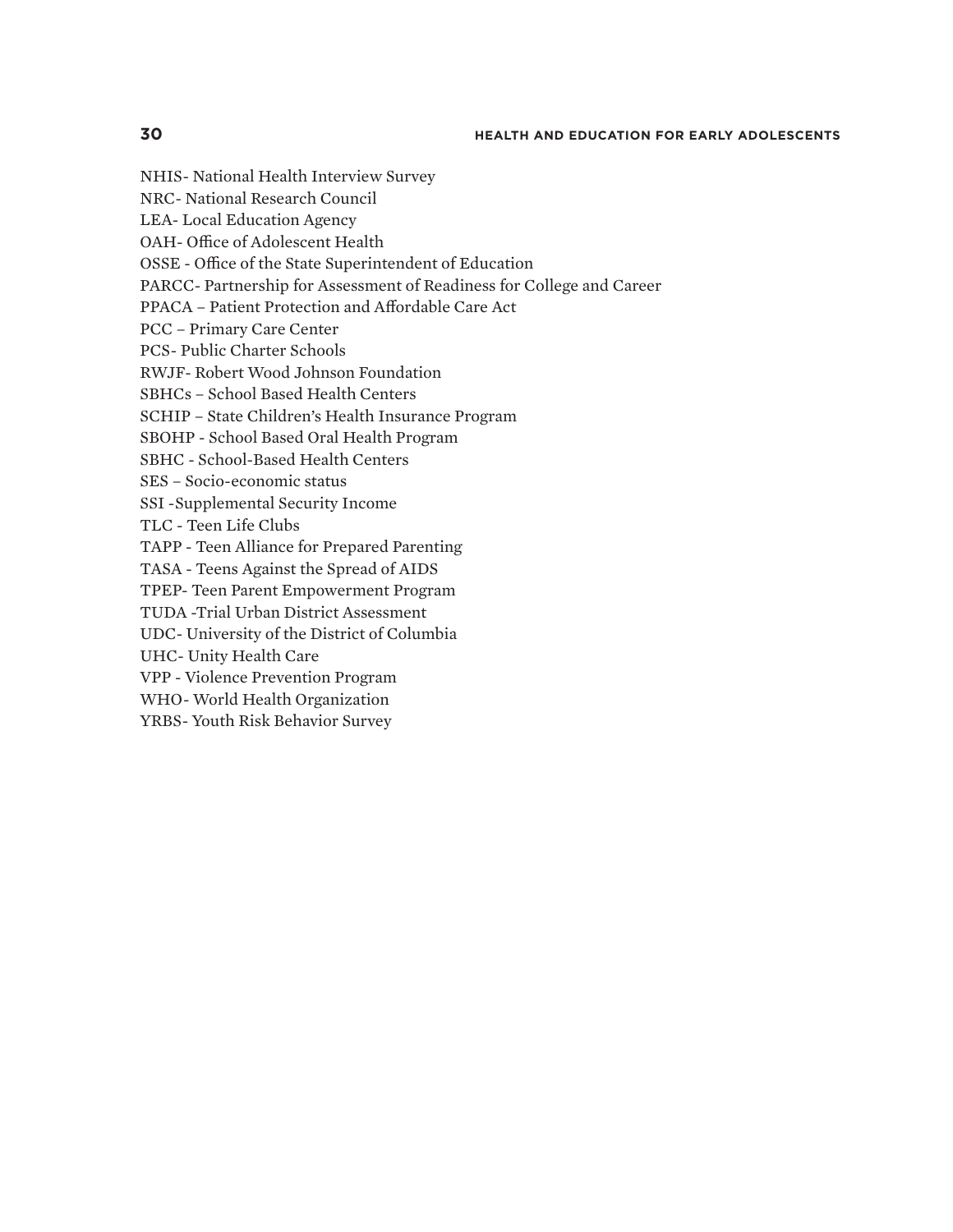# **APPENDIX B: RESOURCE LIST**

## **National:**

The American Association of School Administrators America's Edge American Graduate Association for Supervision and Curriculum Development The Center for Health and Health Care in Schools at the George Washington University School of Public Health and Health Services Champions for America's Future Council of Chief State School Officers Diplomas Now Educational Testing Service Everyone Graduates Center Johns Hopkins University Fight Crime: Invest in Kids Health Services for Children with Special Needs, Inc. Local Initiatives Support Corporation Mission: Readiness The National Assessment of Educational Progress The National Association for the Education of Young Children (NAEYC) The National Campaign to Prevent Teen and Unplanned Pregnancy The National Center for Education and Statistics The National School Boards Association The National School Lunch Program The National Dropout Prevention Center/Network Parents as Teachers The Robert Wood Johnson Foundation Ronald McDonald House Charities Sheparding the Next Generation Strive Together Truancy Prevention.org Trust for America's Health (TFAH) University of Minnesota, The College of Education & Human Development Virginia Commonwealth University, Center on Society and Health

## **Federal:**

Centers for Disease Control and Prevention (CDC) Healthy People 2020 Healthy People.gov U.S. Office of Special Education Programs U.S. Department of Education U.S. Department of Health and Human Services, Office of Adolescent Health U.S. Department of Justice, Office of Juvenile Justice and Delinquency Prevention U.S. Department of Agriculture, Food and Nutrition Service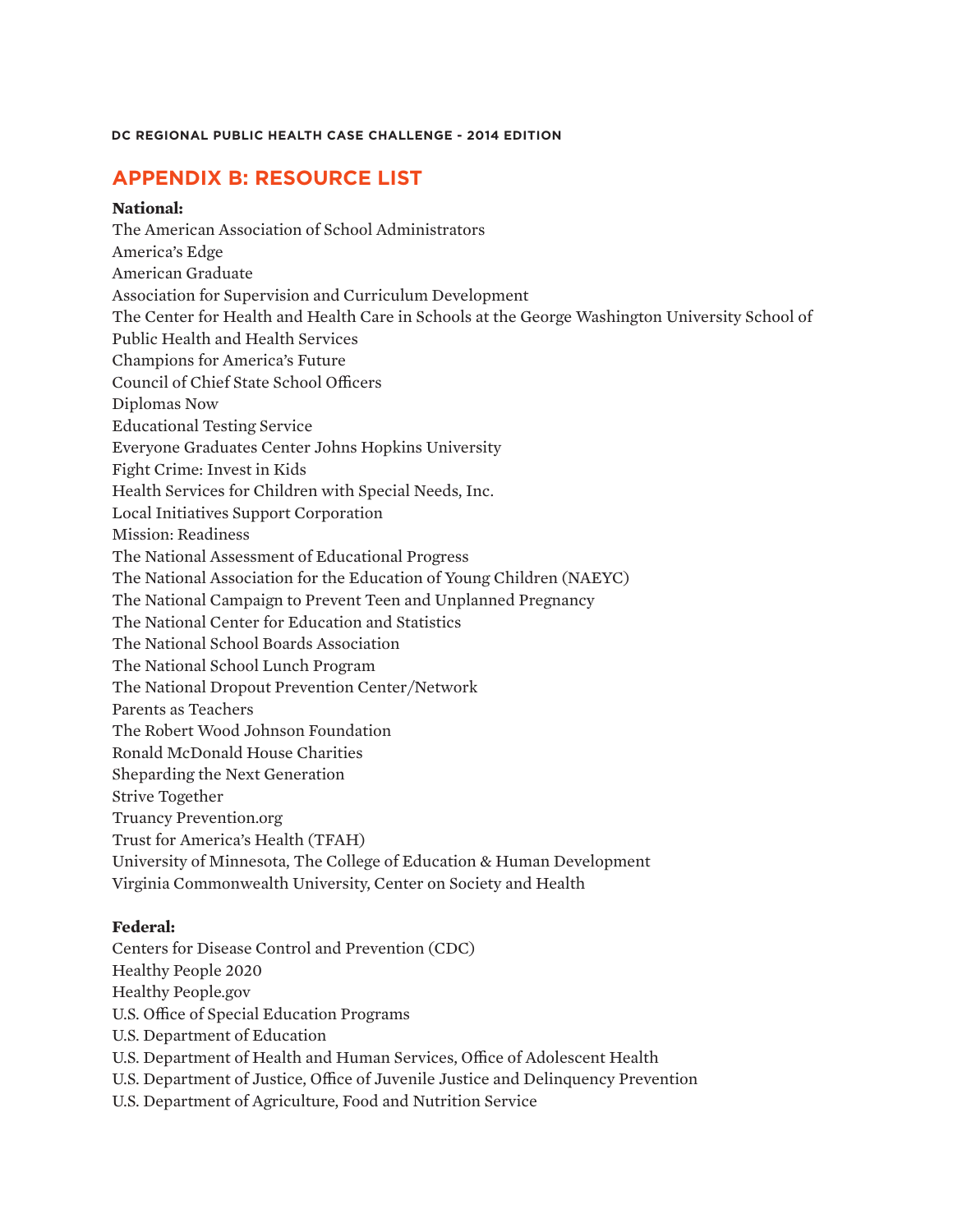#### **DC:**

Adolescent Health Center Bread for the City Boys and Girls Club of Greater Washington The Burgess Clinic Child & Youth Healthy Eating Active Living to Prevent & Reduce Obesity Program The Children and Youth with Special Health Care Needs Program Childhood Asthma Initiative Children's Health Fund Children's Health Project of DC Children's National Medical Center Community of Hope Covenant House Washington District of Columbia Primary Care Association DC Action for Children DC Department of Behavioral Health DC Fresh Mobile Cart Pilot Program DC Office of the State Superintendent of Education DC Department of Health DC Campaign to Prevent Teen Pregnancy Families First The Goldberg Center for Community Pediatric Health Health and Sexuality Program Healthy Babies Project Healthy Futures Program Healthy & Unhealthy Relationships The HIV Services Mental Health Program KIDS Mobile Medical Clinic Mary's Center for Maternal & Child Care Metro TeenAIDS Office of the Deputy Mayor for Planning and Economic Development Rape Prevention Education Sasha Bruce Youthwork School Based Health Centers School Based Oral Health Program Teen Alliance for Prepared Parenting Unity Health Care Violence Prevention Program Whitman-Walker Health Youth Villages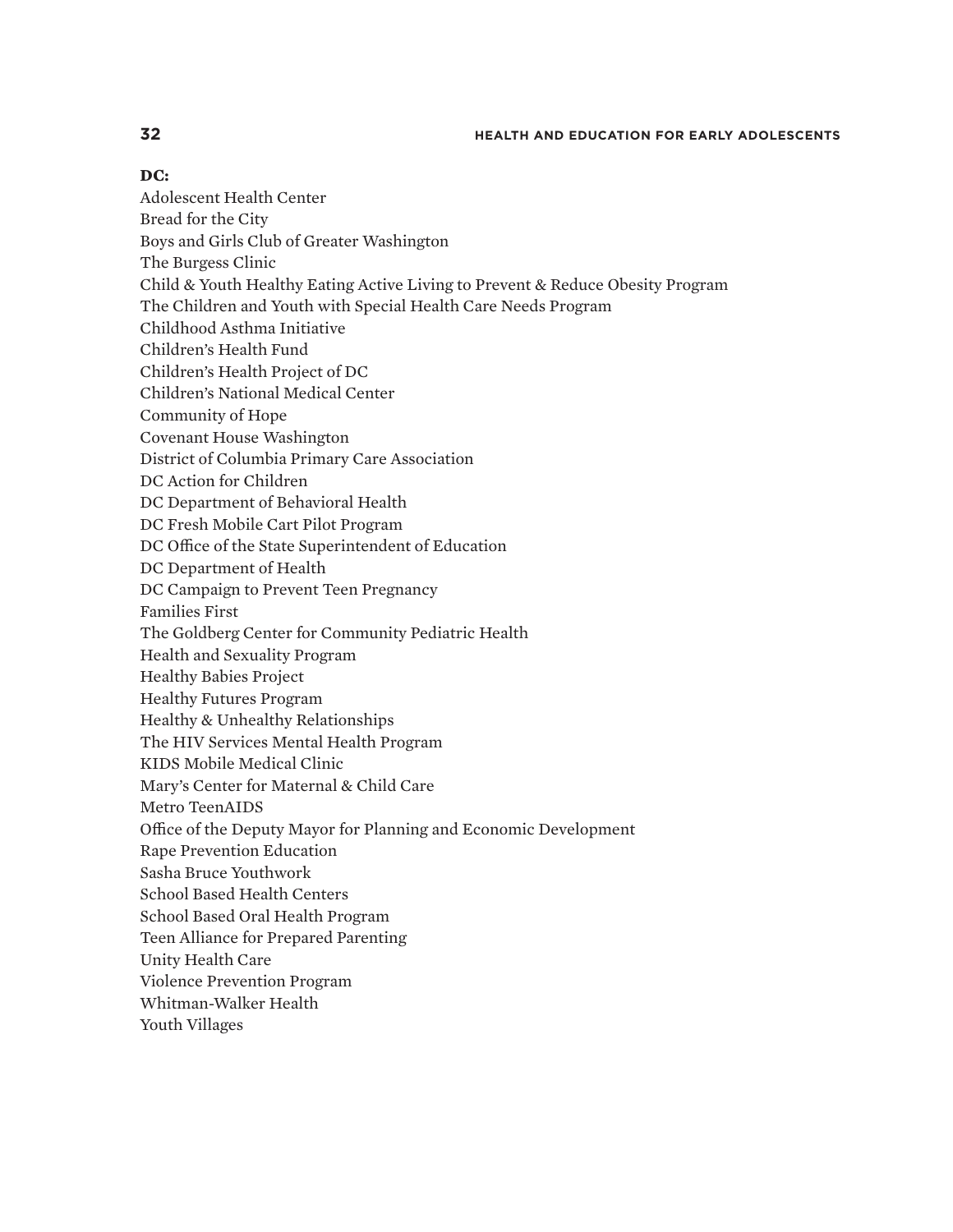# **APPENDIX C: REFERENCES**

21st Century School Fund. (2013). DC student-assignment and choice policy (D.C. Policy Brief #1). Retrieved from http://dcps.dc.gov/DC/DME/Publication%20Files/Policy%20Brief%201%2 %20DC%20Student%20Assignment%20and%20Choice%20Policy%20DRAFT.pdf

21st Century School Fund (2014).The Landscape for student assignment and school choice in DC (DC

Policy Brief #3). Retrieved from http://www.21csf.org/csf-home/DocUploads/DataShop/DS\_355. pdf

Alaimo, K., Olsen, C.M., & Frongiillo, E.A. (2001) Food insufficiency and American school-aged children's cognitive, academic, and psychosocial development. Pediatrics, 108 44-53

Augustine, C. H., Juvonen, J., Le, V. N., Kaganoff, T., & Constant, L. (2004). Problems and Promise of the American Middle School. RAND Corporation. Retrieved from http://www.rand.org/pubs/ research\_briefs/RB8025.html.

American Recovery and Reinvestment Act | (n.d.). Retrieved from: Recovery.org

American Association of School Administrators. (2006, 2007). Position statement 3: Getting children ready for success in school, July 2006; Position statement 18: Providing a safe and nurturing environment for students, July 2007

Association for Supervision and Curriculum Development (ASCD). (2014). Common Core State Standards Adoption Map. http://www.ascd.org/common-core-state-standards/common-corestate-standards-adoption-map.aspx. Accessed on 08/17/14.

ASCD. Making the Case for Educating the Whole Child. Alexandria, VA: ASCD; 2011

Asthma & Children Fact Sheet. (2012, October 1). Retrieved from http://www.lung.org/lungdisease/asthma/resources/facts-and-figures/asthma-children-fact-sheet.html

Baker, A. (2014). Common Core Curriculum Now Has Critics on the Left. The New York Times. Retrieved from http://www.nytimes.com/2014/02/17/nyregion/new-york-early-champion-ofcommon-core-standards-joins-critics.html?\_r=0

Baldwin, L., Larson, E., Connell, F., Nordlund, D., Cain, K., Cawthon, M., Rosenblatt, R. (1998). The effect of expanding Medicaid prenatal services on birth outcomes. American Journal of Public Health, 1623-1629

Basch, C. (2010). Healthier Students are Better Learners: A Missing Link in School Reforms to Close the Achievement Gap. Retrieved from http://www.dcpca.org/health-centers/bread-for-thecity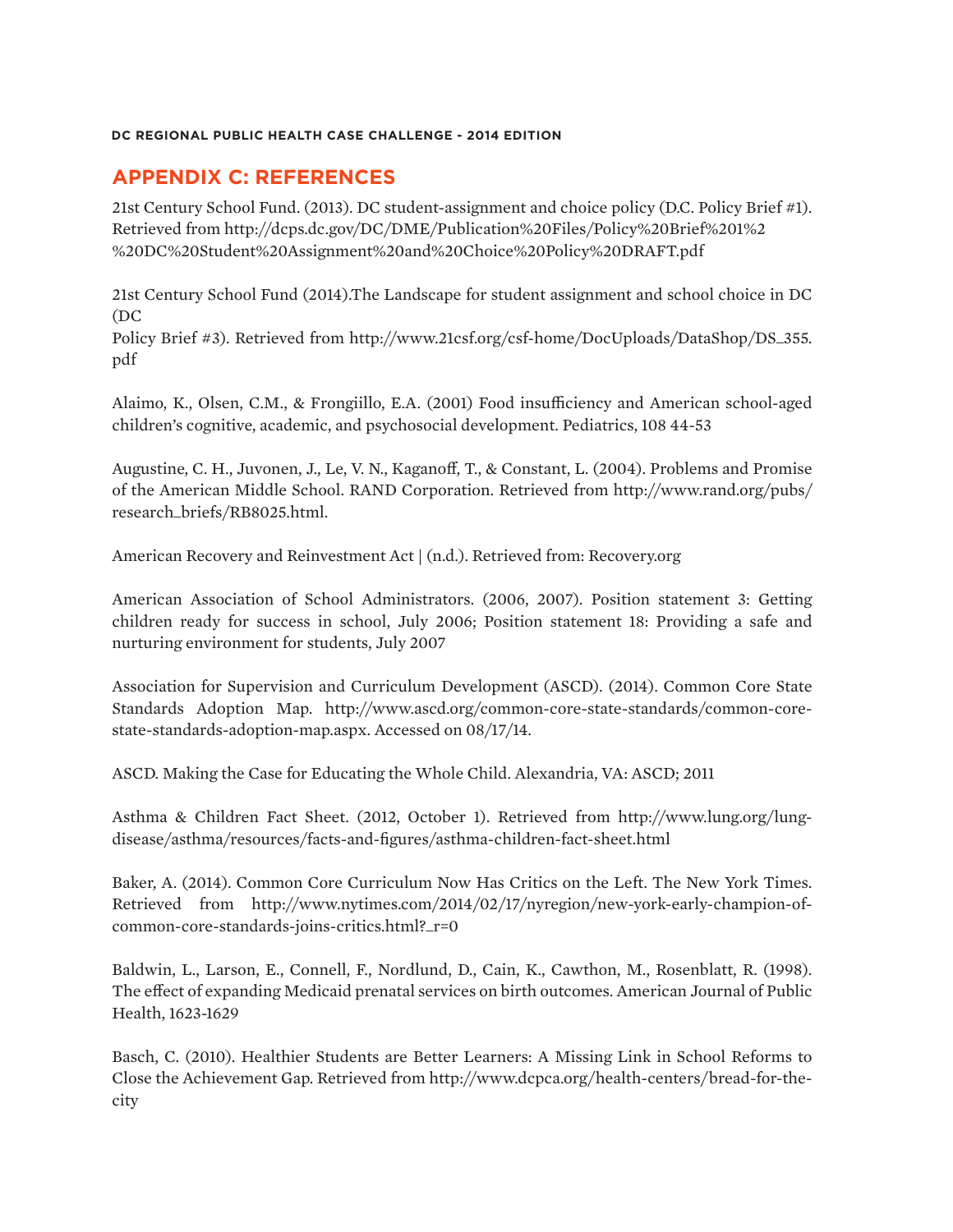Brown, E. (2013, December 1). D.C. high school graduation rate ticks up, but wide achievement gaps remain. The Washington Post. Retrieved from http://www.washingtonpost.com/local/education/ dc-graduation-rate-ticks-up-but-wide-achievement-gaps-remain/2013/12/20/2acc752a-69c5- 11e3-a0b9-249bbb34602c\_story.html

Brown, E., Alexander, KL. (2014, April 26). Truancy, absenteeism a chronic problem in D.C. schools. The Washington Post. Retrieved from http://www.washingtonpost.com/local/education/ truancy-absenteeism-a-chronic-problem-in-dc-schools/2014/04/26/0269291e-cb1f-11e3-a75e-463587891b57\_story.html

Burgess Clinic. (2014j). Comprehensive Care for HIV/AIDS Patients. Retrieved from https:// childrensnational.org/departments/hiv-aids-services/related-departments/burgess-clinic?sc\_ lang=en

Cardoza, K. (2012, January 1). How Many Students Really Graduate High School? Retrieved from http://www.americangraduatedc.org/content/how-many-students-really-graduate-highschool

Centers for Disease Control and Prevention (CDC). (2013). 2013 Youth Risk Behavior Survey. Retrieved from www.cdc.gov/yrbs. Accessed on 8/17/14.

Centers for Disease Control and Prevention (CDC), National Center on Birth Defects and Developmental Disabilities (2011). Parent-Reported Diagnosis of ADHD by a Health Care Provider and Medication Treatment Among Children 4-17 Years: National Survey of Children's Health-2003-2011. Retrieved from http://www.cdc.gov/ncbddd/adhd/stateprofiles/stateprofile\_ dc.pdf

Centers for Disease Control and Prevention (CDC) (2014). Health and Academics. Retrieved from http://www.cdc.gov/healthyyouth/health\_and\_academics/

Center on Education Policy (2012). What impact did education stimulus funds have on states and school districts? Center on Education Policy Report. Retrieved from http://www.cep-dc.org/ displayDocument.cfm?DocumentID=407

The Center on Society and Health, 2014. Education and Health Initiative. Retrieved from: http:// www.societyhealth.vcu.edu/Page.aspx?nav=325#healthBenefits

Cloud, H. (2007). Are We Failing Our Geniuses?. Time. Retrieved from http://content.time.com/ time/magazine/article/0,9171,1653653,00.html

Cook, J.T., Frank, D.A., Berkowitz, C., Black, M.M., Casey, P.H., Cutts, D.B., e t al. (2004) Food insecurity is associated with adverse health outcomes among human infants and toddlers. Journal of Nutrition, 134 (6), 1432-1438.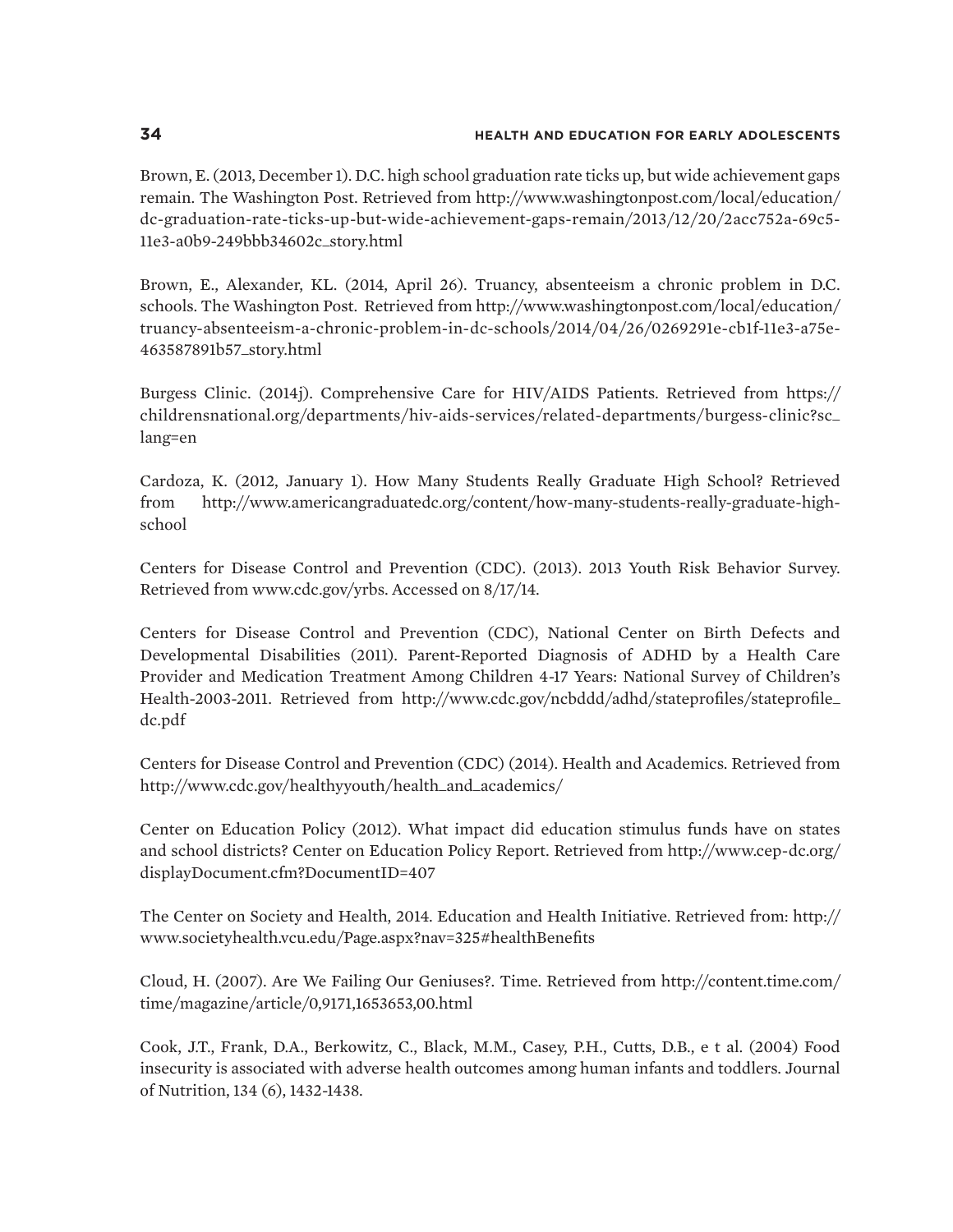Council of Chief State School Officers. Policy Statement on School Health; 2004. Retrieved from http://www.ccsso.org/Resources/Publications/Policy\_Statement\_on\_School\_Health.html

DC Ward Map, 2012. Retrieved from: http://www.neighborhoodinfodc.org/wards/wards.html

DCPS at a Glance: These tables and graphs give a high-level overview of our student population, schools, and progress on key performance indicators. (n.d.). Retrieved from http://dcps.dc.gov/ DCPS/About DCPS/DCPS Data/DCPS at a Glance#1

District of Columbia Primary Care Association (2014). Retrieved at DCPA.org.

District of Columbia Public Schools. (2012). A Capital Commitment Strategic Plan. Dee, T. S., & Jacob, B. (2011). The impact of No Child Left Behind on student achievement. Journal of Policy Analysis and Management, 30(3), 418-446

Duncan, G.J., Murnane,R.J. (2014). Growing income inequality threatens American education: Rising economic and social inequality has weakened neighborhoods and families in ways that make effective school reform more difficult. Phi Delta Kappa Magazine, 95(6), 8-14.

Eccles, J. S. (1999). The development of children ages 6 to 14. The future of children, 30-44 National Middle School Association. (2003).

Editorial Projects in Education Research Center. (2011). Issues A-Z: Adequate Yearly Progress. Education Week. Retrieved from http://www.edweek.org/ew/issues/adequate-yearly-progress/ http://www.edweek.org/ew/issues/adequate-yearly-progress/

Feeding America. (2014). Child Hunger Facts. Retrieved from http://feedingamerica.org/hungerin-america/hunger-facts/child-hunger-facts.aspx

Finkelstein, A., Taubman, S., Wright, B., Bernstein, M., Gruber, J., Newhouse, J., Baicker, K. (2011). The Oregon Health Insurance Experiment: Evidence from the First Year. The Quarterly Journal of Economics, 1057-1106.

Food Research and Action Center (FRAC) (2014). FRAC Breakfast for Learning. Retrieved from http://frac.org/wp-content/uploads/2009/09/breakfastforlearning.pdf

Froehlich, T.E., Lanphear, B.P., Epstein, J.N., Bararesi, W.J., Katusic, S.K., & Kahn, R.S. (2007) Prevalence, recognition, and treatment of attention-deficient/hyperactivity disorder in a national sample of U.S. Children. Archives of Pediatric & Adolescent Medicine, 161. 857-864.

Goldman and Smith. Soc Sci Med.2011; 72:1728-37

Bureau of Labor Statistics, Current Population Survey. Retrieved from: http://www.bis.gov/emp/ ep\_chart\_001.htm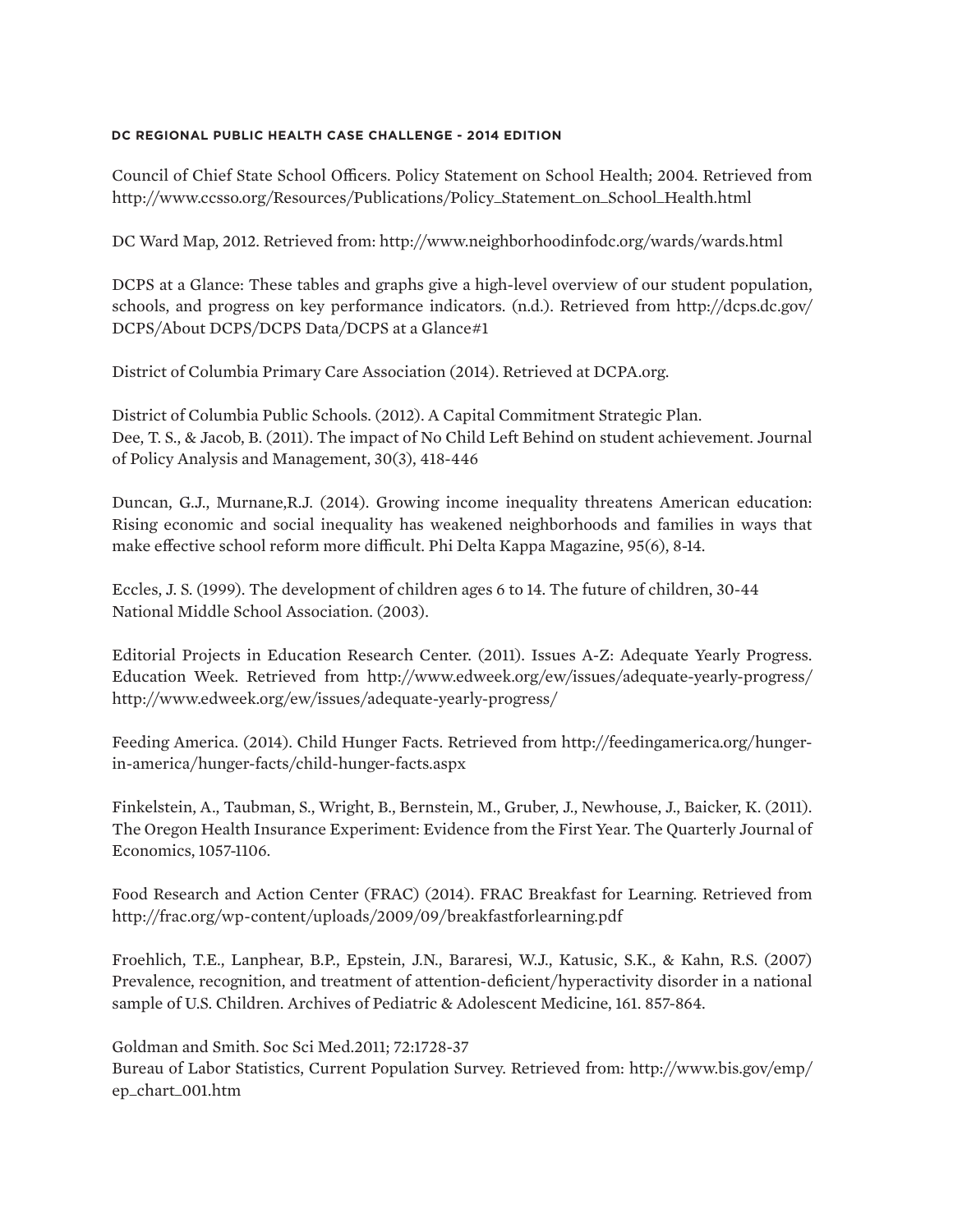Graph: Reasons for Drop-Out Rates. (1995, January 1). Retrieved from https://faculty.uncfsu.edu/ hlheem/07-f-420-final summaries-1.htm

Guo, G. 1998. The timing of influences of cumulative poverty on children's cognitive ability and achievement. Social Forces 77(1): 257–287.

Hamilton, B.E., Martin, J.A. & Ventura, S.J. (2007.) Births: Preliminary data for 2006. National Vital Statistics Reports, 56(7), 1-17.

Hernandez, D.J. (2011). Double jeopardy: how third grade reading skills and poverty influence High School graduation. Baltimore: The Annie E. Casey Foundation. Retrieved from: http://www.aecf.org/resources/double-jeopardy/http://www.aecf.org/resources/doublejeopardy/

Heiting, G. (2014, May 1). Learning-Related Vision Problems. Retrieved from http://www. allaboutvision.com/parents/learning.htm

Houston, P. (2003). Asthma Wellness: Keeping Children with Asthma in School and Learning. School Governance & Leadership. Retrieved from http://www.aasa.org/uploadedFiles/Resources/ files/AASAAsthmaWellness.pdf

Howard University Hospital, Center for Wellness and Weight Loss Surgery. (2014a). The Obesity Epidemic in Washington, DC. Retrieved from http://www.hubariatrics.com/files/ ObesityinDCFactSheet.pdf

Jackson, M. (2009). Understanding Links Between Adolescent Health and Educational Attainment. Demography 46(4): 671-694.

Jemal, A., E. Ward, R. N. Anderson, T. Murray, and M. J. Thun. 2008. Widening of socioeconomic inequalities in U.S. death rates, 1993–2001. PLoS ONE 3(5):1–8.

Lantz, P. M., J. S. House, J. M. Lepkowski, D. R. Williams, R. P. Mero and J. Chen (1998). Socioeconomic factors, health behaviors, and mortality: Results from a nationally representative prospective study of us adults. JAMA 279(21): 1703-1708.

Lawrence RS, Gootman JA, Sim LJ, editors (2009.) Adolescent health services: Missing opportunities. Washington: National Academies Press. Retrieved from http://books.nap.edu/ openbook.php?record\_id=12063&page=1

Lehr, C., Johnson, D., Bremer, C., & Cosio, A. (n.d.). What Do We Know About Who Drops Out and Why? Retrieved from http://www.adlit.org/article/20795/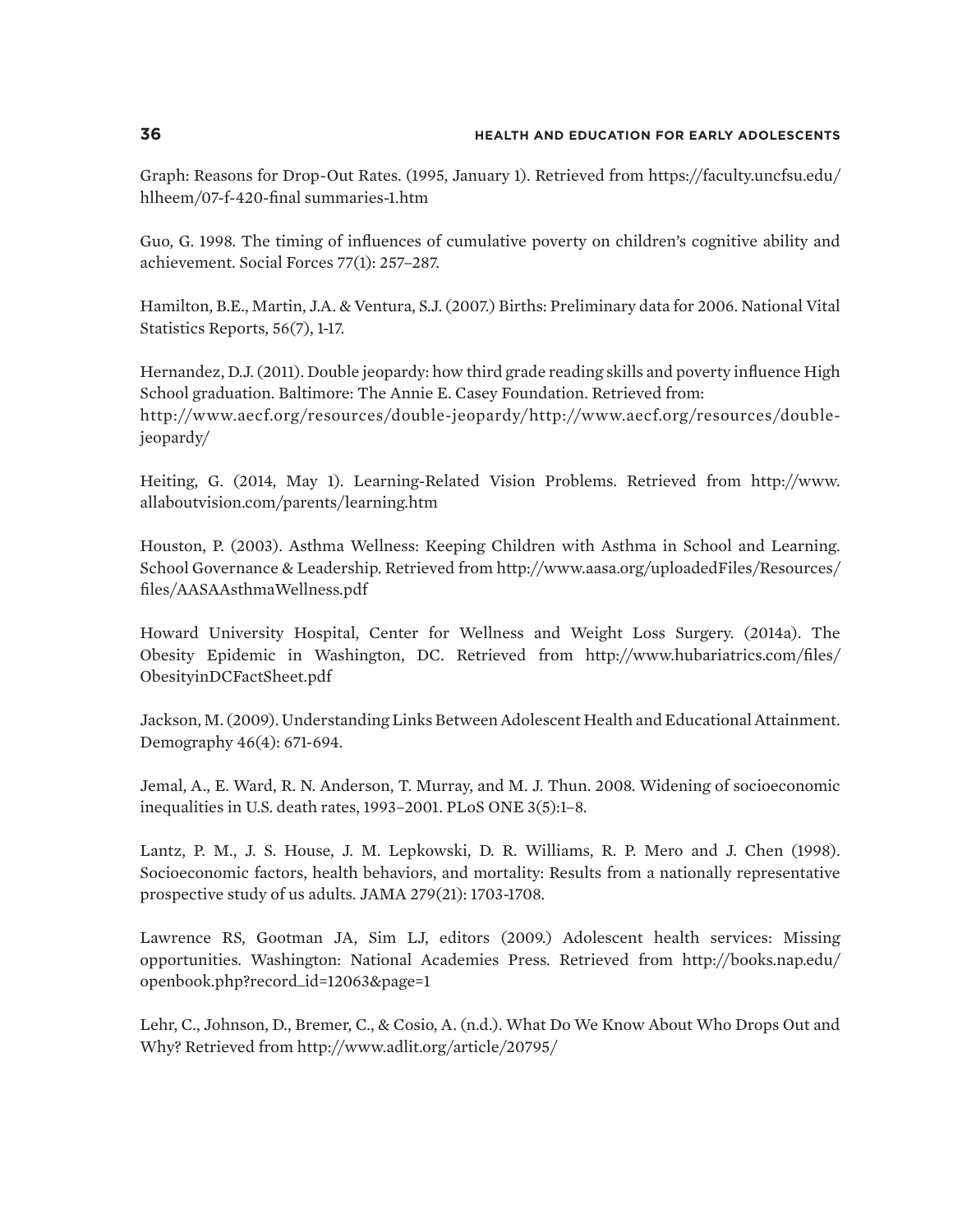Leibfried, S., & Titmuss, R. (2008). What is Social Policy? In Welfare States: Construction, Deconstruction, Reconstruction (pp. 139-147). Cheltenham: Edward Elgar Pub.

Liberman, A. & Cahill, M. (2012). Variation in 2010-11 truancy rates among District of Columbia public schools (DCPS) high schools and middle schools. The Urban Institute: District of Columbia Crime Policy Institute. Retrieved from: http://www.urban.org/publications/412712.html

Low, B.J. and Low, M.D. (2006). Education and Education Policy as Social Determinants of Health. Virtual Mentor, 8(11): 756-761.

Mary's Center. (2014). Mary's Center Teen Program. Retrieved from http://www.thenationalalliance. org/programs/program.cfm?programID=12

Matthews TJ, MacDorman MF. (2007). Infant Mortality Statistics from the 2004 Period Linked Birth/Infant Death Dataset. National Vital Statistics Reports, vol 55 no 15. Hyattsville, MD: National Center for Health Statistics.

McMurrer, J and Yoshioka, N. (2013). States' perspectives on waivers: relief from NCLB, concern about long-term solutions. The Center on Education Policy.

Medicaid Home (n.d.). Retrieved from Medicaid.gov.

MedStar Health. (2014k). Teen Alliance for Prepared Parenting at MedStar Washington Hospital Center. Retrieved from https://www.medstarhealth.org/Pages/Services/Womens-Services/ MedStar-Washington/Teen-Alliance-for-Prepared-Parenting-at-MedStar-Washington-Hospital-Center.aspx

MedStar Health. (2014l). Pediatric KIDS Mobile Medical Clinic/Ronald McDonald Care Mobile. Retrieved from https://www.medstarhealth.org/Pages/Services/Pediatrics/MedStar-Georgetown/Pediatric-KIDS-Mobile-Medical-Clinic.aspx

Melby JN, Conger RD, Fang S, Wickrama KAS, and Conger KJ. 2008. Adolescent Family Experiences and Educational Attainment during Early Adulthood. Dev Psychol. Nov 2008; 44(6): 1519–1536. Molla, M. T., J. H. Madans and D. K. Wagener (2004). Differentials in Adult Mortality and Activity Limitation by Years of Education in the United States at the End of the 1990s. Population and Development Review 30(4): 625-646.

Moss, N., & Carver, K. (1998). The effect of WIC and Medicaid on infant mortality in the United States. American Journal of Public Health, 1354-1361. (1998, September). Retrieved July 22, 2014, from The National Center for Biotechnology Information.

The National Campaign to Prevent Teen and Unplanned Pregnancy. (2014). Stay Teen.org. Retrieved http://stayteen.org/teen-pregnancy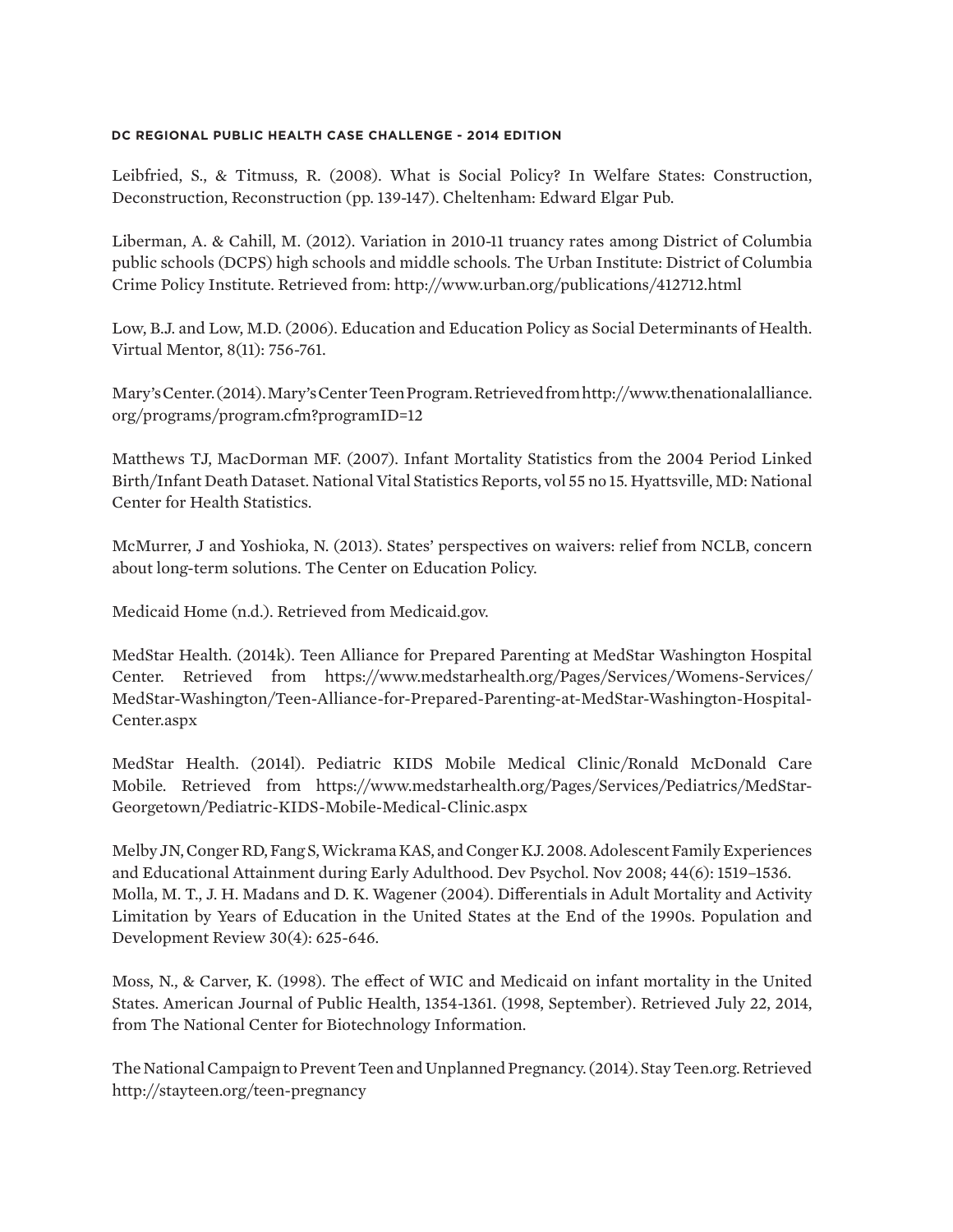National Dropout Prevention Center/Network. (2014). Top 5 Reasons to Stay in School. Retrieved at http://www.dropoutprevention.org/family-student-resources/top-5-reasons-stay-school

National Research Council and Institute of Medicine (2009). Adolescent Health Services: Missing Opportunities. The National Academies Press. Retrieved from http://www.nap.edu/openbook.php?record\_id=12063

National Research Council and Institute of Medicine (2007). Committee on Adolescent Health Care Services and Models of Care for Treatment, Prevention, and Healthy Development. Board on Children, Youth, and Families. Meetings 4-5.

National School Boards Association. (2009) Beliefs and Policies of the National School Boards Association. Alexandria, VA: National School Boards Association. Retrieved from https://www. nsba.org/beliefs-and-policies-national-school-boards-association

Neighborhood Info DC (2014, April). Retrieved from http://www.neighborhoodinfodc.org/wards/ wards.html

New Evidence and Possible Explanations. (2011). Retrieved from https://cepa.stanford.edu/sites/ default/files/reardon whither opportunity - chapter 5.pdf

Nord, M., Andrews, M., & Carlson, S. (2007, November). Household food security in the United States, 2006. Economic Research Reports (ERR-49). Washington, D.C: US Department of Agriculture. Retrieved from http://www.ers.usda.gov/publications/err-economic-researchreport/err49.aspx

Osius, E and Rosenthal, J. (2009). The National Research Council/Institute of Medicine's Adolescent Health Services: Highlights and Considerations for State Health Policymakers. National Academy for State Health Policy (NASHP). Retrieved at http://nashp.org/sites/default/files/AdolHealth. pdf?q=files/AdolHealth.pdf

Pastor, P.N., & Reuben, C.A. (2008). Diagnosed attention deficit hyperactivity disorder and learning disability: United States, 2004-2005. Vital & Health Statistics, 10, 1-14.

Percentage of high school dropouts among persons 16 through 24 years old (status dropout rate), by sex and race/ethnicity: Selected years, 1960 through 2012. (2013, May 1). National Center for Education Statistics. Retrieved from http://nces.ed.gov/programs/digest/d13/tables/dt13\_219.70. asp

Porter, A., McMaken, J., Hwang, J., & Yang, R. (2011). Common core standards the new US intended curriculum. Educational Researcher, 40(3), 103-116.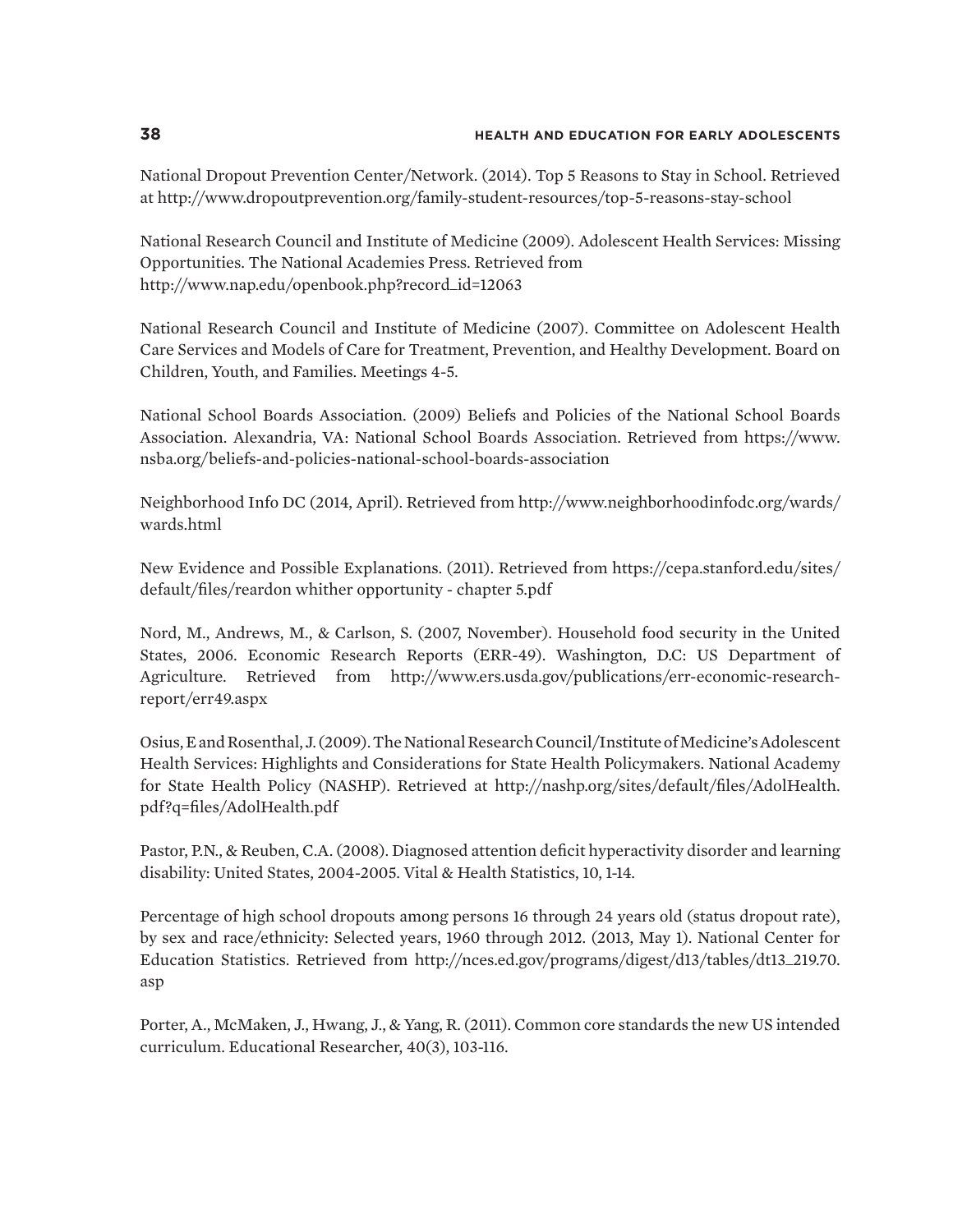A Profile of Health and Health Resources within Chicago's 77 Community Areas: Socioeconomic Status. (2011, January 1). Retrieved from http://chicagohealth77.org/characteristics/socioeconomic/ Reardon, S. (2011, July 1).

Özek, U. (2011).Public school choice in the District of Columbia: A descriptive analysis (CALDER Policy Brief 13). Retrieved from http://www.caldercenter.org/UploadedPDF/1001535-Public-School-Choice-in-DC.pdf

Reardon, S. (2011, July 1). The Widening Academic Achievement Gap Between the Rich and the Poor: New Evidence and Possible Explanations. Retrieved from https://cepa.stanford.edu/sites/ default/files/reardon whither opportunity - chapter 5.pdf

A Research Initiative of the Campaign for Educational Equality, Research Review #6. (2014) Bread for the City. Retrieved at www.breadforthecity.org

Resnick MD, Bearman PS, Blum RW, et al. Protecting adolescents from harm: Findings from the National Longitudinal Study on Adolescent Health. JAMA. 1997; 278(10):823-32. Available from: http://jama.ama-assn.org/cgi/reprint/278/10/823

Rice, D., & Barone, S (2000). Critical periods of vulnerability for the developing nervous system: evidence from humans and animal models. Environ. Health Perspectives.108: 511-533

Russell, J. L., Meredith, J., Childs, J., Stein, M. K., & Prine, D. W. (2014). Designing Inter-Organizational Networks to Implement Education Reform An Analysis of State Race to the Top Applications. Educational Evaluation and Policy Analysis, 0162373714527341.

Schiller et al. Summary Health Statistics for U.S. Adults: National Health Interview Survey. (2012). Table 21. National Center for Health Statistics. Vital Health Stat 10(256). Retrieved from http:// www.cdc.gov/nchs/data/series/sr\_10/sr10\_260.pdf

School-Based Health Care and the District of Columbia Safety Net. (2004). Medical Homes DC Report.

School Based Health Centers Department of Health. (n.d.). Retrieved from DC.gov

Schrader, P.G. and Lawless, K.A. (2004). The Knowledge, Attitudes, and Behaviors Approach: How to Evaluate Performance and Learning in Complex Environments. Performance Improvement, 43(9): 8-15. Retrieved from http://eric.ed.gov/?id=EJ771883.

Sparks, SD. (2011). Study: Third Grade Reading Predicts Later High School Graduation. Retrieved at http://blogs.edweek.org/edweek/inside-school-research/2011/04/the\_disquieting\_side\_effect\_ of.html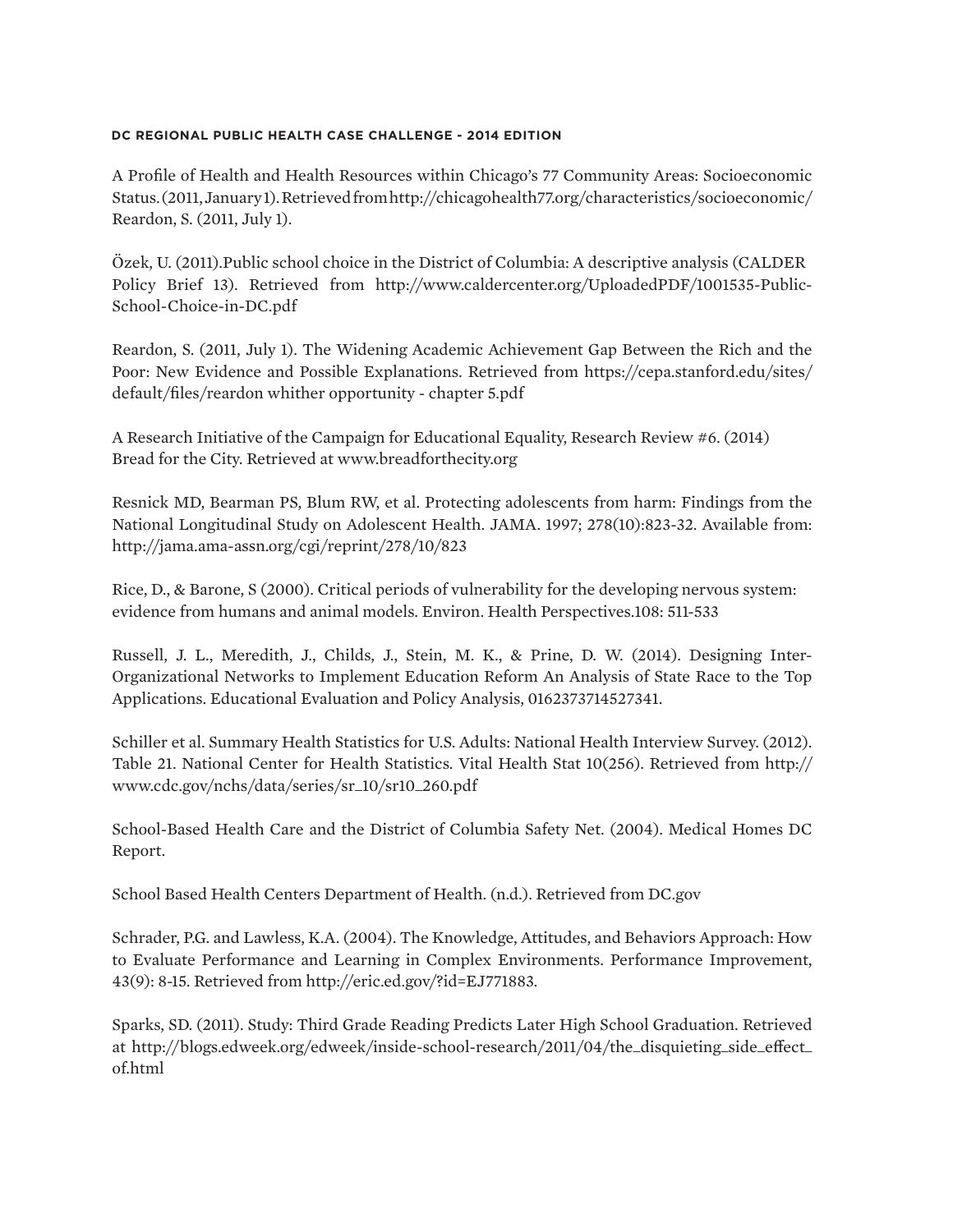Spriggs, AL., Halpern, CT. (2008). Timing of sexual debut and initiation of postsecondary education by early adulthood. Perspectives on Sexual and Reproductive Health. 40(3):152–161. http://www. ncbi.nlm.nih.gov/pubmed/18803797

Stetser, MC., Stillwell, R. (2014). Public High School Four-Year On-Time Graduation Rates and Event Dropout Rates: School Years 2010-2011 and 2011-12. National Center for Education Statistics, U.S. Department of Education. Retrieved from http://nces.ed.gov/pubs2014/2014391.pdf

Strauss, V. (2014). How students will be affected by federal revocation of Washington's NCLB waiver. The Washington Post. Retrieved from http://www.washingtonpost.com/blogs/answersheet/wp/2014/05/08/how-students-will-be-affected-by-federal-revocation-of-washingtonsnclb-waiver/

Teach, S.J., Crain, E.F., Quint, D.M., Hylan, M.L., and Joseph, J.G. (2006). Improved Asthma Outcomes in a High-Morbidity Pediatric Population: Results of an Emergency Department-Based Randomized Clinical Trial. JAMA Pediatrics 160(5). Retrieved from http://archpedi.jamanetwork. com/article.aspx?articleid=204910

Teen Pregnancy Affecting Graduation Rates. (n.d.). Retrieved from http://www.ncsl.org/research/ health/teen-pregnancy-affects-graduation-rates-postcard.aspx

This we believe: Successful schools for young adolescents: A position paper of the National Middle School Association. (2003). National Middle School Association.

Thompson, RA., & Nelson, CA. (2001). Developmental science and the media. Early brain development. Am. Psychol. 56: 5-15.

UNICEF. (2012). State of the World's Children: Focus On Early and Late Adolescence. Retrieved from http://www.unicef.org/adolescence/files/SOWC\_2011\_Main\_Report\_EN\_02092011.pdf

Usher, A. (2012). AYP Results for 2010–11–November 2012 Update. Center on Education Policy. Retrieved from http://www.cep-dc.org/displayDocument.cfm?DocumentID=414

US Department of Education. (2014). ESEA Flexibility. Retrieved from: http://www2.ed.gov/ policy/elsec/guid/esea-flexibility/index.html. Accessed on 08/17/14.

What is Truancy? (n.d.). National Center for School Engagement. Retrieved from http://www. schoolengagement.org/TruancypreventionRegistry/Admin/Resources/Resources/40.pdf

What do we know about Dropout Prevention: Who drops out and why? (2004, January 1). Retrieved from http://www.ncset.org/publications/essentialtools/dropout/part1.3.asp

Weinreb, L., Wehler, C., Perloff, J., Scott, R., Hosmer, D., Sagor, L., et al. (2002.) Hunger: Its impact on children's health and mental health. Pediatrics, 110, e41.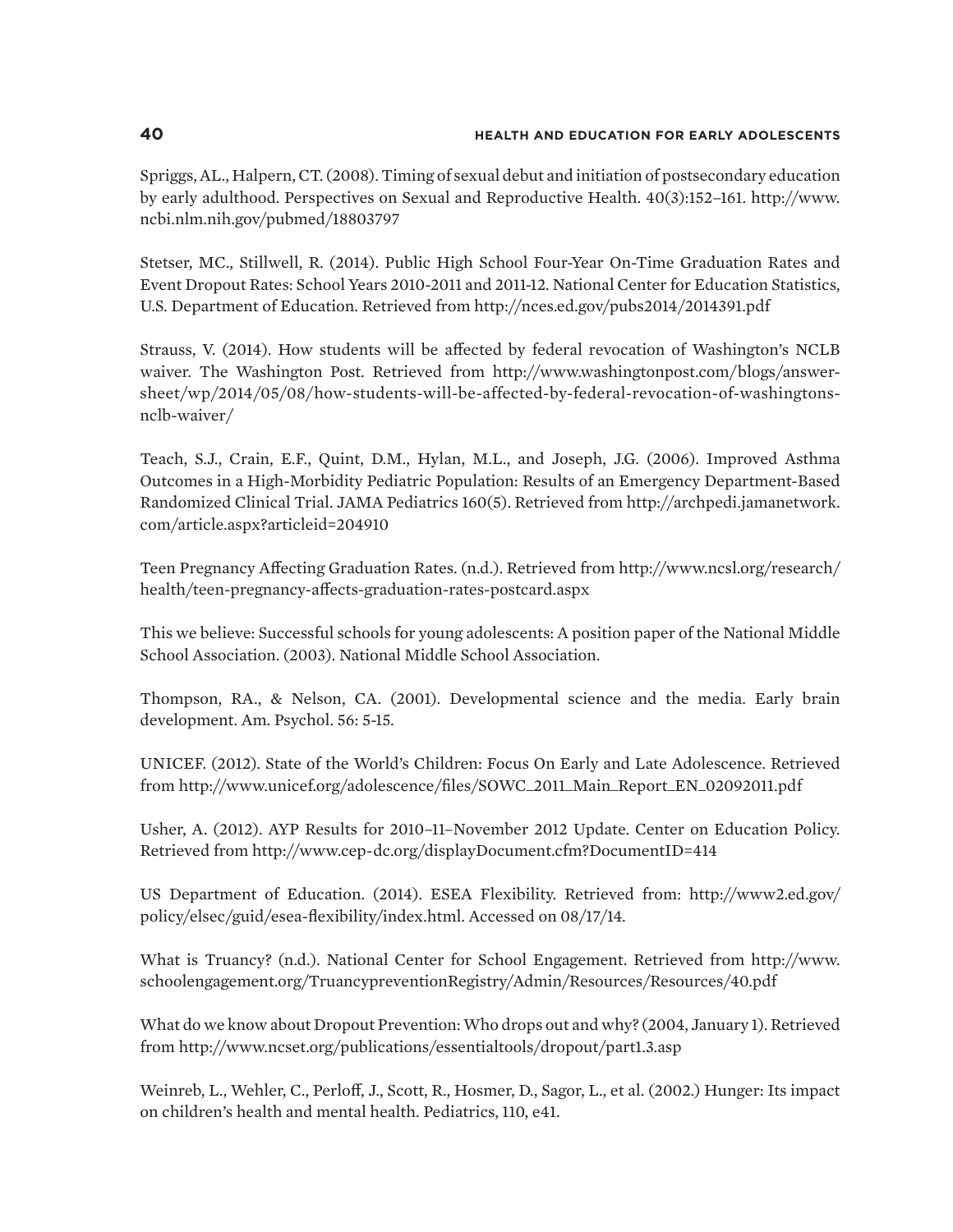Weiss E and Long D. (2013). Market-oriented education reforms' rhetoric trumps reality. Retrieved at www.boldapproach.org

Why Education Matters to Health: Exploring the Causes. (2014). Center on Society and Health, (2). Retrieved from: http://planning.dc.gov/DC/Planning/Planning%20Publication%20Files/OP/ State%20Data%20Center/2012%20Population%20Estimates/2012%20DC%20Population%20 Estimates%20Fact%20Sheet.pdf

Wigfield, A., Eccles, J. S., Mac Iver, D., Reuman, D. A., & Midgley, C. (1991). Transitions during early adolescence: Changes in children's domain-specific self-perceptions and general self-esteem across the transition to junior high school. Developmental Psychology, 27(4), 552.

Winkleby, M. A., D. E. Jatulis, E. Frank and S. P. Fortmann (1992). "Socioeconomic status and health: how education, income, and occupation contribute to risk factors for cardiovascular disease." American Journal of Public Health 82(6): 816-820.

World Health Organization. (2014m). Adolescent responsive health systems. Retrieved from http:// www.who.int/maternal\_child\_adolescent/topics/adolescence/health\_services/en/

Zimmerman, E and Woolf, SH. (2014). Understanding the Relationship Between Education and Health. Discussion Paper, Institute of Medicine (IOM), Washington, DC. Retrieved at http://iom.edu/~/ media/Files/Perspectives-Files/2014/Discussion-Papers/BPH-UnderstandingTheRelationship. pdf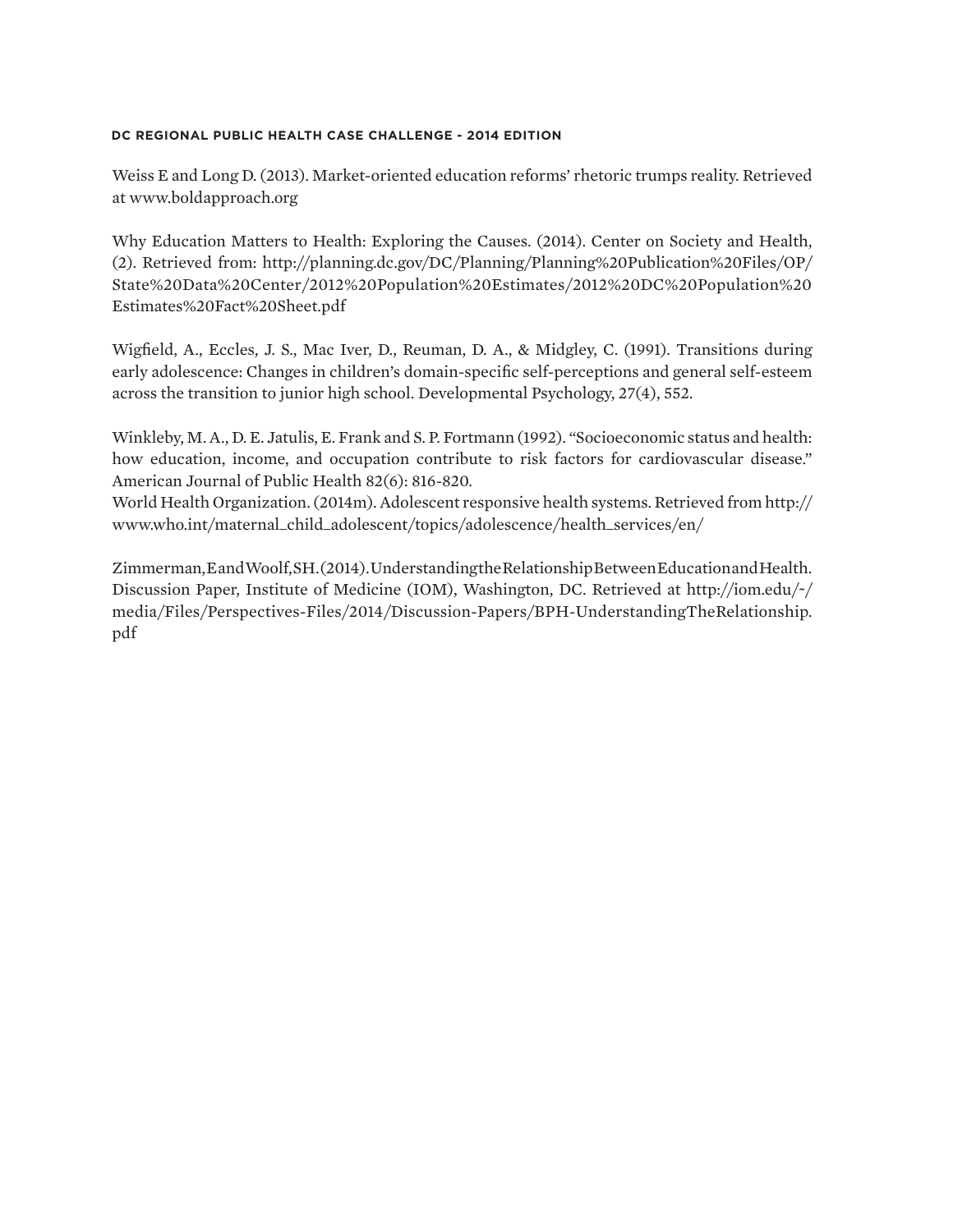# **APPENDIX D: JUDGING CRITERIA**

## **DC Regional Case Challenge 2014 - Judging Rubric**

These criteria will be considered collectively through a facilitated judging discussion to determine the overall grand prize winner and category prizes. The criteria contributing to the three category prizes listed are indicated below.

|                                                                                                                                                                                                                           | Poor | Accept<br>-able | <b>Very</b><br>Good | Out-<br>standing | <b>Comments</b> |
|---------------------------------------------------------------------------------------------------------------------------------------------------------------------------------------------------------------------------|------|-----------------|---------------------|------------------|-----------------|
| <b>Analysis of Problem/Challenge</b>                                                                                                                                                                                      |      |                 |                     |                  |                 |
| • Astute synthesis of problem<br>· Identification of key issues                                                                                                                                                           | п    | п               | н                   | П                |                 |
| Appropriateness/Justification of solution                                                                                                                                                                                 |      |                 |                     |                  |                 |
| · Justification of chosen priorities<br>· Justification of chosen intervention(s)<br>. Evidence to support likely effectiveness<br>• Resourcefulness in gathering information                                             | п    | п               | н                   | п                |                 |
| Acceptability/Uptake of solution *                                                                                                                                                                                        |      |                 |                     |                  |                 |
| • Acceptability to relevant stakeholders<br>· Cultural acceptability<br>· Social/behavioral considerations                                                                                                                | П    | п               | П                   | П                |                 |
| Implementation Considerations *                                                                                                                                                                                           |      |                 |                     |                  |                 |
| · Implementation plan<br>• Timeline and budget<br>• Feasibility (budget and other resources,<br>time frame, cultural/political constraints,<br>logistical/infrastructure constraints)<br>• Monitoring and evaluation plan | п    | $\mathbf{L}$    | П                   | П                |                 |
| <b>Potential for Sustainability *</b>                                                                                                                                                                                     |      |                 |                     |                  |                 |
| • Long-term maintenance and growth<br>(feasibility, funding)                                                                                                                                                              | П    | П               | П                   | П                |                 |
| Creativity/Innovation^                                                                                                                                                                                                    |      |                 |                     |                  |                 |
| • Creativity and innovation in solution<br>implementation and resources<br>• Creativity and innovation in resources<br>used for information-gathering                                                                     | ы    | H               | 1 I                 | H                |                 |
| Interdisciplinary/multisectoral#                                                                                                                                                                                          |      |                 |                     |                  |                 |
| . Use of collaborations/interactions among<br>disciplines and/or sectors                                                                                                                                                  | П    | П               | П                   | П                |                 |
| <b>Teamwork#</b>                                                                                                                                                                                                          |      |                 |                     |                  |                 |
| • Engagement of whole team in<br>preparation and/or presentation<br>• Clear team understanding and use of<br>each others' roles and expertise                                                                             | п    | 1 I             | 1 I                 | 1 I              |                 |

**Category Prizes: \*Practicality Prize; ^Creativity/Innovation Prize; #Interprofessional Prize**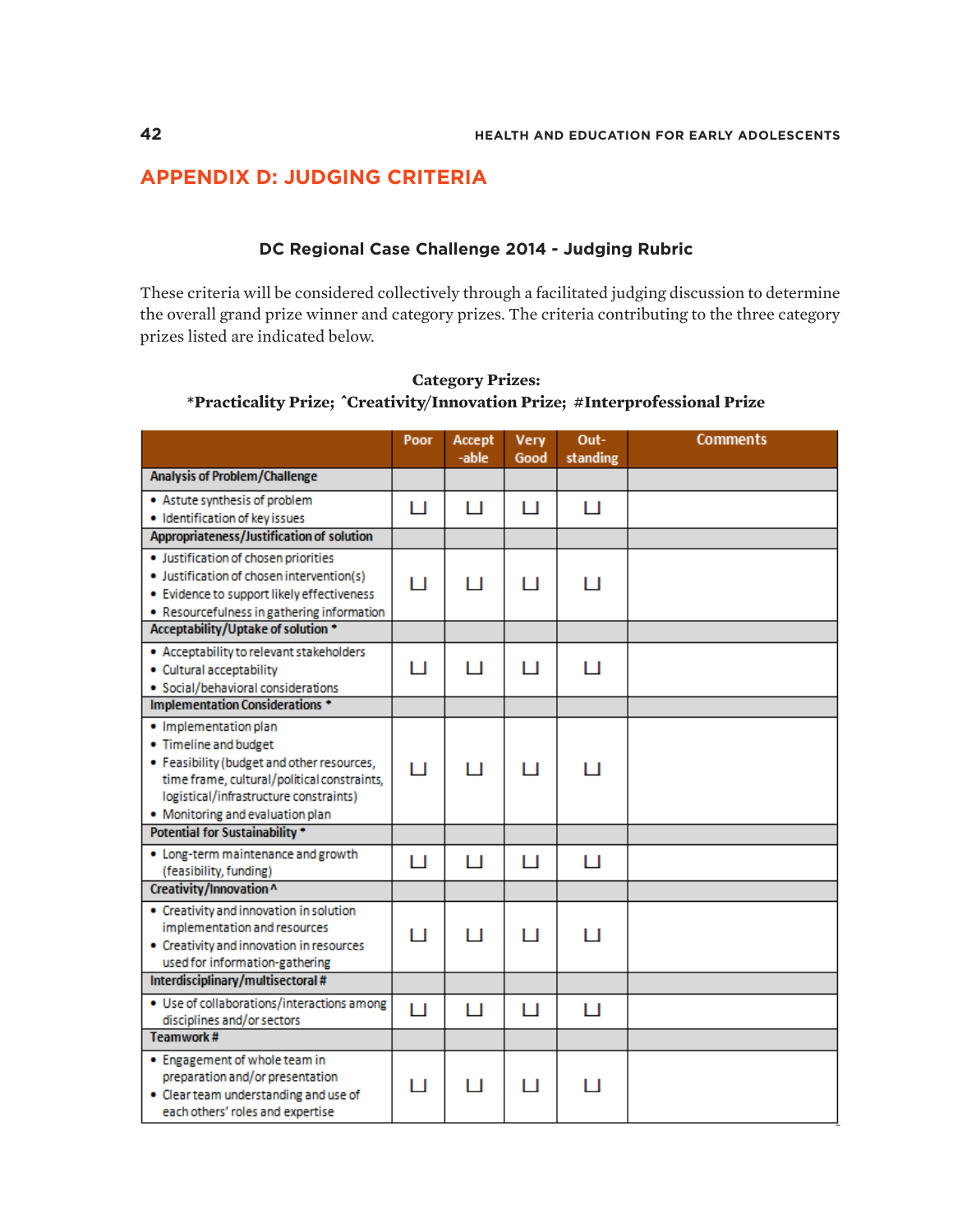| <b>Presentation Delivery</b>              |   |     |     |  |
|-------------------------------------------|---|-----|-----|--|
| • Clarity of content and logic of flow    |   |     |     |  |
| • Time management                         |   |     |     |  |
| • Audience engagement                     | ш |     | . . |  |
| . Visual aesthetic                        |   |     |     |  |
| . Professionalism, poise, and polish      |   |     |     |  |
| <b>Questions &amp; Answers</b>            |   |     |     |  |
| • Clarity and thoughtfulness of responses | H | . . | . . |  |
| . Ability to draw from evidence           |   |     |     |  |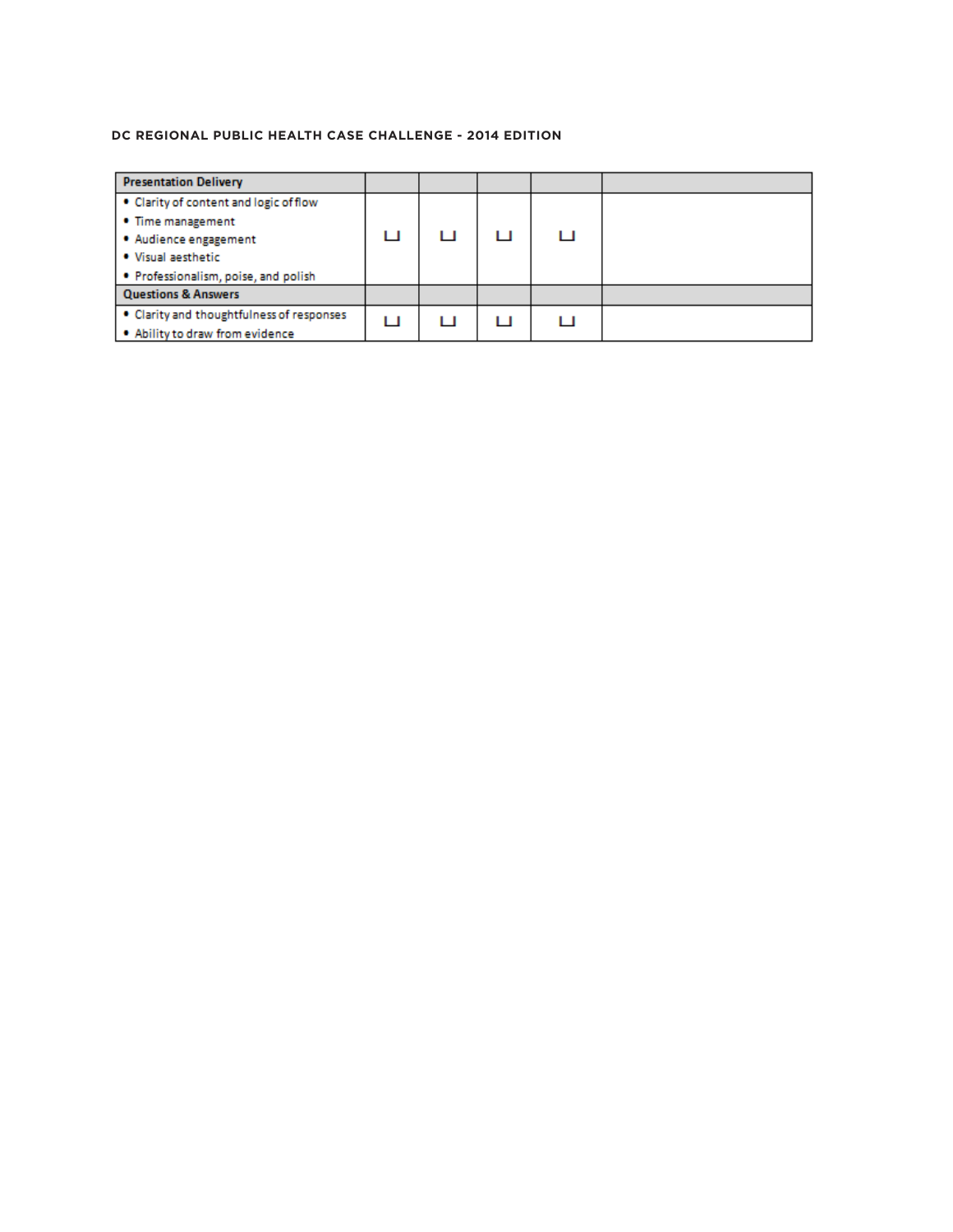# **Appendix E: Team Biographies**

**Sweta Batni** is a 5th year PhD Candidate in the Global Infectious Disease program at Georgetown University. Her doctoral research integrates epidemiology, public health, and molecular approaches in studying the eukaryotic parasite, Giardia lamblia, one of the major causes of diarrheal disease worldwide. Prior to matriculating at Georgetown, Ms. Batni worked from 2005-2010 as an analyst researching issues at the nexus of global health, national security, and policy. During her tenure as a research analyst, she was contracted to support a number of US federal government clients including



working on medical countermeasures strategy and policy within the Assistant Secretary for Preparedness and Response office (ASPR) at the US Department of Health and Human Services (DHHS) and supporting the Department of Defense, Defense Threat Reduction Agency, Cooperative Biological Engagement Program. Ms. Batni has dual master's degrees (MHS/MA) in Infectious Disease Epidemiology and International Health Policy from the Johns Hopkins Bloomberg School of Public Health (MHS '05) and the Johns Hopkins Paul H. Nitze School of Advanced International Studies (MA '09). This is her second year leading the case writing team for this competition



**ENS Yaroslav Bodnar** is a second-year US Public Health Service medical student at the Uniformed Services University of the Health Sciences (USUHS) and is sponsored by the National Institute of Allergy and Infectious Diseases. He graduated from Illinois Wesleyan University with a Bachelor of Science in Chemistry and Physics and the University of Illinois at Urbana-Champaign with a Master of Science in Biophysics and Computational Biology. ENS Bodnar was a member of the USUHS 2013 DC Regional Public Health Case Challenge team. He is Vice-President of the USUHS Global Health Interest Group. ENS Bodnar's research interests include tuberculosis drug discovery, clinical trials of therapies for drug-resistant TB, and public health cyber-infrastructure development.

**Desirée Bygrave** is a graduate of Voorhees College in Denmark, SC, with a Bachelor's degree in Biology. She obtained her Master's degree in Neuropsychology in 2011 at Howard University in Washington, DC. Miss Bygrave is currently a Doctoral Candidate in Neuropsychology at Howard University with an interest in health factors that contribute to: wellness, cardiovascular disease, obesity and variability in cognitive function. She is a research assistant with The Health Promotion and Risk Reduction Research Center at Howard University, a Fall 2014 intern with Directors of Health Promotion and Education, and, a fellow at Summit Health Institute for Research and Education in Washington, DC.

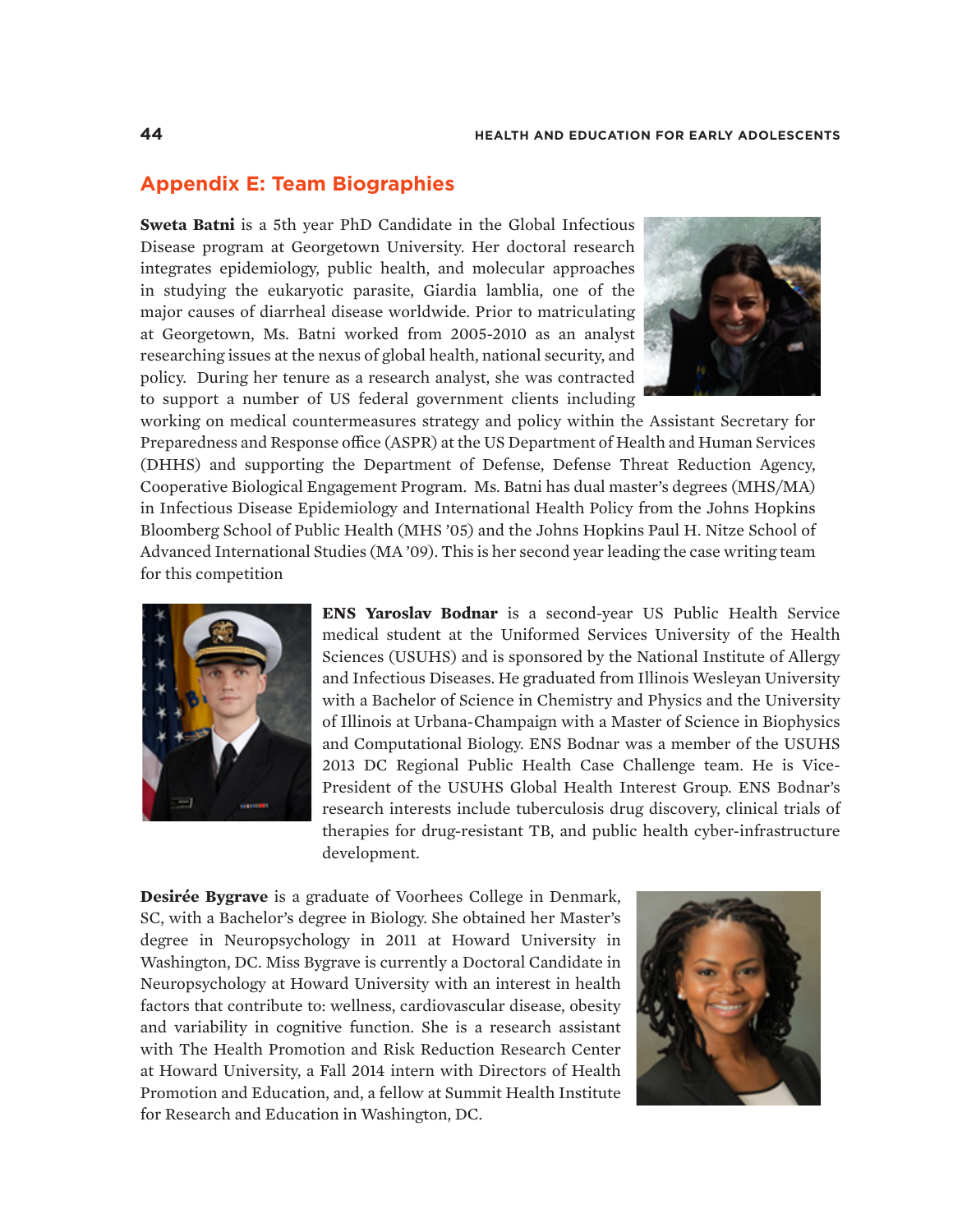

**Christine A. Clarke** is a doctoral candidate in the Department of Microbiology, Howard University College of Medicine, with a research focus in Cancer Immunology. She is presently a Fellow with the DC Department of Health's Center for Policy, Planning & Evaluation, where she is engaged in research, the use of geographic information systems in disease surveillance, and serves as primary author for the agency's report, Examining the Public Health Burden of Heart Disease in the District of Columbia. Christine's overarching passion lies in disease surveillance/epidemiology, the development of policy regarding control of diseases, as well as the design, implementation and evaluation of biomedical interventions to

prevent, mitigate, or treat diseases of global public health significance. Christine was a member of the Howard University team, which placed third in the Institute of Medicine's Inaugural DC Regional Public Health Case Challenge. She was also the Christine Mirzayan Science & Technology Policy Fellow with the Institute of Medicine's Board on Global Health. During her tenure with the Board on Global Health's Global Forum on Innovation in Health Professional Education, Christine researched and drafted a background paper in preparation for the Forum's workshop on Scaling-up Best Practices in Community-based Health Professional Education. Christine has also co-authored the DC Board of Medicine Physician & Physician Assistant Workforce Capacity Report, and has explored topics and regulatory health policies related to health workforce needs in her capacity as DC Board of Medicine Health Policy Fellow. Her tenure with the Board of Medicine and the Global Forum on Innovation in Health Professional Education has fostered her interest in the healtheducation dynamic, and in exploring best-practice approaches to integrating disease prevention/ control services into primary health systems, as well as aligning disease burden with health and development priorities. Christine intends to pursue a Masters in Public Health—with an emphasis in Disease Epidemiology & Control, and Health Systems and Policy. Her goal is to become a health policy advisor at a national or international health organization.

**Victoria Larsen** is in her third-year of studying biology at Howard University. She is currently working in partnership with Roswell Park Cancer Institute to design a study on pharmacogenomic factors involved in the treatment of patients with breast cancer. She also works with undergraduate students as a mentor and assistant in phage genomic research. Victoria first gained experience in public health as an intern with Seva Mandir, a non-government organization based in northern India. While working with the organization, she conducted a study evaluating healthcare practices in several rural villages and developed a training module to teach illness prevention strategies to caregivers of newborns. Victoria participated in the inaugural DC



Regional Public Health Case Challenge as a member of the Howard University team. Victoria is also a nationally certified Emergency Medical Technician and has worked with a local volunteer fire department in emergency response. She plans to continue her education in medical school after graduation.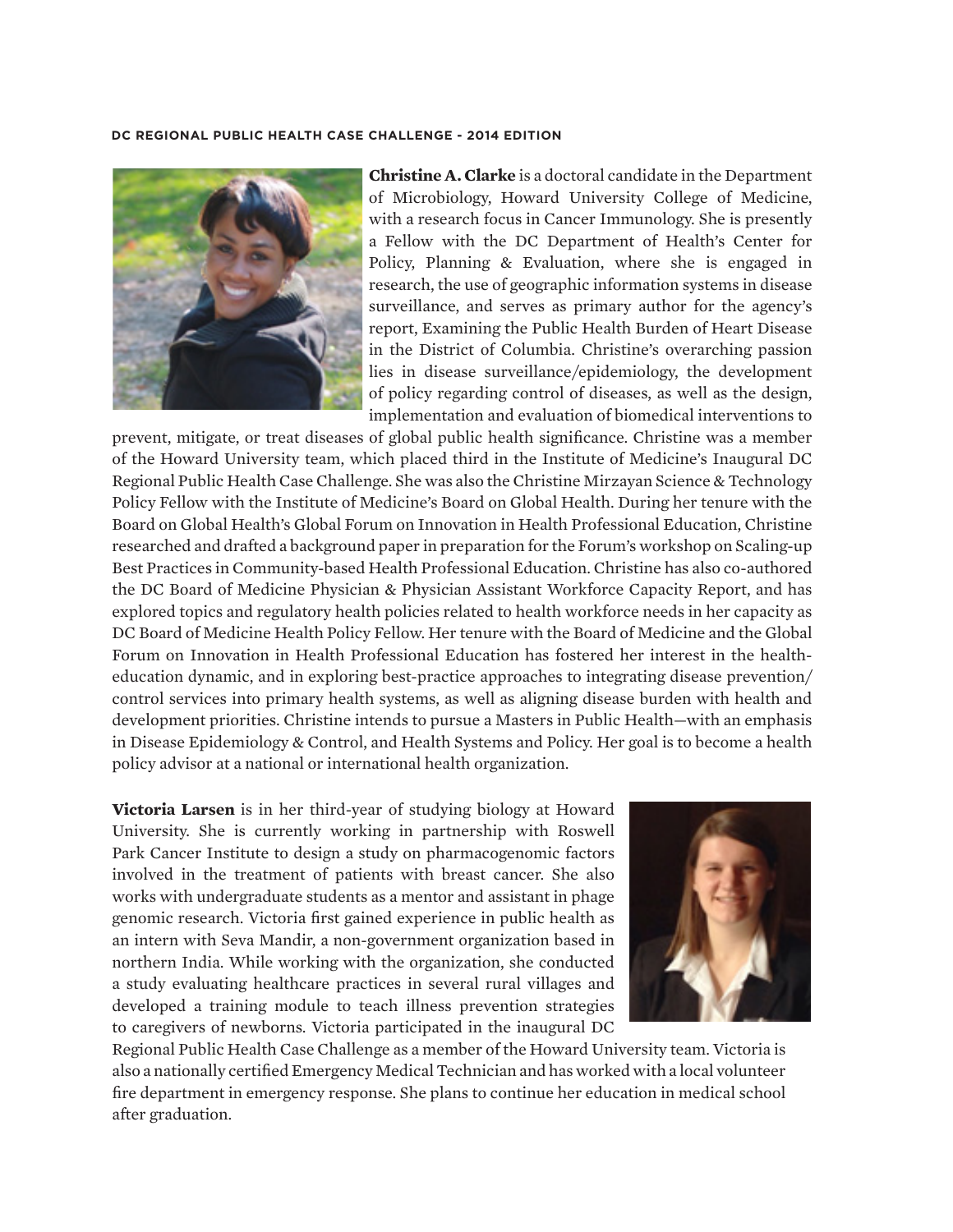

**Megan Prior** is a fourth year medical student at Georgetown University School of Medicine. She graduate from Pomona College with a Bachelor's degree in Anthropology and Neuroscience. Ms. Prior spent the last year away from medical school working in health policy with the National Alliance to Advance Adolescent Health. Her interests include comprehensive health care in under-served communities, physician-patient communication and adolescent medicine. She previously participated on the Georgetown Public Health Case Competition team and competed in the 2013 DC competition as well as the 2014 Global Health Case Competition at Emory. She plans to become a pediatrician.

**Laura-Allison Woods** studies Public Health and Psychology at George Mason University. She participated last year in the DC Public Health Case Competition as a member of the George Mason University group, which won the "Creativity and Innovation" award. Additionally, she was on the Case-Writing team for the 1st George Mason University Global Health Case Competition last spring, led by the DC Case Competition team faculty advisor. In the past she has been published by the University of Iowa School of Medicine for her work on a Pediatric Immunohematology research project, and is finishing up co-authoring a paper on Psychiatric Crisis Intervention in Schools with the Department of Occupational Health at the University of Iowa School of Public Health. She has recently joined as an intern on a research project with a private wellness studio that examines the causality between interpersonal relationships



and well-being, and is authorized to score psychoeducational tests within a local Clinical & Forensic Psychological Examiner Office. Following college, she plans on pursuing her doctorate in Public Health, focusing on Pediatric and Women's Mental Health issues.